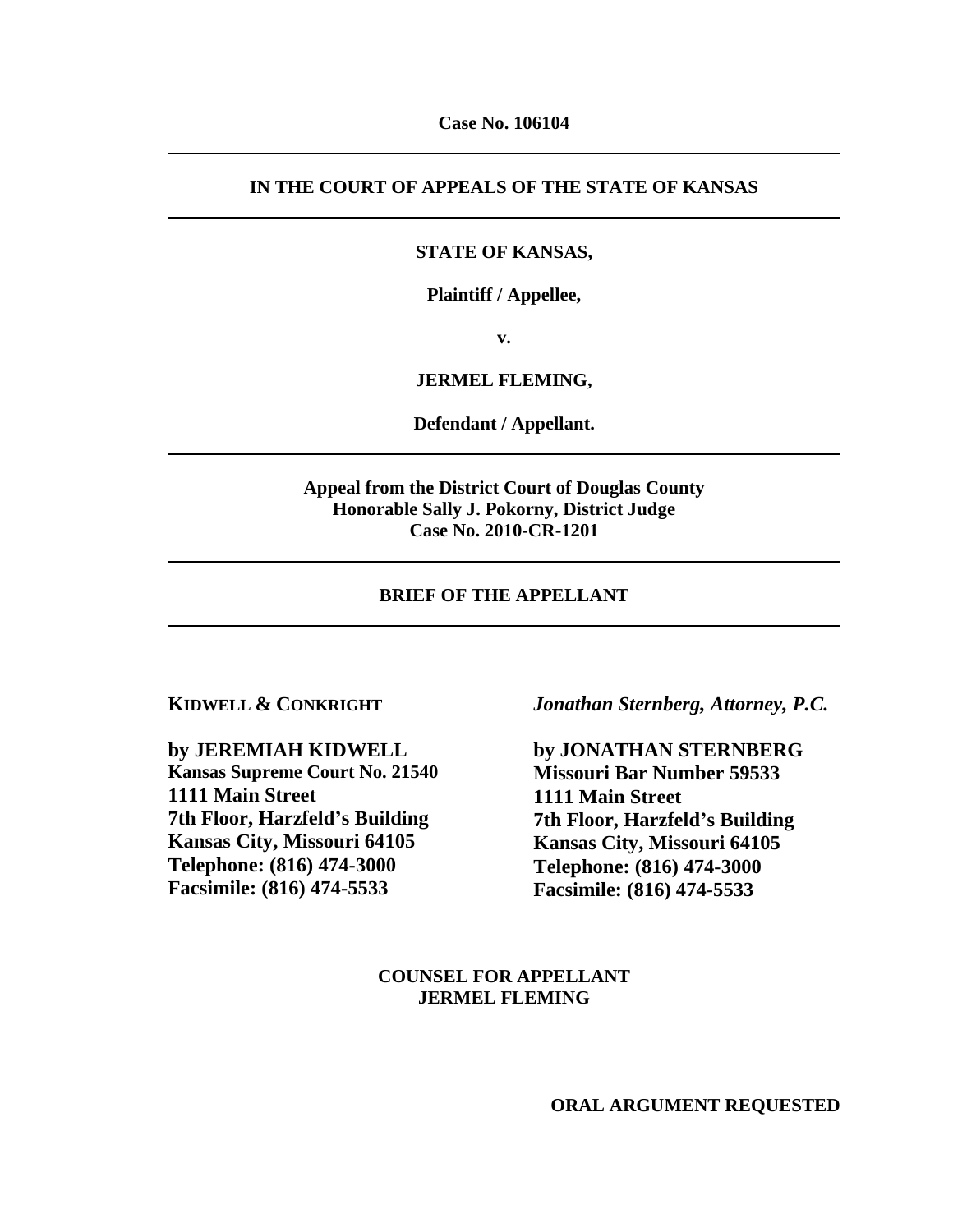#### **Preliminary Statement**

This is a direct appeal in a criminal case. After a jury convicted Appellant Jermel Fleming of aggravated robbery, aggravated burglary, kidnapping, conspiracy to commit aggravated robbery, and theft, the trial court sentenced him to 88 months in prison.

On June 20, 2010, Joshua Beham was alone in his apartment in Lawrence, Kansas, when, as he described at trial and to police, four black "kids" wearing bandanas over their faces gained entry and robbed him at gunpoint, taking a television, a video game machine and games, a computer, some marijuana, and a shotgun. Within five days, the Lawrence Police Department had interviewed four black teenage Lawrence residents who all ultimately confessed to robbing Mr. Beham. All four, however, entered into plea bargains in exchange for testifying against a fifth person: Jermel Fleming. Mr. Fleming denied taking part in the robbery.

At trial, the four robbers told greatly inconsistent stories. In some of them, Mr. Fleming masterminded the robbery; in others, he did not. In some, he carried a sawed-off shotgun; in others, he did not. In some, Mr. Fleming was the first into the apartment; in others, he was not. In some, the five purposefully went to rob Mr. Beham; in others, they merely went to buy marijuana from Mr. Beham and wound up robbing him.

On the afternoon of the second day of trial, the State suddenly and without prior disclosure sought to endorse a police detective to testify he could conclude from technical cellular phone records that Mr. Fleming was in the immediate vicinity of the crime at the time it occurred. He produced a report (reproduced in part in the Appendix to this brief) purporting graphically to show as much. The State claimed that, because he was a police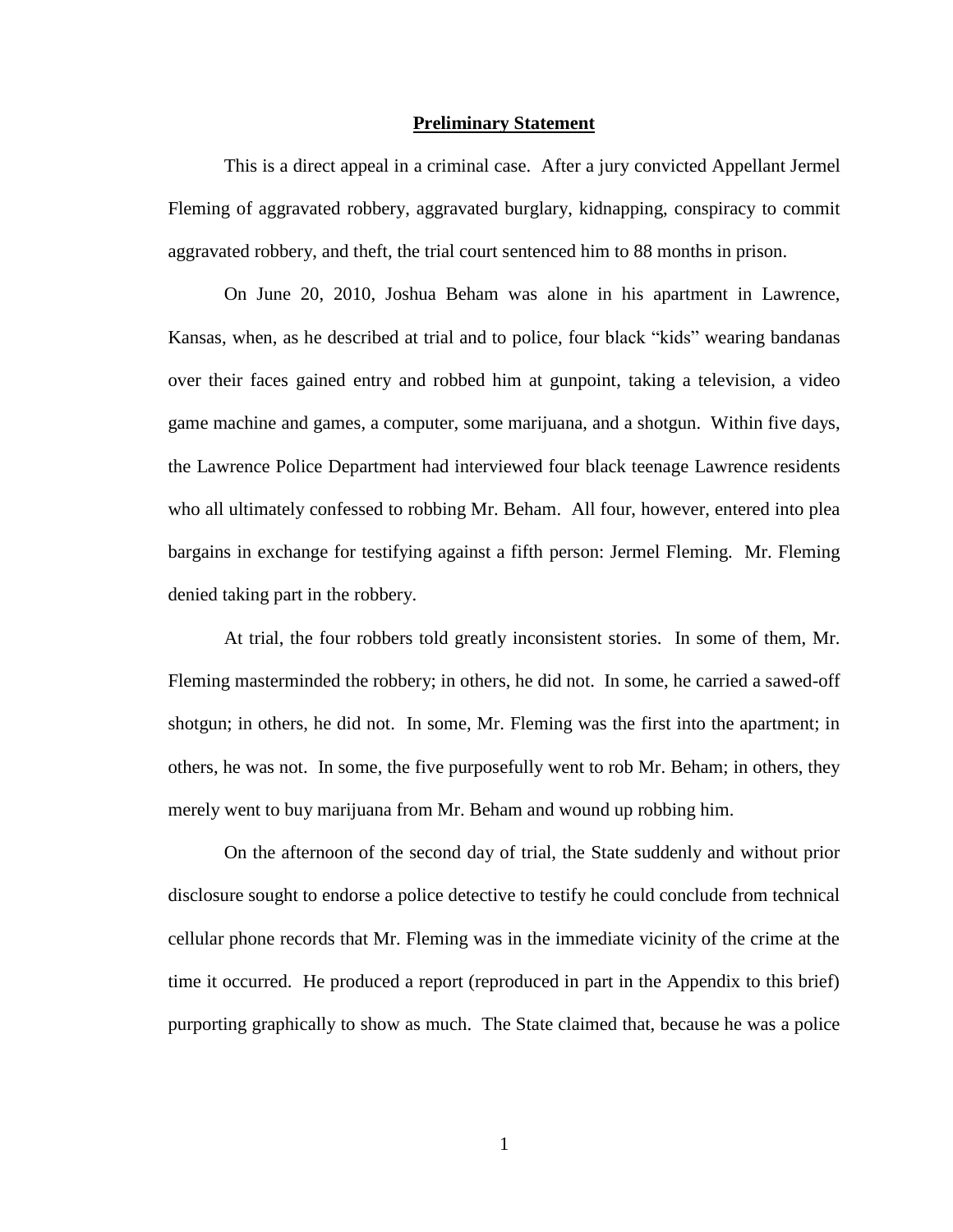officer, he was not an expert witness and thus did not have to disclose his existence or report before trial. Over the defense's objection, the trial court allowed his testimony.

This was reversible error. The detective plainly gave expert testimony: he was testifying based on specialized training in historical cellular site analysis, including a master's degree and professional certification, making conclusions that a layperson juror could not have drawn from the evidence based on normal life experience. Thus, the State had a duty at least 90 days before trial to disclose the detective's identity and expertise, as well as and the subject matter and substance of his opinions and a summary of the grounds for each. Its failure to do so misled, surprised, and prejudiced Mr. Fleming's defense, violating both Kansas's law of expert discovery and Mr. Fleming's constitutional right to Due Process. Indeed, courts in Maryland, Missouri, and Texas have reached this conclusion on this sort of evidence in virtually identical situations.

Without this evidence – the only evidence against Mr. Fleming that did not come from admitted criminals seeking to avoid the consequences of their crimes – it cannot be said that a reasonable juror would have found Mr. Fleming guilty beyond a reasonable doubt. This Court should reverse his conviction and sentence.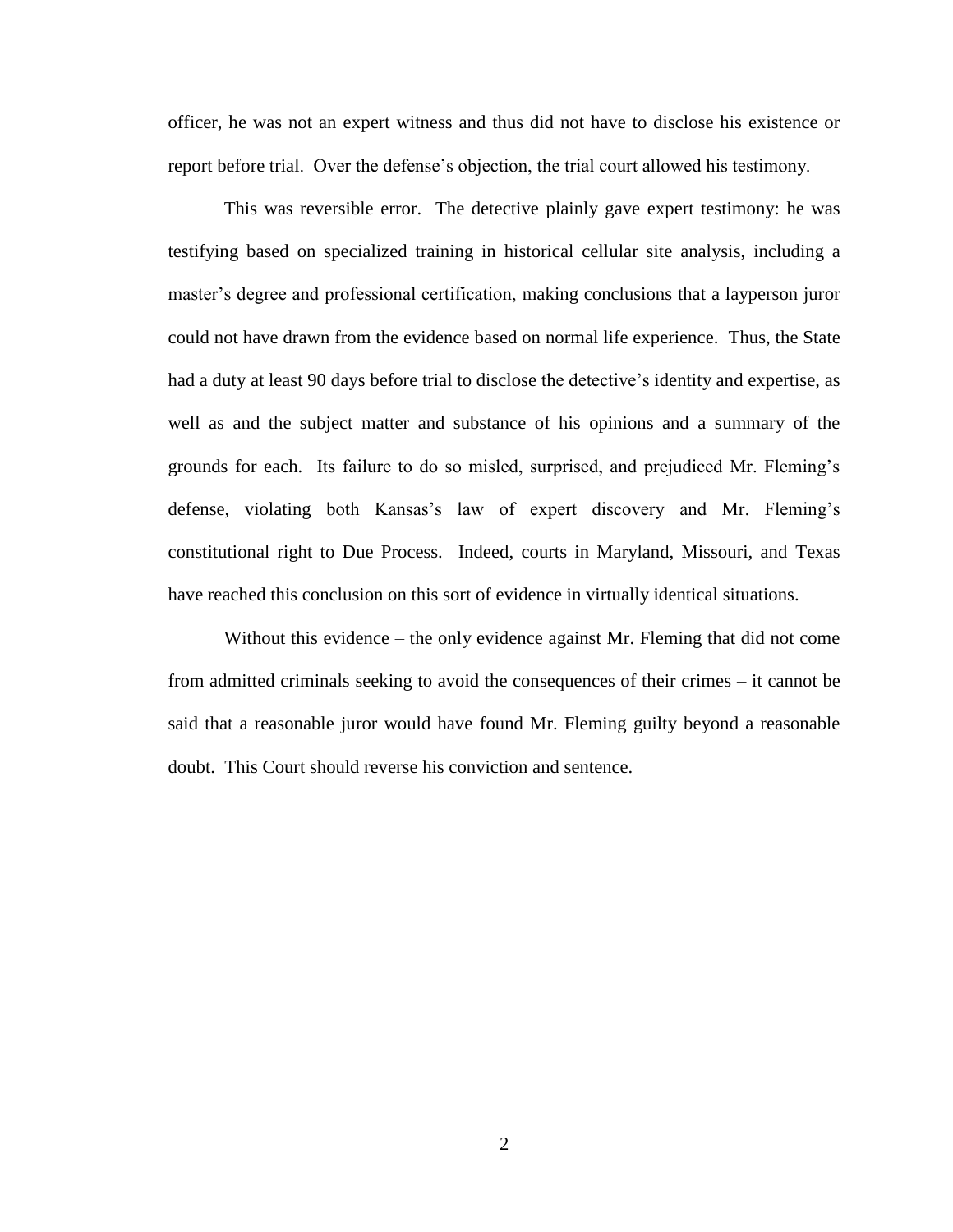| cellular phone records that the defendant's phone was in the immediate area of<br>the robbery at the time of the offense, because neither the detective's identity<br>nor his investigation or report were disclosed to the defense before trial, in<br>violation of K.S.A. §§ 22-3212(a)(2), 60-226(b)(6), and 60-237, and depriving<br>the defendant of his right to Due Process under U.S. Const. amend. XIV26 |  |
|-------------------------------------------------------------------------------------------------------------------------------------------------------------------------------------------------------------------------------------------------------------------------------------------------------------------------------------------------------------------------------------------------------------------|--|
|                                                                                                                                                                                                                                                                                                                                                                                                                   |  |
|                                                                                                                                                                                                                                                                                                                                                                                                                   |  |
|                                                                                                                                                                                                                                                                                                                                                                                                                   |  |
|                                                                                                                                                                                                                                                                                                                                                                                                                   |  |
|                                                                                                                                                                                                                                                                                                                                                                                                                   |  |
|                                                                                                                                                                                                                                                                                                                                                                                                                   |  |
|                                                                                                                                                                                                                                                                                                                                                                                                                   |  |
| Kleibrink v. Mo.-Kan.-Tex. R.R. Co., Inc., 224 Kan. 437, 581 P.2d 372 (1978)32                                                                                                                                                                                                                                                                                                                                    |  |
| Lollis v. Superior Sales Co., 224 Kan. 251, 580 P.2d 423 (1978)32                                                                                                                                                                                                                                                                                                                                                 |  |
|                                                                                                                                                                                                                                                                                                                                                                                                                   |  |
|                                                                                                                                                                                                                                                                                                                                                                                                                   |  |
|                                                                                                                                                                                                                                                                                                                                                                                                                   |  |
|                                                                                                                                                                                                                                                                                                                                                                                                                   |  |
|                                                                                                                                                                                                                                                                                                                                                                                                                   |  |
|                                                                                                                                                                                                                                                                                                                                                                                                                   |  |
| State v. Smallwood, 264 Kan. 69, 955 P.2d 1209 (1998) 26-27, 31, 37-38                                                                                                                                                                                                                                                                                                                                            |  |
|                                                                                                                                                                                                                                                                                                                                                                                                                   |  |

# **Table of Contents**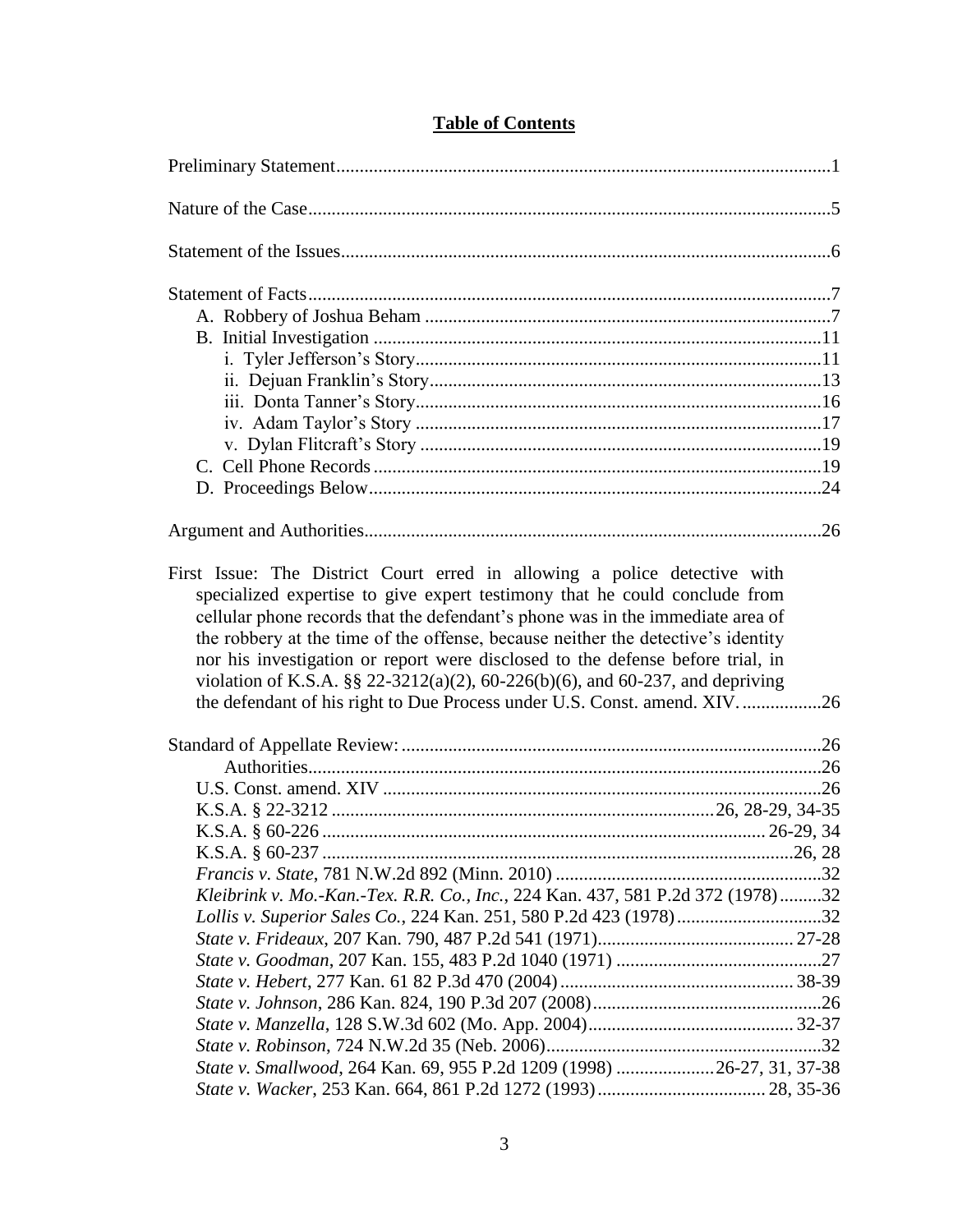| Thompson v. KFB Ins. Co., 252 Kan. 1010, 850 P.2d 773 (1993) 28, 35, 37           |  |
|-----------------------------------------------------------------------------------|--|
|                                                                                   |  |
|                                                                                   |  |
|                                                                                   |  |
|                                                                                   |  |
| Second Issue: The District Court erred in convicting and sentencing the defendant |  |
| for the class A misdemeanor of theft, because this was multiplicitous with his    |  |
| conviction and sentence for aggravated robbery, in violation of his right to be   |  |
| free from double jeopardy under U.S. Const. amend. V and XIV. As the              |  |
| prosecution admitted at trial, theft is a lesser-included offense of aggravated   |  |
|                                                                                   |  |
|                                                                                   |  |
|                                                                                   |  |
|                                                                                   |  |
|                                                                                   |  |
|                                                                                   |  |
|                                                                                   |  |
|                                                                                   |  |
|                                                                                   |  |
|                                                                                   |  |
|                                                                                   |  |
|                                                                                   |  |
|                                                                                   |  |
|                                                                                   |  |
|                                                                                   |  |
|                                                                                   |  |
|                                                                                   |  |
|                                                                                   |  |
|                                                                                   |  |
|                                                                                   |  |
|                                                                                   |  |
|                                                                                   |  |
|                                                                                   |  |
|                                                                                   |  |
|                                                                                   |  |
|                                                                                   |  |
|                                                                                   |  |
|                                                                                   |  |
|                                                                                   |  |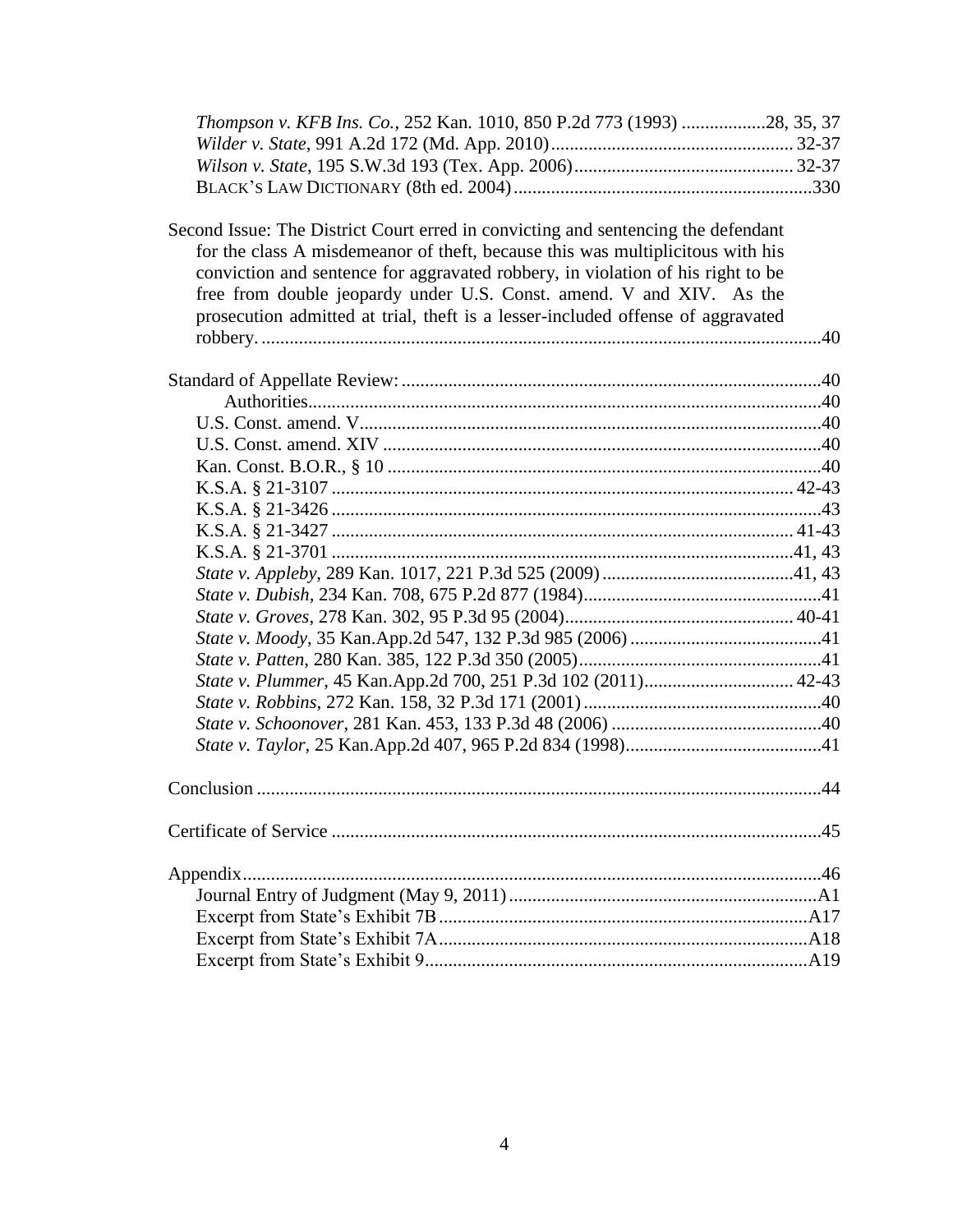#### **Nature of the Case**

This is a direct appeal in a criminal case.

On January 7, 2011, in case number 2010-CR-1202, a jury in the District Court of Douglas County, Kansas, found Appellant Jermel Fleming guilty of aggravated robbery (K.S.A. § 21-3427, level 3 person felony), kidnapping during commission of a crime (K.S.A. § 21-3420(b), level 3 person felony), aggravated burglary (K.S.A. § 21-3716, level 5 person felony), conspiracy to commit aggravated robbery (K.S.A. § 21-3427/con, level 5 person felony), and theft of value less than \$1,000 (K.S.A. § 21-3701(b)(5), class A misdemeanor). On April 28, 2011, the District Court sentenced Mr. Fleming to 88 months imprisonment for aggravated robbery along with shorter sentences for the other offenses to be served concurrently therewith.

Mr. Fleming appeals the District Court's judgment of conviction and sentence.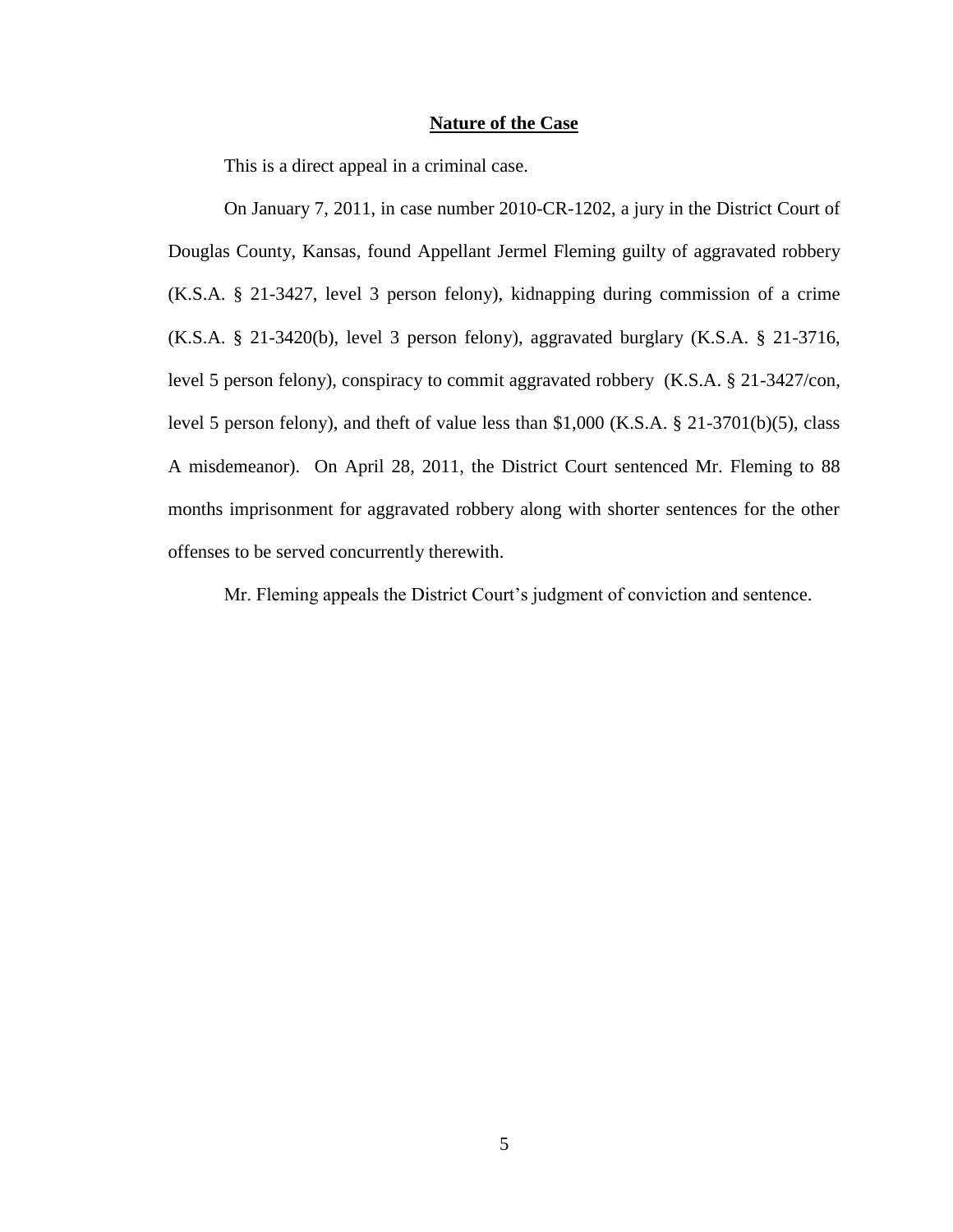## **Statement of the Issues**

- I. The District Court erred in allowing a police detective with specialized expertise to give expert testimony that he could conclude from cellular phone records that the defendant's phone was in the immediate area of the robbery at the time of the offense, because neither the detective's identity nor his investigation or report were disclosed to the defense before trial, in violation of K.S.A. §§ 22-3212(a)(2), 60-226(b)(6), and 60-237, and depriving the defendant of his right to Due Process under U.S. Const. amend. XIV.
- II. The District Court erred in convicting and sentencing the defendant for the class A misdemeanor of theft, because this was multiplicitous with his conviction and sentence for aggravated robbery, in violation of his right to be free from double jeopardy under U.S. Const. amend. V and XIV. As the prosecution admitted at trial, theft is a lesser-included offense of aggravated robbery.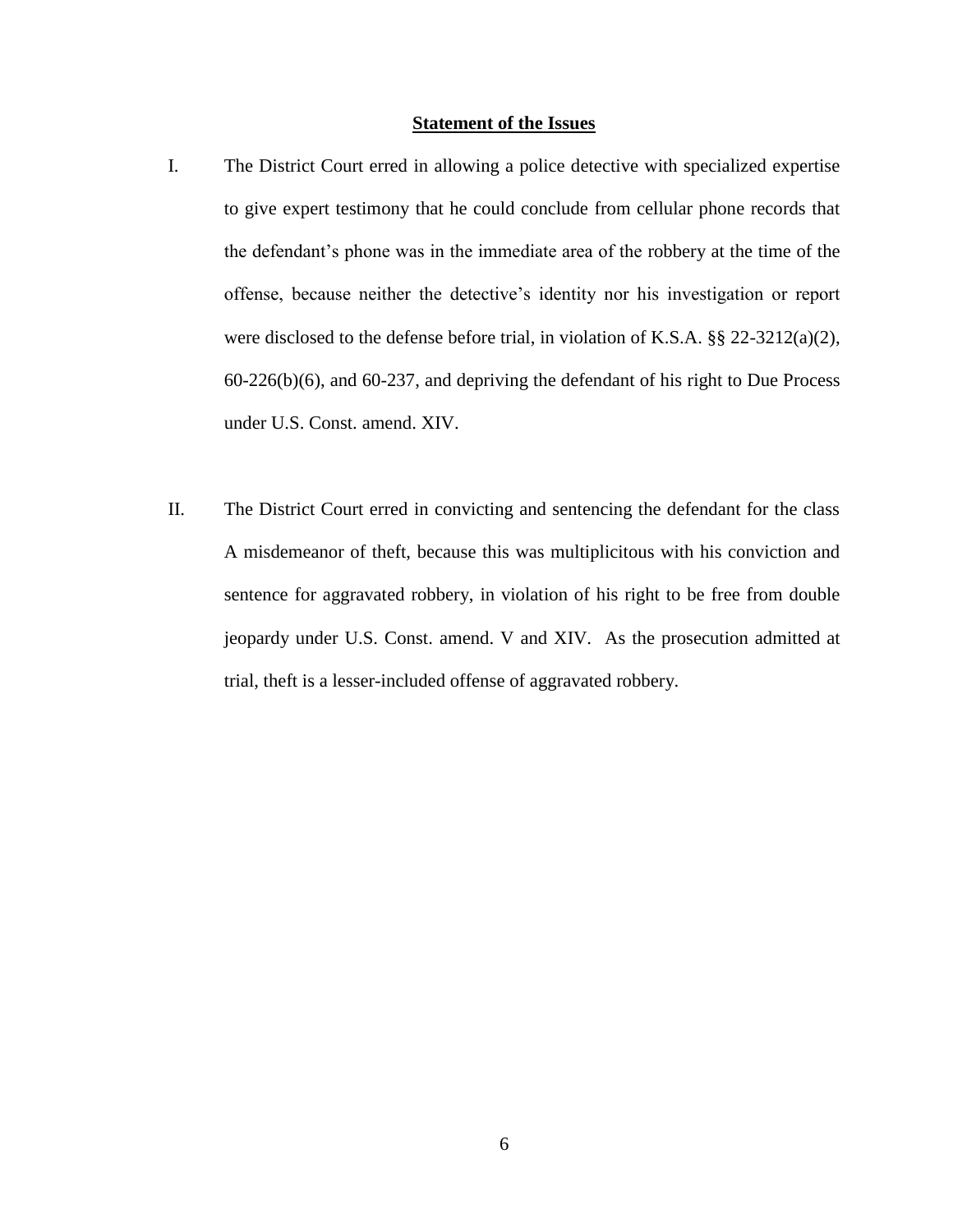#### **Statement of Facts**

#### **A. Robbery of Joshua Beham**

On the night of Sunday, June 20, 2010, Joshua Beham was at home alone in the living room of his apartment at 930 Tennessee Street #3 in Lawrence, Douglas County, Kansas (Record Volume V at 214-17). Mr. Beham was a student at the University of Kansas who also worked in maintenance (R. V 214-15). 930 Tennessee was a "fourplex:" a building with four apartments, two on each floor, all with a common corridor (R. V 215). Mr. Beham's was the westerly apartment on the second floor, which he shared with a roommate who was not there that night (R. V 215-16).

Mr. Beham said that, earlier that day, he had received a text message from Dylan Flitcraft asking if Mr. Beham could find Mr. Flitcraft two ounces of marijuana (R. V 229, 231). Mr. Beham knew Mr. Flitcraft through one of his childhood friends, Shawn Brown, though they had not seen each other for some eight months (R. V 229-30, 235-36, 256, 259). Mr. Beham knew Mr. Flitcraft was a high school student in Lawrence (R. V 236-37, 243). Mr. Flitcraft said he had purchased marijuana from Mr. Beham for personal use about 20 times in the past (R. V 249). Mr. Beham said Mr. Flitcraft had come over to his apartment with Mr. Brown to smoke marijuana about five times (R. V 237). Mr. Flitcraft said he had come over only to buy marijuana from Mr. Beham, not to smoke it together (R. V 247, 259).

As to Mr. Flitcraft's text message, Mr. Beham said he responded he could not and would not obtain two ounces of marijuana because "that's a substantial amount" (R. V 230). Instead, Mr. Beham said he offered to find Mr. Flitcraft an eighth of an ounce of marijuana (R. V 231). He said that, at this, Mr. Flitcraft inquired whether he still lived in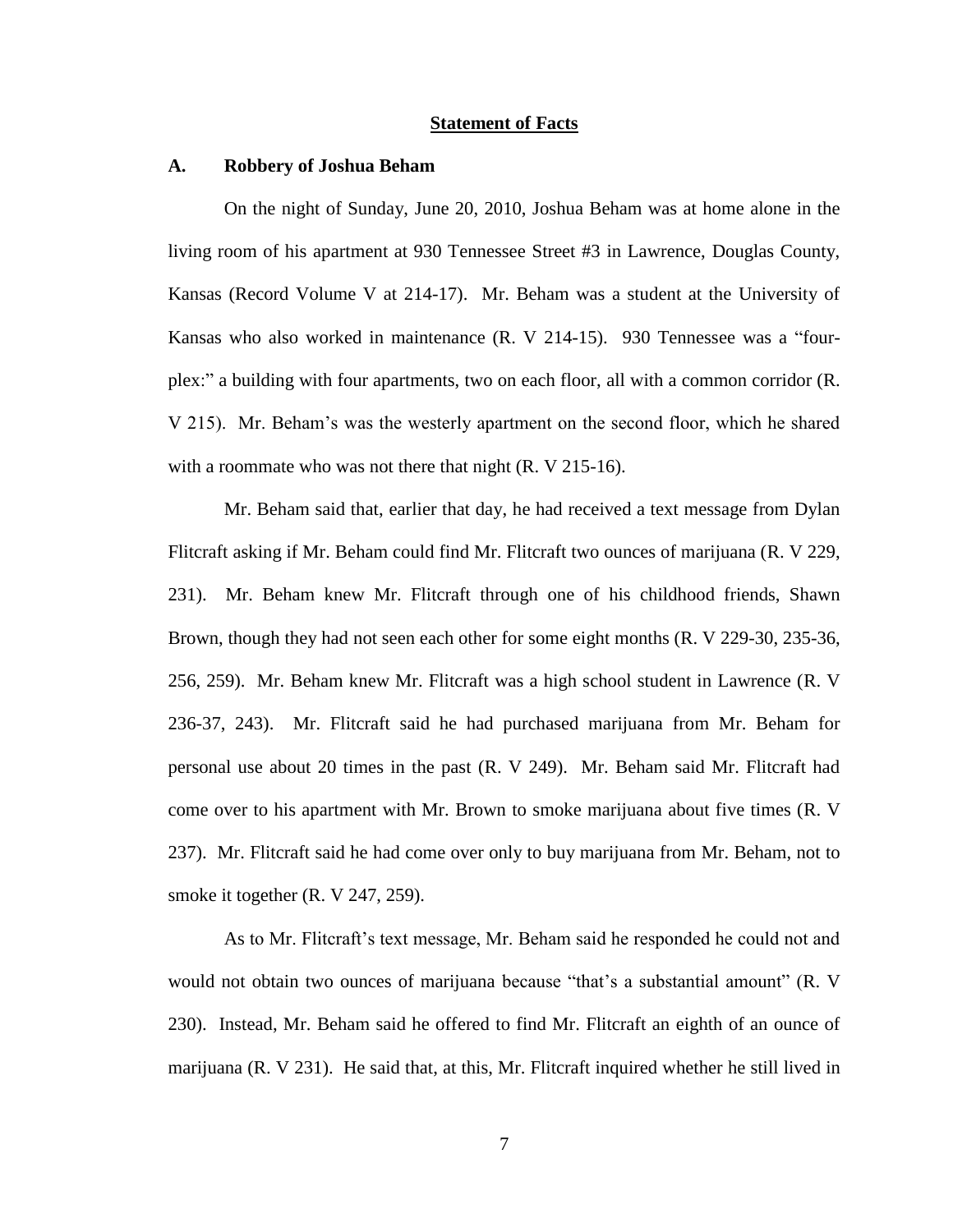the same place, but he did not respond because the question "seemed weird, sketchy" (R. V 231).

Mr. Beham said that, around 11:00 p.m., he heard a knock at the door (R. V 217). He said the door was unlocked and, assuming it was his neighbor with whom he played music, he called out, "Come in" (R. V 217-18). He said nobody opened the door and, instead, the knocking repeated (R. V 217). At that, Mr. Beham reported, he went to the door, looked through the peephole, and saw "red bandanas" (R. V 218). He stated, "The next thing I know," the door opened and "I'm getting hit in the face" in the doorway by a "shorter, stocky kid" who punched him, and he fell back onto the floor (R. V 218-19). Mr. Beham described this "kid" as black, around 5'7" tall, "somewhat stocky," with a "red bandana" covering his face (R. V 218-19).

Then, Mr. Beham said the "stocky kid" pointed a sawed-off, single-barrel shotgun in his face and told him, "Shut up, I'm going to shoot you" (R. V 219-20). He said "three other kids" entered the apartment along with the "stocky kid," for a total of "four of them" (R. V 220). He described the stocky kid as being shorter than the other three (R. V 232). Three of the "kids" wore red bandanas covering their faces and one did not (R. V 220-21). All four were black (R. V 221). Mr. Beham said that, though he regularly wore glasses that he did not then have on, he could see the "kids" anyway (R. V 220).

Mr. Beham reported he did what the four assailants demanded, was quiet, and moved back into his living room (R. V 222). He said he felt "very uncomfortable" (R. V 226). Mr. Beham said one of the four assailants sat him down on a chair and sat behind him with a gun to his head, reminding him to be quiet (R. V 222). He said that, meanwhile, the three others looked throughout the apartment, "grabbing things" while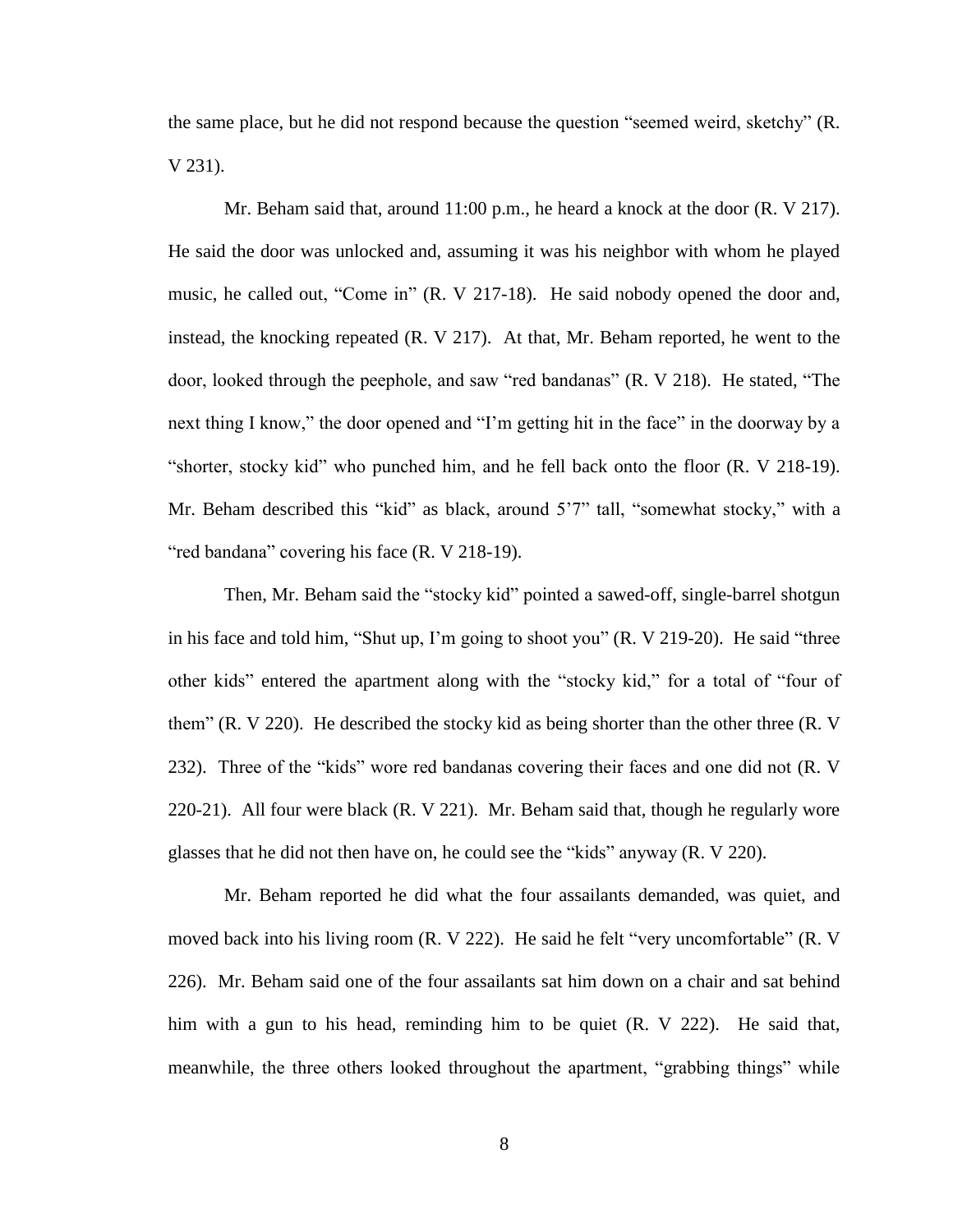asking him "multiple times where the shit was and money, et cetera" (R. V 222). He said he thought they were looking for drugs and money (R. V 223).

Mr. Beham had what he described as a quarter-ounce of marijuana in a minifridge in his bedroom (R. V 223). He said the assailants forced him to lead them to his marijuana and give it to them (R. V 223). Then, he said, they pushed him back into the living room, where one of the four told him, "Give me the shit in your pockets. Empty your pockets" (R. V 224). He said he emptied his pockets and gave them the few dollars he had on him, as well as his cell phone (R. V 223-24). After that, he reported, they left (R. V 224).

In the end, Mr. Beham said, the four assailants took a television, an Xbox, and a laptop computer from the living room, as well as his roommate's pump-action, 12-gauge shotgun (R. V 224-26). He said the television was worth more than \$400, the Xbox was worth about \$200, and the computer was worth about \$800 or \$900 (R. V 225). He said none of the stolen items ever were recovered (R. V 225). A few minutes later, Mr. Beham left the apartment, seeking someone with a phone; he found his neighbor, Chris Roach, and used Mr. Roach's phone to call the police (R. V 226, 235; VII 571, 578-79).

Mr. Roach lived at 926 Tennessee Street, Apartment 2, in a connected apartment house adjacent to Mr. Beham's (R. VII 565-66). On the night of June 20, 2010, he had been at home all night with his girlfriend (R. VII 565-66, 570). Mr. Roach knows Mr. Beham, though only in passing and through another neighbor (R. VII 566, 568). Mr. Roach said Mr. Beham came to his apartment around 8:45 p.m. or 9:00 p.m. and told him Mr. Beham had been robbed (R. VII 566-67). Mr. Roach admitted it could have been as late as 11:00 p.m. (R. VII 568). He observed Mr. Beham had been hit in the eye (R. VII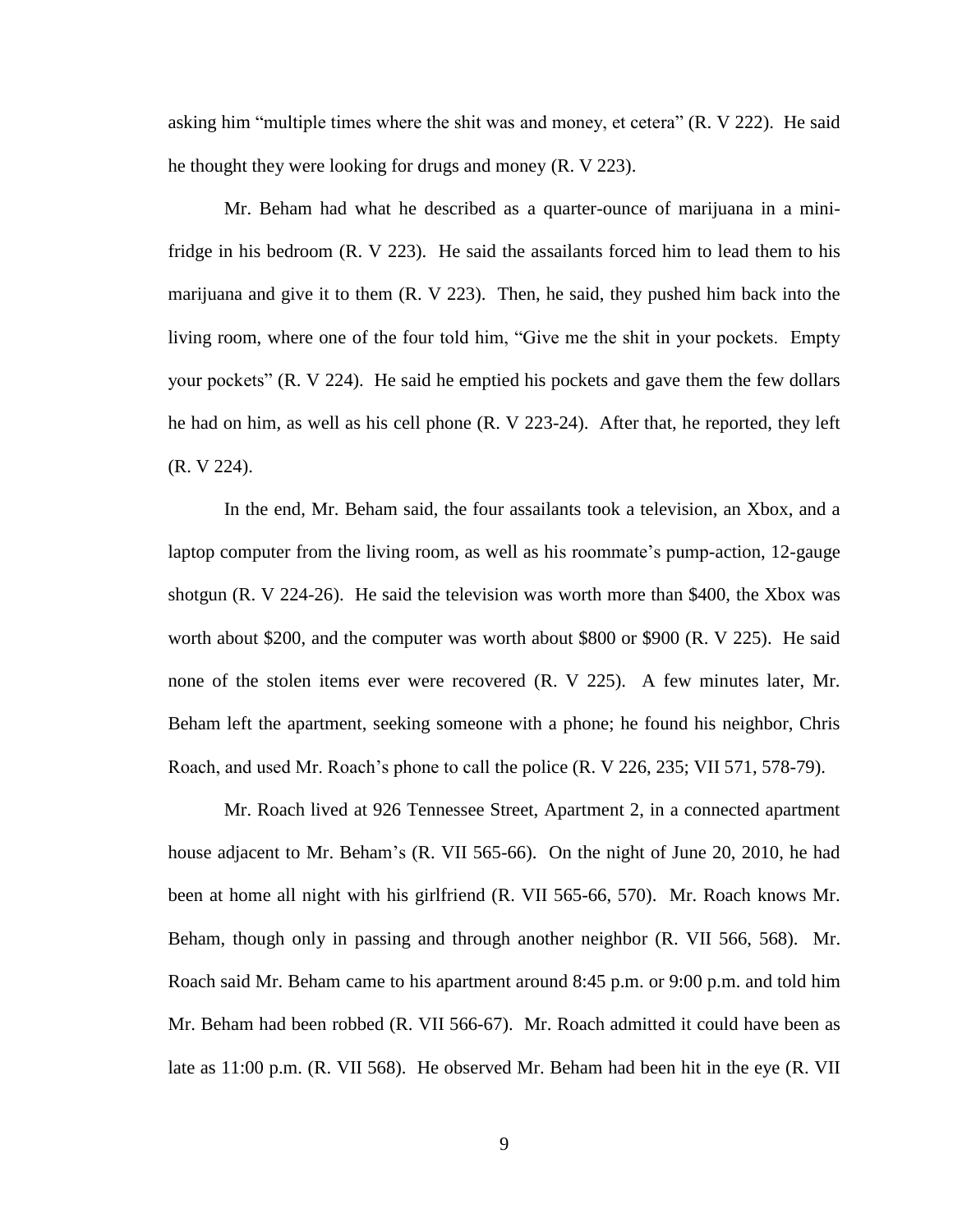570-71). He said Mr. Beham told him he "knew the guys" who robbed him, and there had been four of them (R. VII 567). Mr. Beham denied he said he knew his assailants, but rather that he said one looked familiar (R. VII 579-81).

The police arrived within five minutes of Mr. Beham calling them on Mr. Roach's phone (R. VII 570). Lawrence Police Department Officer Michael Shanks was one of the officers who responded to the call (R. VI 411). After interviewing Mr. Beham and searching and surveying the scene, he wrote in his report that nothing in the apartment "appeared to be out of place or disarranged more than what appeared to be normal living" (R. VI 411-12). In the apartment, Officer Shanks found numerous pipes and other paraphernalia commonly used in the consumption of marijuana (R. VI 415).

Officer Shanks searched for fingerprints on everything Mr. Beham told him the assailants had touched, but did not find any, latent or otherwise (R. VI 415, 417-18). This included a glass jar that had held marijuana, which Officer Shanks seized and turned into the PD's evidence locker (R. VI 415, 419-20). Officer Shanks was trained in collecting DNA samples for testing, but did not attempt to do so in Mr. Beham's apartment, because there was no viable suspect at the time (R. VI 418). Officer Shanks also interviewed C.J. Armstrong, another of Mr. Beham's neighbors, who reported seeing four black males walking near 930 Tennessee sometime between 9:00 p.m. and 10:00 p.m., which Mr. Armstrong found "unusual" (R. VII 555).

Lawrence Police Department Detective John Hanson also responded and interviewed Mr. Beham at 1:00 a.m. after the robbery (R. V 264-65). He said Mr. Beham told him four black males had entered his residence and robbed him (R. V 273). He said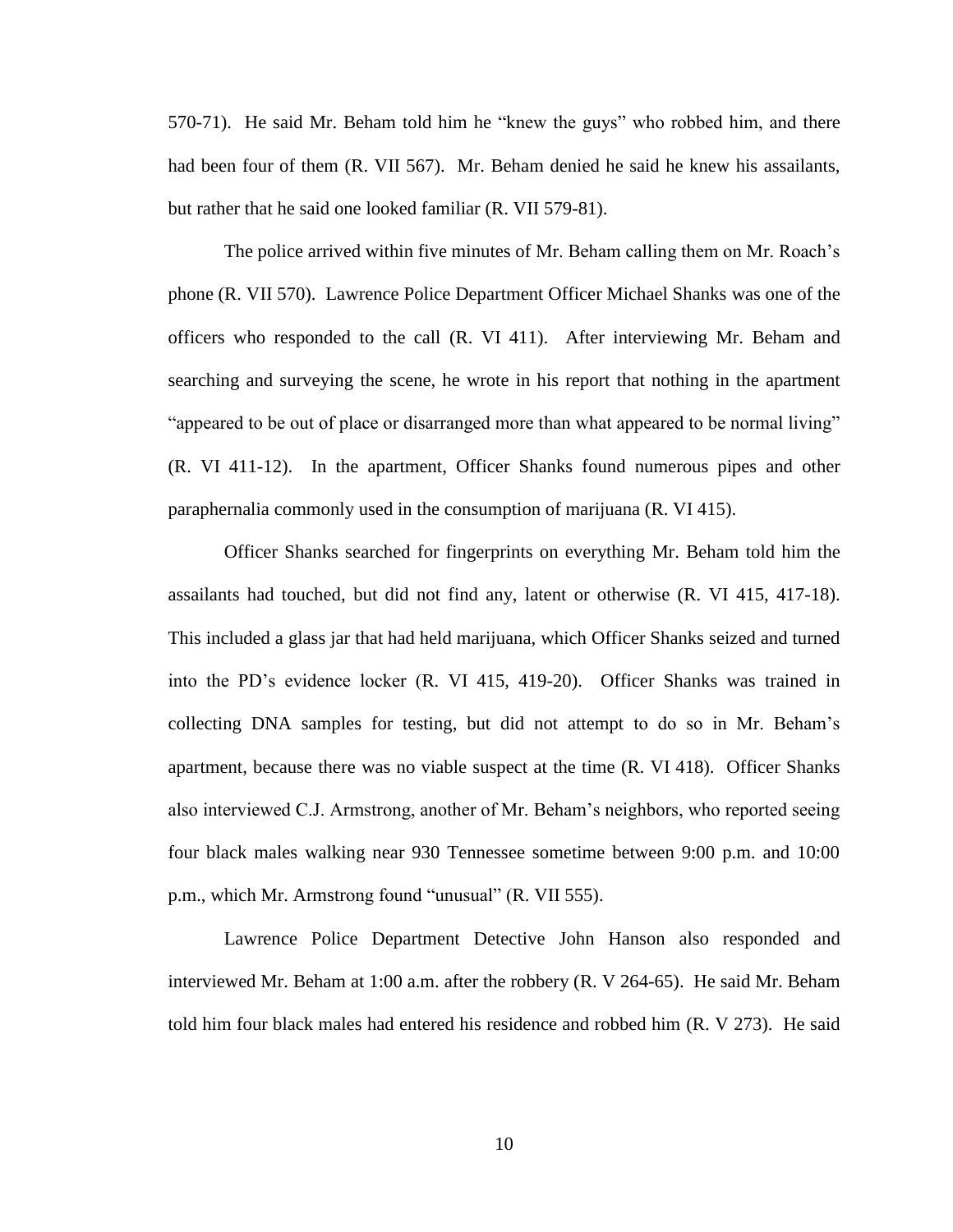Mr. Beham also told him about Mr. Flitcraft (R. V 266). Thereafter, Detective Hanson obtained a search warrant and seized Mr. Flitcraft's cell phone (R. V 266-67).

## **B. Initial Investigation**

Within five days, the Lawrence Police Department was interviewing four suspects for Mr. Beham's reported four assailants, all of whom ultimately confessed in exchange for plea bargains: Tyler Jefferson, Dejuan Franklin, Adam Taylor, and Donta Tanner (R. V 269; VI 291-93, 309-10, 316, 328-30, 343, 349, 352-53, 364-65, 366-67, 380). Mr. Jefferson, Mr. Franklin, and Mr. Tanner all were interviewed by the police on June 25, 2010 (R. V 269; VI 309-10, 316, 343, 380).

## **i. Tyler Jefferson's Story**

Mr. Jefferson was the first to be interviewed (R. V 269-71). He already was under arrest for suspicion of automobile burglary (R. VI 292-93). Initially, Mr. Jefferson denied being involved in any robbery, but when the detective questioning him told him he was under arrest for aggravated robbery, Mr. Jefferson said he was involved (R. V 271, 273; VI 294, 304). For the first time, Mr. Jefferson raised the notion that *five* assailants were involved, rather than Mr. Beham's reported four: he named Mr. Tanner, Mr. Franklin, Mr. Taylor and another Lawrence high school student, Jermel Fleming (R. V 271; VI 294, 304).

Mr. Jefferson said he had known Mr. Fleming for "a couple years [*sic*]," was friends with him, and knew where he lived (R. VI 302-03). He said that on June 20, he, Mr. Tanner, Mr. Taylor, Mr. Franklin, and Mr. Fleming were at the house of a friend, Mason Coleman (R. VI 294-95). Initially, he told police they had not been there, which he said was to protect Mr. Coleman (R. VI 304, 306). Then, Mr. Jefferson said, Mr.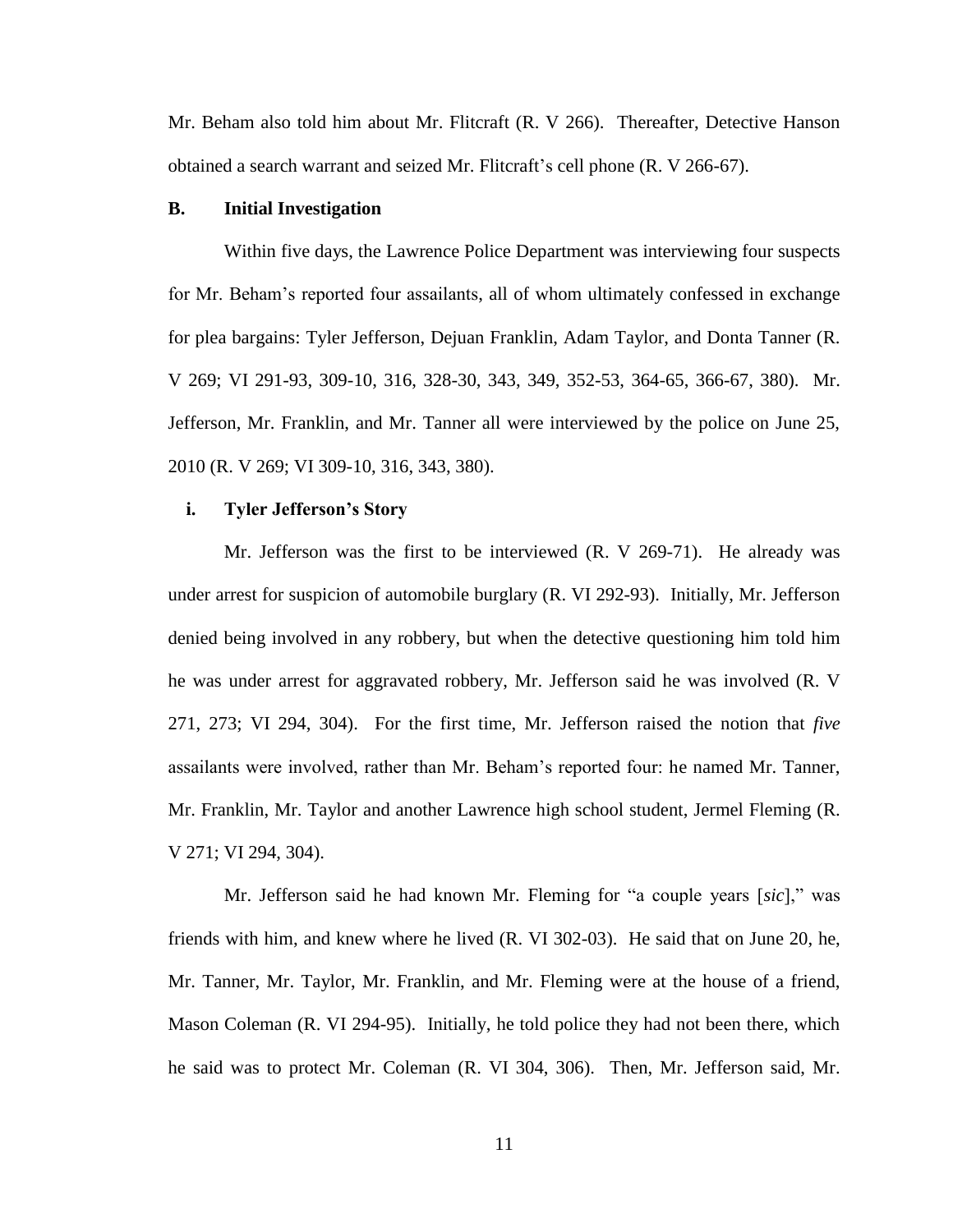Fleming walked in and asked whether they all wanted to go rob somebody (R. VI 295). He said Mr. Fleming asked Mr. Coleman whether they could have a gun, and Mr. Coleman gave them a foot-long, sawed-off shotgun (R. VI 295-96). Initially, though, he told police they had retrieved the gun from another house, which he said also was to protect Mr. Coleman (R. VI 304, 306).

Thereafter, Mr. Jefferson recounted, he and the other four got in a car belonging to Brianne Myers, Mr. Franklin's girlfriend, and left; he said Mr. Franklin was driving (R. VI 296-97). He said that, during the ride, Mr. Fleming, who had the sawed-off shotgun, was text-messaging someone to find out the precise location of the house to rob (R. VI 297). He said he did not know at the time who Mr. Fleming was corresponding with, but later found out it was Mr. Flitcraft (R. VI 304, 306).

Mr. Jefferson recounted that the five of them went into an apartment complex off of Tennessee Street, went up to an apartment, and knocked on the door; he said Mr. Fleming opened the door, and they all rushed in (R. VI 298-99). Initially, however, he told the police that Mr. Tanner was the one who opened the door (R. VI 305). He said Mr. Fleming hit the person in the apartment in the face and pointed the sawed-off shotgun at him (R. VI 299). Initially, however, he told police he had not seen this (R. VI 305). At trial, he insisted he did not know why he told police that (R. VI 307).

Then, Mr. Jefferson said, the five assailants "just started grabbing stuff" (R. VI 299). He said he took an Xbox, which he later sold for \$70 or \$80 (R. VI 300). He said they also took a television, a laptop computer, some marijuana, and a shotgun (R. VI 300). He said that, when they left, Mr. Fleming took the shotgun from the apartment, having given the sawed-off one to one of the others (R. VI 301). He recounted that, after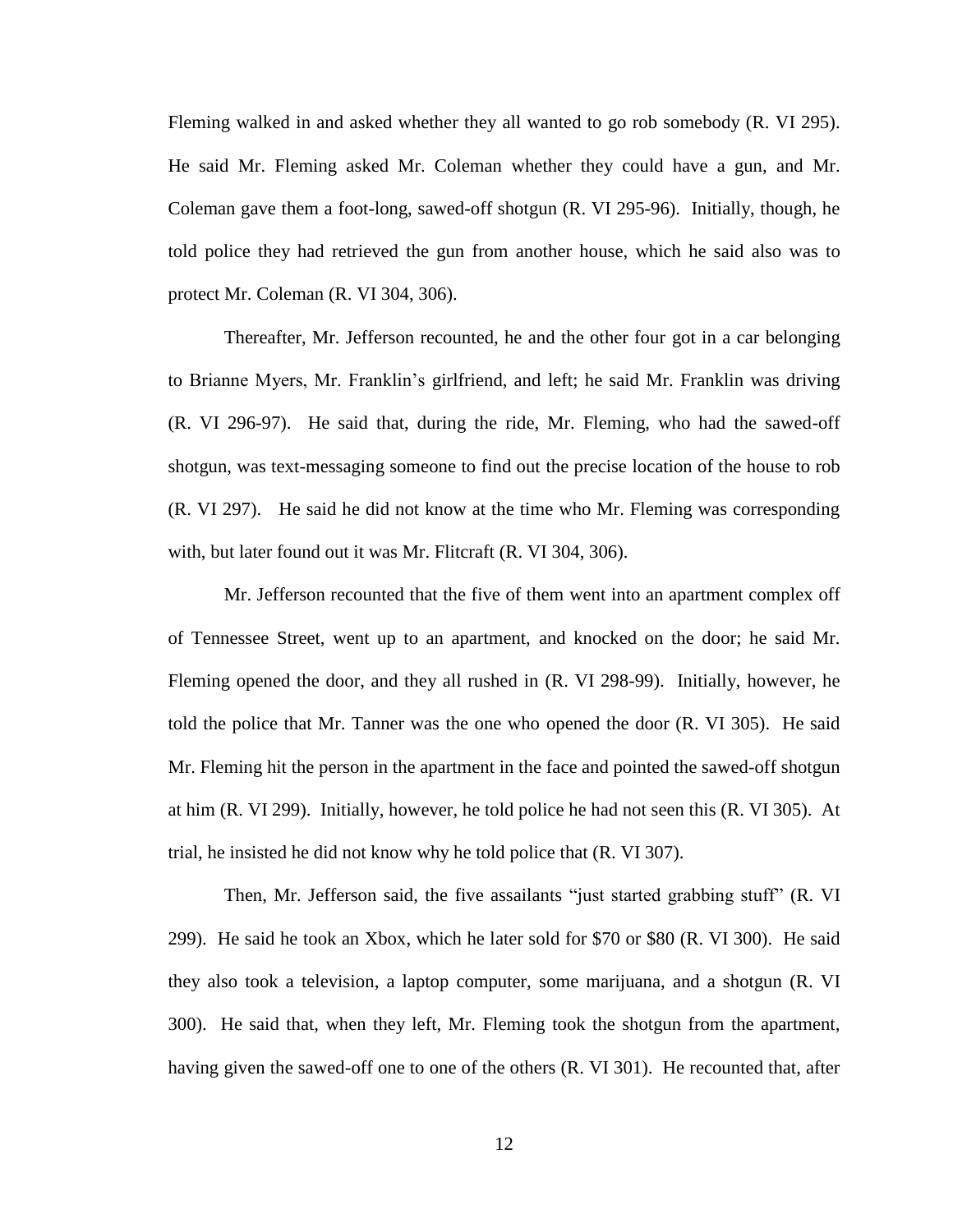that, they all returned to Mr. Coleman's house in Ms. Myers' car, and Mr. Fleming reminded them not to talk about the robbery (R. VI 302).

Ultimately, for his part in the robbery of Mr. Beham, Mr. Jefferson was charged with aggravated robbery, aggravated burglary, kidnapping, conspiracy to commit robbery, and theft (R. VI 291-92). He testified at Mr. Fleming's trial under a plea agreement giving him probation in exchange for his testimony (R. VI 291-93). The State also promised to dismiss pending, unrelated obstruction and automobile burglary charges against him (R. VI 292-93).

## **ii. Dejuan Franklin's Story**

When Mr. Jefferson was interviewed by police on June 25, 2010, Mr. Franklin also already was in police custody under arrest for a suspected automobile burglary (R. VI 309-10). Detective Bronson Star interviewed Mr. Franklin alone regarding the robbery in which Mr. Jefferson reported he had been involved (R. VI 309-10, 316, 343). Detective Star also previously had responded to Mr. Beham's call (R. VI 309).

Detective Star recounted Mr. Franklin had told him that Mr. Fleming, him, and three others committed the robbery at 930 Tennessee on June 20 (R. VI 311-12). He said Mr. Franklin corrected him that there were actually five people who robbed Mr. Beham's apartment, not four (R. VI 312). Mr. Franklin, however, said that he only had mentioned Mr. Fleming after Detective Star asked him whether Mr. Fleming "was with him that past weekend" (R. VI 321, 343-44). Detective Star admitted he only knew of Mr. Fleming from his colleague's interview that same day of Mr. Jefferson (R. VI 324, 326). Mr. Franklin said he only mentioned Mr. Fleming after Detective Star told him "you can help yourself out" and then mentioned Mr. Fleming's name (R. VI 344).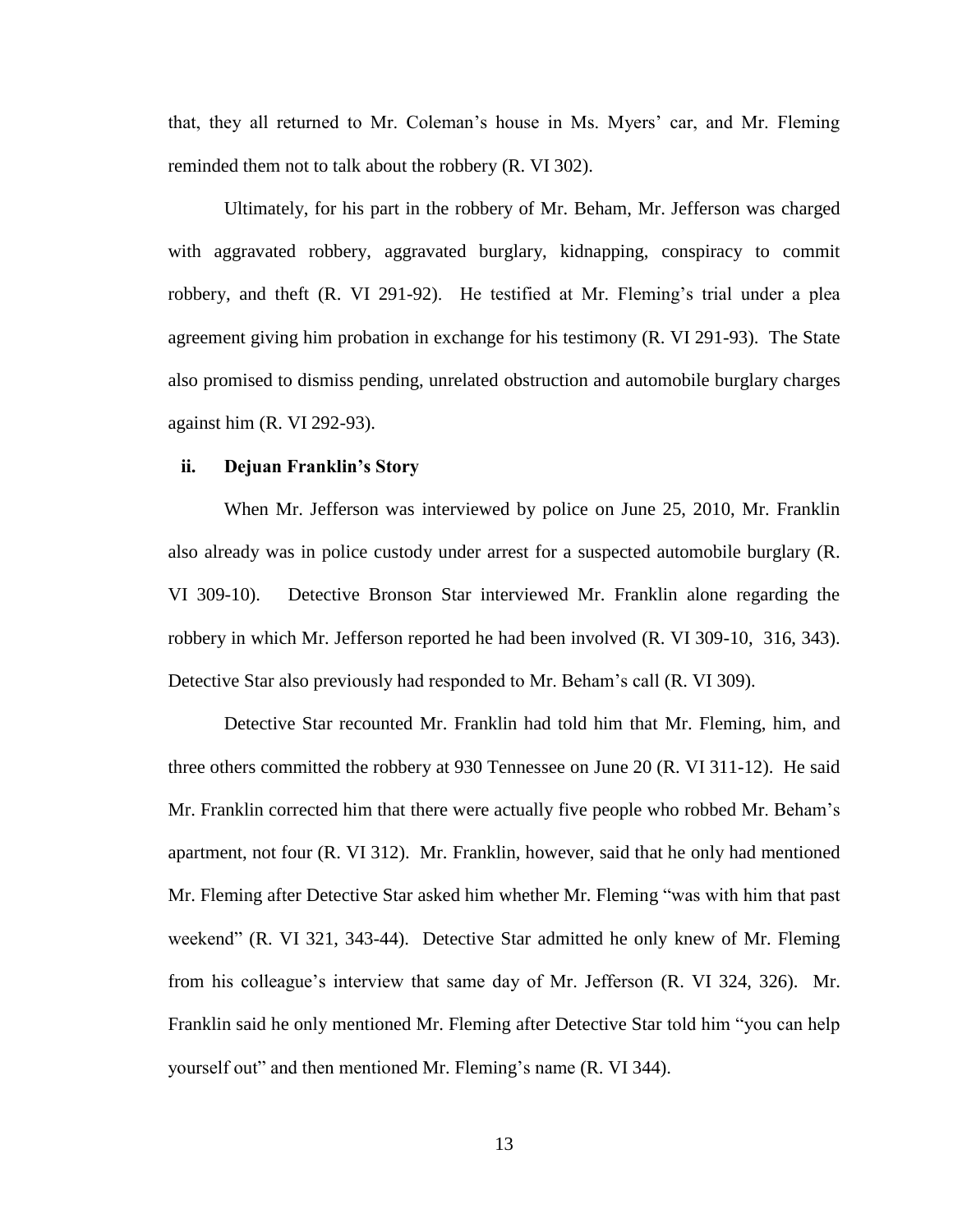Mr. Franklin said he recounted his "role in the crimes" to Detective Star (R. VI 331). He said he had known Mr. Fleming since fifth grade, and that they became close in ninth grade (R. VI 342). He said that he, Mr. Fleming, Mr. Tanner, Mr. Jefferson, and Mr. Taylor committed the robbery together (R. VI 332). He said that, on June 20, 2010, the five of them were at Mr. Coleman's house, along with Ms. Myers (R. VI 332-33). Mr. Franklin said Mr. Coleman is his cousin (R. VI 349). Initially, however, he told police the five of them had gone to another house to pick up a gun (R. VI 345).

Mr. Franklin recounted that Mr. Fleming said he had received a call from Mr. Flitcraft that there was a "dude over on 9th Street that had some weed" who the five of them could rob (R. VI 333-34). Initially, however, he had told police he went to Mr. Beham's apartment to buy marijuana (R. VI 348). He said that when the five of them left Mr. Coleman's house, Mr. Fleming had a sawed-off shotgun (R. VI 334).

Then, Mr. Franklin said, he and the four others got into Ms. Myers' car, and he drove them to an address around 9th Street and Tennessee Street to which Mr. Fleming directed them (R. VI 334-36). He said Mr. Fleming called and text-messaged Mr. Flitcraft, who directed them to the specific apartment (R. VI 336, 347-48).

Mr. Franklin recounted that the five of them went up to the apartment's door, and Mr. Tanner knocked on the door; all except Mr. Tanner had their faces covered (R. VI 337-38). He said a "white guy" of "average height" opened the door, motioned them in with his head, and asked, "How much do you want?" to which they responded "How much do you have?" (R. VI 338). He said Mr. Taylor closed the door and the others pushed past the man in the apartment; when the occupant started yelling, Mr. Fleming pulled out the sawed-off shotgun and told him to be quiet (R. VI 338-39).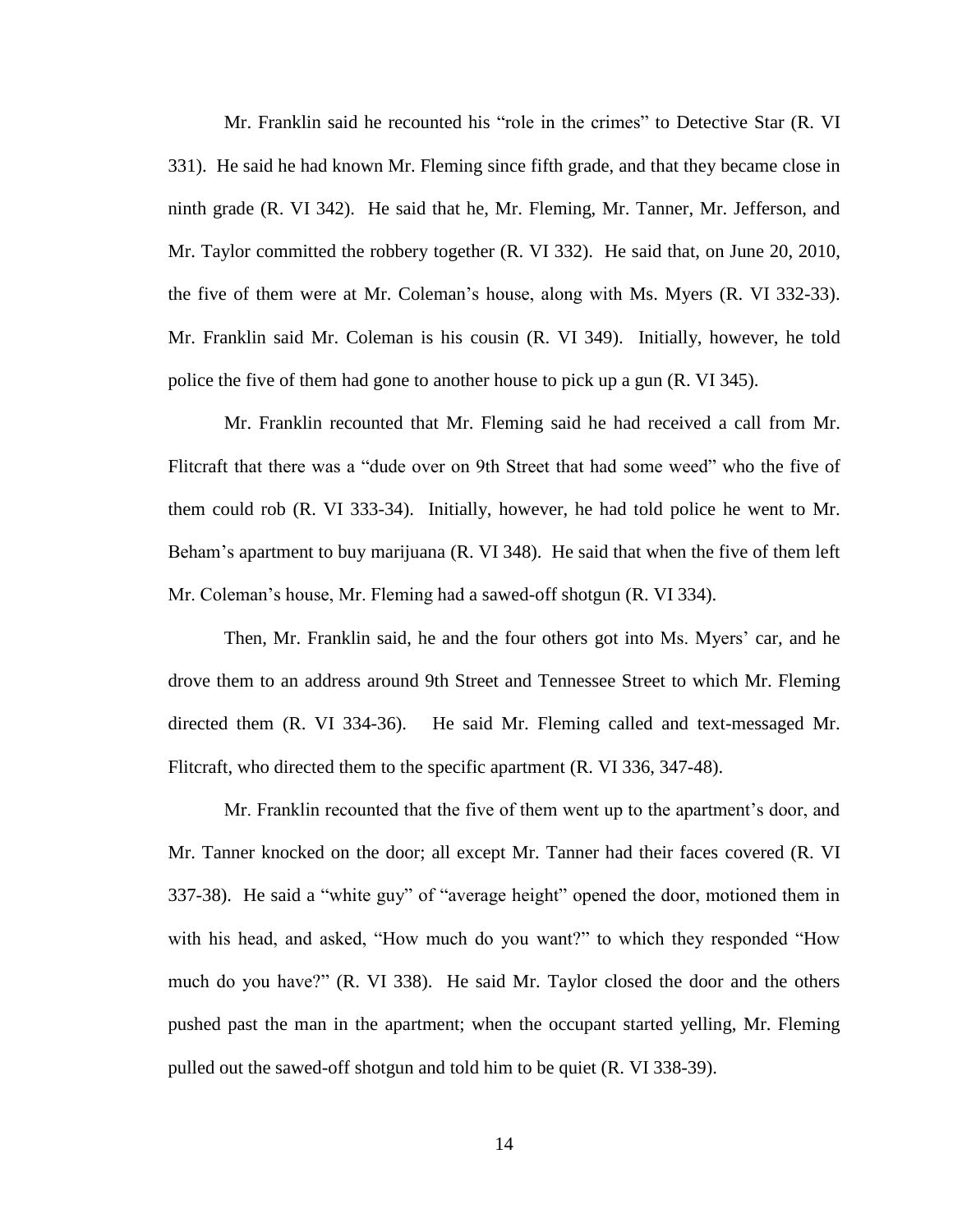Then, Mr. Franklin said, he and Mr. Fleming went into the back room, searched it, and took marijuana and a twenty-dollar bill (R. VI 339). He said Mr. Fleming kept the apartment's occupant sitting down (R. VI 339). He said that, in addition to the marijuana and the money, he and the four others took a shotgun, a laptop computer, some video games, and a television (R. VI 340). After this, Mr. Franklin recounted, they all drove back to Mr. Coleman's house, with Mr. Fleming carrying the computer and the shotgun from the apartment, with the sawed-off shotgun in his trousers (R. VI 340-41). Initially, however, he had told police they all returned to a different house (R. VI 345).

Ms. Myers – Mr. Franklin's girlfriend – echoed that, on June 20, 2010, which she remembered was Father's Day, she was at Mr. Coleman's house with Mr. Franklin, Mr. Tanner, Mr. Taylor, Mr. Jefferson, and Mr. Fleming (R. VI 382-83). She said Mr. Franklin asked to borrow her car, and she let him do so (R. VI 383-84). She said Mr. Franklin, Mr. Tanner, Mr. Taylor, Mr. Jefferson, and Mr. Fleming left together in her car and she fell asleep on the couch (R. VI 383-84). Eventually, she said, Mr. Franklin woke her up, though she did not remember the time (R. VI 384-86). She said that, after going to McDonald's with Mr. Franklin and returning to Mr. Coleman's house for a while, where the others were playing video games, she took Mr. Tanner home and dropped Mr. Fleming and Mr. Franklin off at Mr. Fleming's house (R. VI 384).

The State charged Mr. Franklin with aggravated robbery, aggravated burglary, kidnapping, conspiracy to commit aggravated robbery, and theft (R. VI 328-30). In exchange for pleading guilty to three of the felony charges and testifying at Mr. Fleming's trial, the State promised it would recommend he be sentenced to probation and would dismiss the other two charges (R. VI 330, 349).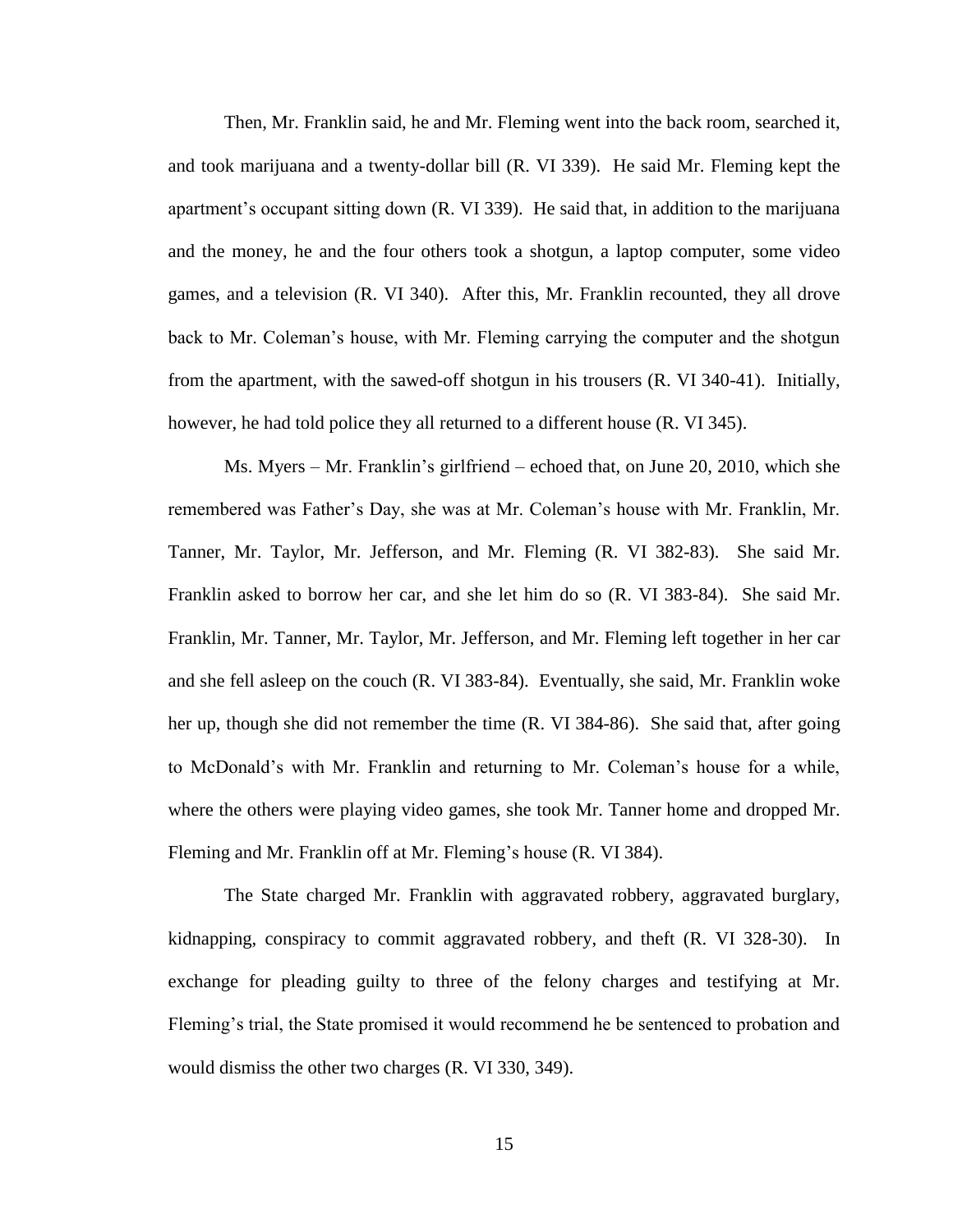#### **iii. Donta Tanner's Story**

Mr. Tanner also was interviewed on June 25, 2010, but he refused to talk to the police (R. VI 380). He met with the police again on September 27, 2010, by which time he had a plea agreement with the State (R. VI 381). He said he recounted his involvement in the robbery at Mr. Beham's apartment (R. VI 381).

Mr. Tanner said he and Mr. Fleming went to school together and had known each other since eighth grade (R. VI 379). He said that, on June 20, 2010, he, Mr. Jefferson, Mr. Franklin, and Mr. Fleming – four people – had been together at Mr. Coleman's house (R. VI 368). He said Mr. Fleming proposed they go out and steal some marijuana, because he "got this thing set up" through Mr. Flitcraft to do so (R. VI 369-71). That is, he said, Mr. Flitcraft gave Mr. Fleming an address for a "dude" that had marijuana they could steal (R. VI 372).

Then, Mr. Tanner said, the four of them left Mason Coleman's house and picked up Mr. Taylor (R. VI 368-69, 372). He said there was a sawed-off shotgun at Mr. Coleman's house, which Mr. Fleming grabbed on his way out and stuck in his trousers, though Mr. Fleming did not pull it out at any time during the evening (R. VI 371, 377). He said the five of them drove together in Ms. Myers' car, with Mr. Franklin driving, to an apartment house at 9th Street and Tennessee Street (R. VI 373). He said Mr. Fleming text-messaged Mr. Flitcraft to determine the specific apartment to go to (R. VI 373-74).

Mr. Tanner recounted that he knocked on the door (R. VI 375). He said everyone else had bandanas covering their faces, but not him (R. VI 375). He said the apartment's occupant said, "It's open" (R. VI 376). He said that when the occupant opened the door, Mr. Fleming and Mr. Franklin ran in past the occupant and he followed and ran to the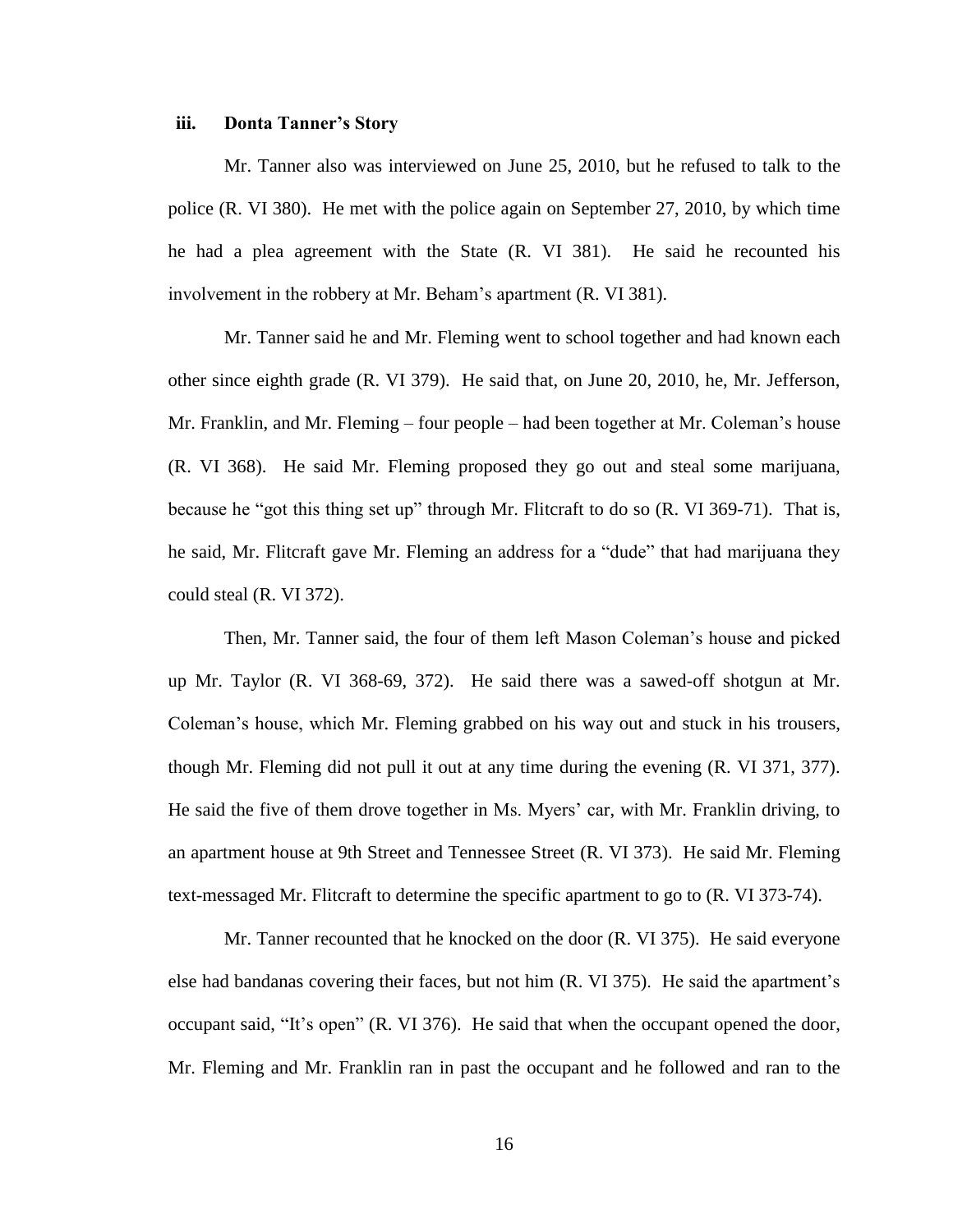back room (R. VI 377). He said Mr. Fleming stood in front of the occupant, who was sitting in a chair, and asked, "Where's the stuff at? Where's the money?" (R. VI 377-78).

Mr. Tanner said he and the four others took marijuana, a television, an Xbox, and a shotgun from the apartment (R. VI 378). He said Mr. Fleming was carrying the shotgun on the way out (R. VI 377). He said he carried the television (R. VI 378). Then, Mr. Tanner said, they all left and returned together to Mr. Coleman's house (R. VI 378- 79).

The State charged Mr. Tanner with aggravated robbery, aggravated burglary, kidnapping, conspiracy to commit aggravated robbery, and theft (R. VI 366-67). In exchange for his pleading guilty to robbery, aggravated burglary, and conspiracy to commit aggravated robbery and testifying at Mr. Fleming's trial, the State promised to dismiss the other two charges and recommend a sentence of 18 months imprisonment (R. VI 367).

#### **iv. Adam Taylor's Story**

Mr. Taylor first was interviewed by police on July 12, 2010; like Mr. Tanner, he initially told them he was not involved in any robbery and refused to talk (R. VI 364-65). He met with police again on August 26, 2010, however, by which time he had a plea agreement with the State (R. VI 364-65). He said that, at that point, he recounted his involvement in the robbery of Mr. Beham (R. VI 364-65).

Mr. Taylor said he had known Mr. Fleming for five years, having first met through sports, but did not know where he lived (R. VI 363-64). He said that, on June 20, 2010, he was at Mr. Coleman's house with Mr. Jefferson, Mr. Tanner, Mr. Franklin,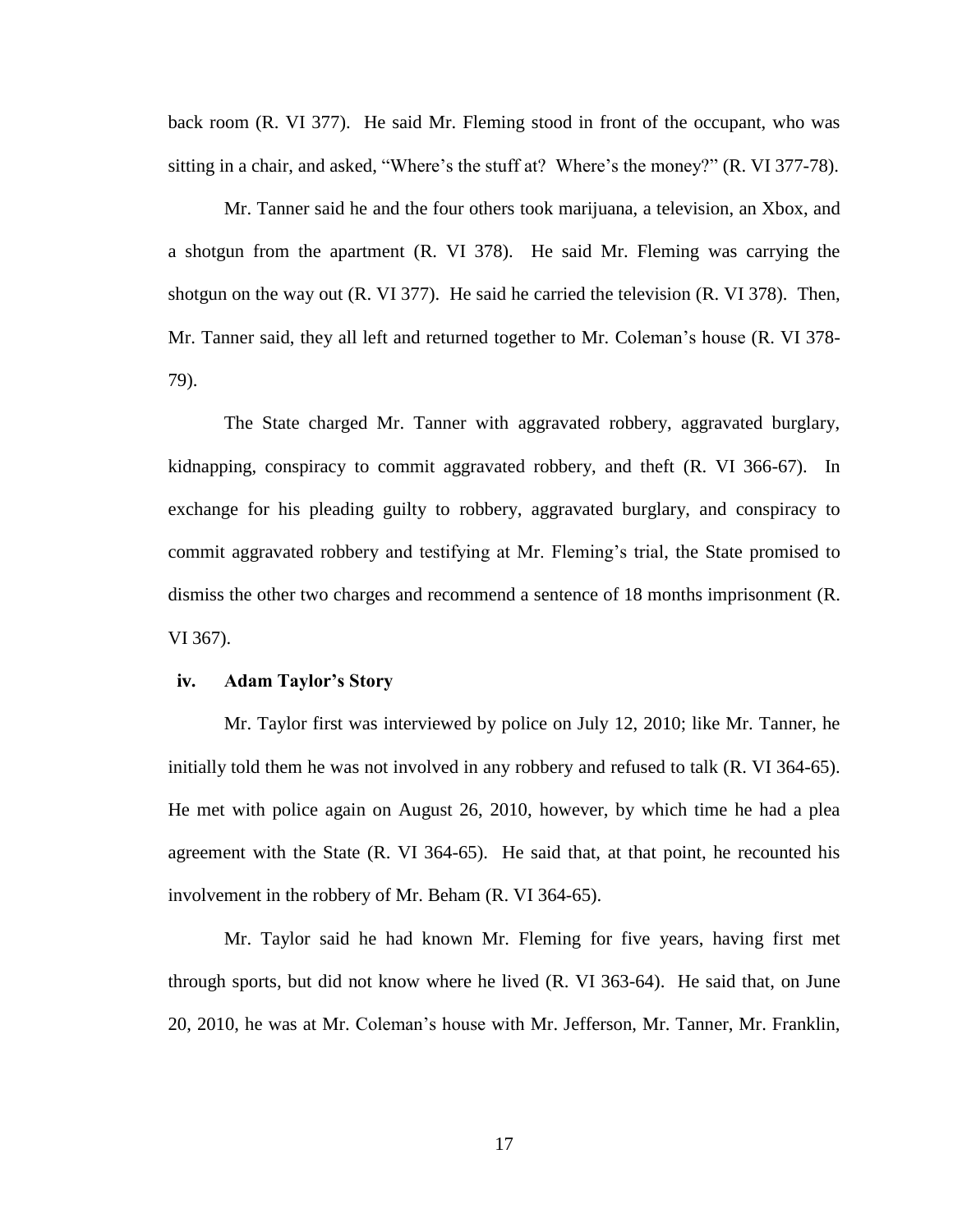and Mr. Fleming (R. VI 354-56). He said they all got in a car belonging to Ms. Myers, and headed "to go buy weed from somebody" (R. VI 357).

Then, Mr. Taylor said, the five of them headed to around Tennessee Street, whereupon Mr. Fleming called Mr. Flitcraft on his cell phone for directions to a specific apartment (R. VI 358). He said Mr. Tanner walked up to the apartment and knocked on the door; once it opened, the others went in, and everyone had bandanas on their faces (R. VI 359). Mr. Taylor said he watched the others take things from around the apartment and press the occupant, who he described as a white male named Josh, to tell them where his marijuana was (R. VI 360-62).

In the end, Mr. Taylor recounted, he and the four others took a television, an ounce of marijuana, a laptop, a cell phone, a shotgun, and a video game from the apartment, and then left to return to Mr. Coleman's house (R. VI 362-63). Mr. Taylor stated that nobody had a gun with them at all until Mr. Fleming took the shotgun that had been in the apartment; he said he did not see Mr. Fleming with a gun except earlier in the evening at Mr. Coleman's house (R. VI 363-64). Mr. Taylor said the cell phone taken from the apartment was thrown out the window of the car after they drove away (R. VI 362).

The State charged Mr. Taylor with aggravated robbery, aggravated burglary, kidnapping, conspiracy to commit aggravated robbery, and theft (R. VI 352-53). In exchange for pleading guilty to robbery, aggravated burglary, and conspiracy to commit aggravated robbery and testifying at Mr. Fleming's trial, the State promised to recommend he be sentenced to 18-36 months imprisonment and dismiss the other two charges (R. VI 352-53).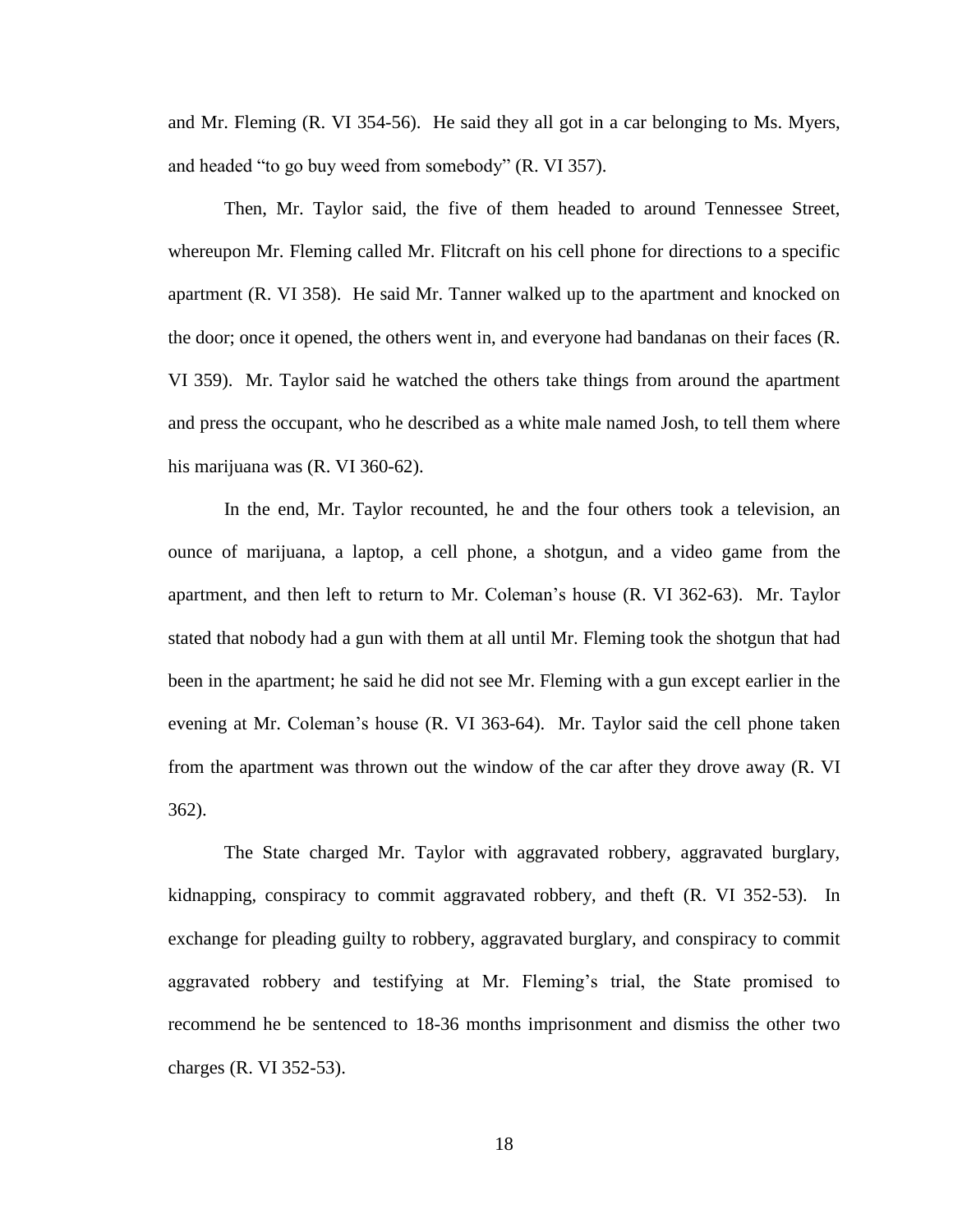## **v. Dylan Flitcraft's Story**

Mr. Flitcraft was not charged with involvement in the alleged robbery of Mr. Beham on June 20, 2020 (R. V 244-45). Instead, he testified under a grant of immunity for marijuana offenses the State had given him several hours before trial (R. V 244-45). He was subpoenaed by the state and did not testify of his own volition (R. V 260). He has prior juvenile convictions for felony theft and conspiracy to commit robbery (R. V 261-62)

Mr. Flitcraft said he knew Mr. Fleming for "a year and a half" before trial (R. V 247). He said that, on June 20, 2010, around 8:00 p.m., Mr. Fleming sent him a text message stating, "Do you know anybody who I can rob for some marijuana" (R. V 250, 252-54, 256). He said he responded, "Yeah. Let me see. Hold on" (R. V 254). Then, he said, he sent a text message to Mr. Beham asking if he had any marijuana (R. V 254). Mr. Flitcraft said Mr. Beham did reply that he did have some marijuana, so Mr. Flitcraft relayed that information to Mr. Fleming, giving him Mr. Beham's name and general location, including describing a moped was out front of the apartment house (R. V 254- 56). Mr. Flitcraft said he knew on his own that Mr. Beham was robbed that night, though he denied ever having discussed it with Mr. Fleming (R. V 257-58). Mr. Flitcraft said he did not know why he would have told Mr. Fleming he could rob Mr. Beham or why he would want to "help out" Mr. Fleming (R. V 258).

## **C. Cell Phone Records**

Detective Hanson gave the phone he seized from Mr. Flitcraft to Lawrence Police Department Detective Robert Brown to process it and try to obtain an address book, phone numbers, and text messages (R. V 267-69; VI 392-94). Detective Brown has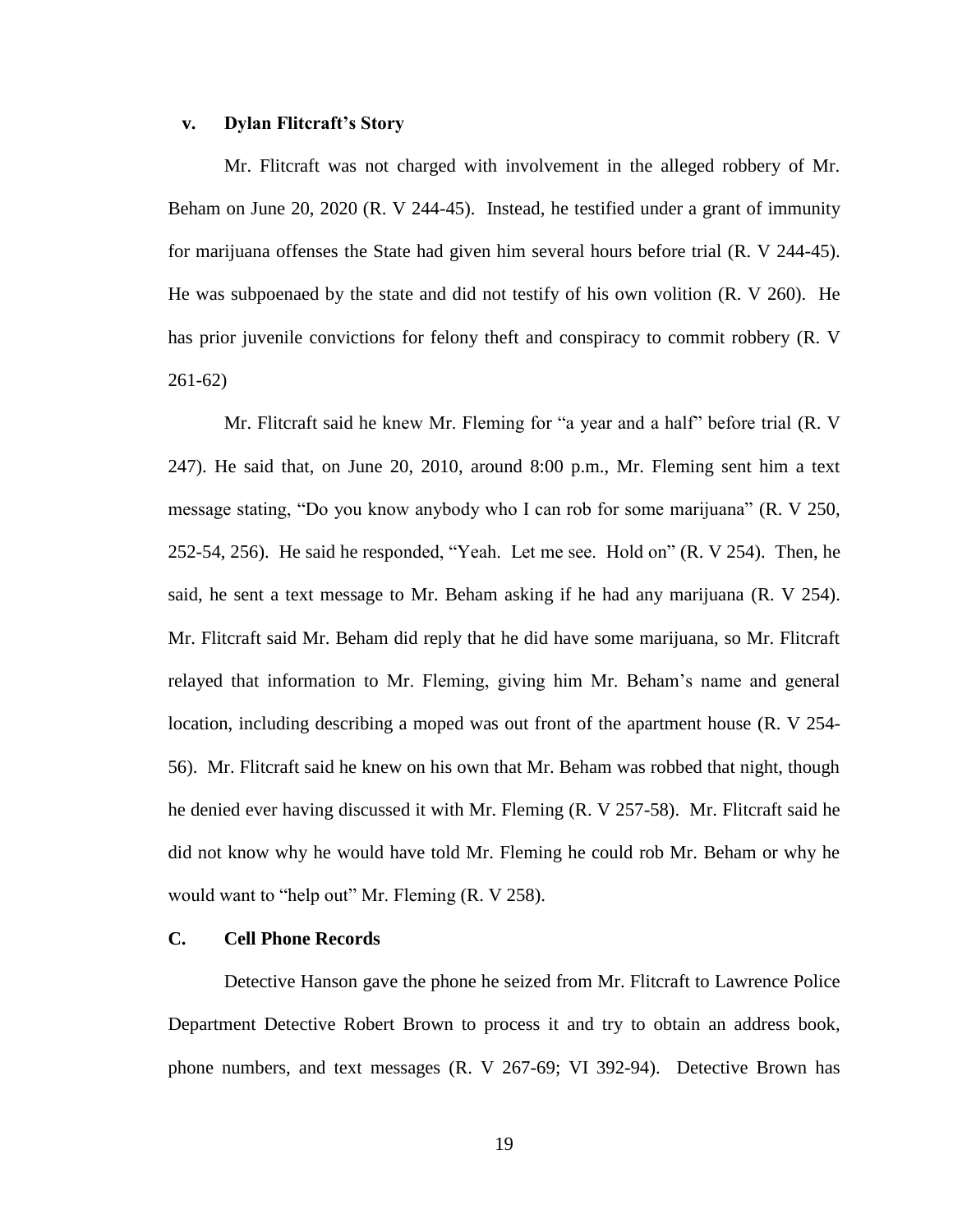experience performing these sorts of forensic analyses on computer devices, including cell phones (R. VI 391-92). He recounted that Mr. Flitcraft's phone was a black phone with number 785-424-0745 (R. VI 393, 478-79).

On June 29, 2010, Detective Brown checked the phone for text messages and contact listings (R. VI 394, 396-99, 479). He said the name "Jermel" was one of the contacts, and that the number listed for "Jermel" was 785-218-2785 (R. VI 400, 477-78). According to another officer, Mr. Fleming freely admitted that this was his phone number (R. V 275-77). Detective Brown could not tell the date the name "Jermel" was added into Mr. Flitcraft's phone (R. VI 480). He did not find any text messages from prior to June 27, 2010, and none of those he did find in the phone were related to this case (R. VI 480-81).

Before trial, the State subpoenaed records from Sprint Nextel Communications corresponding to phone number 785-218-2785 (R. VI 488; VII 545-46). These were admitted into evidence as State's Exhibits 7b, consisting of an event log for that number between June 19 and 27, 2010, and 7a, consisting of a listing of cell towers in the Kansas City Metropolitan Area, including Lawrence (R. VII 545-46; Appendix A17-18). Sprint's records custodian, Eric Tyrell, testified to the accuracy of the reports, and explained he had knowledge of Sprint's business practices as they relate to how the time stamps in Exhibit 7a were associated with both phone calls and text messages (R. VI 485- 86).

Mr. Tyrell said that, when times are recorded for cell phone calls, they are logged in the time zone for the market in which the handset physically is located (R. VI 486). So, if a handset is being used in the central time zone, such as in Lawrence, Kansas, the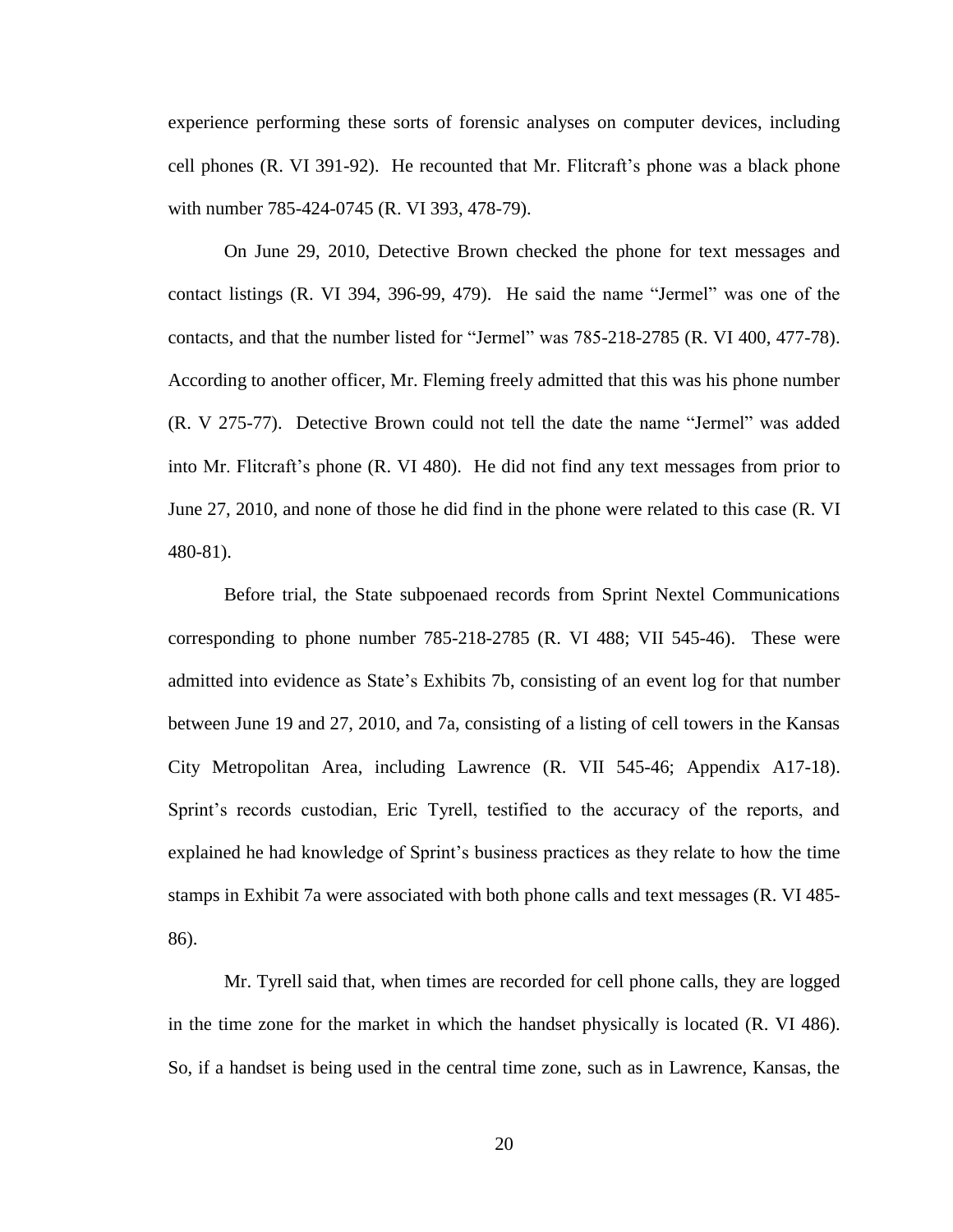call will be logged as in the central time zone, even though no actual time zone notation appears on the record (R. VI 486-87). Mr. Tyrell explained, though, that text messages are different (R. VI 487). He said text messages route through one of two central gateways, either in Kansas City or Virginia and, depending on which one a given message goes through, the time stamp would be either central time or eastern time, but the record would give no way to know (R. VI 487).

On September 27, 2010, Mr. Fleming's counsel had propounded standard discovery requests, including "Any and all … results and reports of scientific tests or experiments made in connection with this case, including but not limited to case file, field notes, bench notes, diagrams, raw data; electronic data, … proficiency testing and background qualifications of analyst, [and] protocol and procedures for any tests performed …" (R. I 36-37). The defense received no such reports of any kind relating to cell phone records in general – or specifically how a handset's location can be determined from records of what cell tower received a call (R. VI 461-62).

At the end of the second day of trial, however, the State sought to endorse Lawrence Police Detective M.T. Brown to explain how he could determine from Sprint's records the given location of a cell phone at the time of a call (R. VI 453). Previously, as the trial court observed, Detective M.T. Brown only had been mentioned in the prosecution's file as someone who had interviewed a witness during the police investigation in the case (R. VI 464).

Mr. Fleming's counsel objected to Detective M.T. Brown's testimony (R. VI 461- 62, 482-84; VII 495-98). First, counsel objected to the detective's testifying at all, as the detective was going to be testifying as an expert witness, but had not been lawfully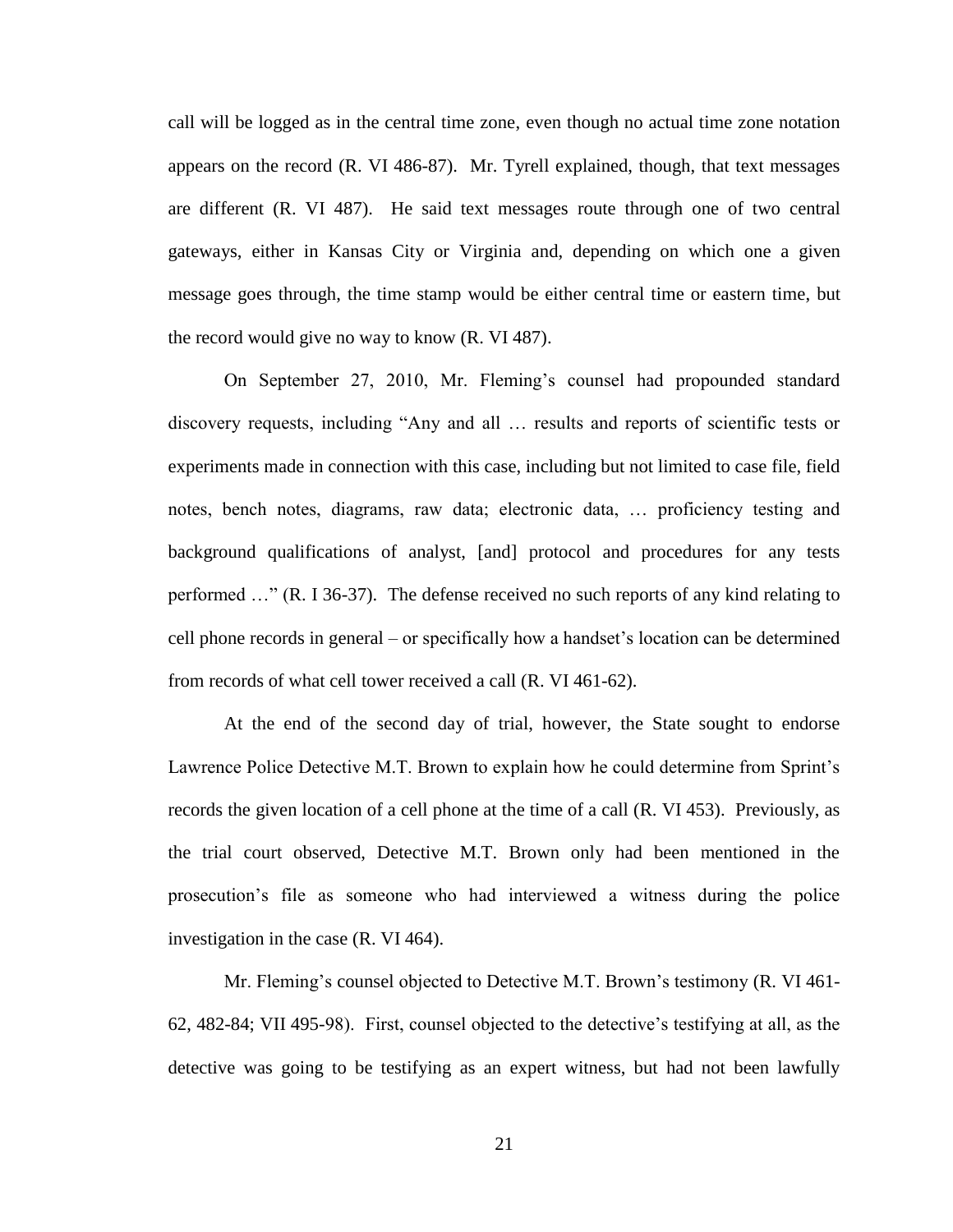disclosed as such before trial so he could be deposed and the defense could procure a counter-expert (R. VI 461-62, 482-84; VII 495). Second, counsel alternatively objected that the court should declare a mistrial, as even if the detective were not giving expert testimony, none of the reports he gave at trial – including a detailed PowerPoint presentation, State's Exhibit 9, diagramming his findings and methodology in detail – were disclosed in discovery, and thus Mr. Fleming's right to due process was violated because counsel could not effectively cross-examine the witness or procure counterevidence (R. VII 496-98). Indeed, the detective's PowerPoint presentation only was given to defense counsel on the evening of the second day of trial (R. VI 469, 484). The trial court overruled the oral motion *in limine* and the request for a mistrial (R. VI 469, 472, 484; VII 495-96, 506-07).

Outside the jury's presence, Detective M.T. Brown explained his expertise in the area of cell phone technology to the trial court (R. VI 453-54). He said he was trained in processing "cell phones for call records, contact lists" and "historical cell site information that you get on subpoenas and search warrants" (R. VI 454). He said that, in 2009, he had taken a "formal class" on "historical site analysis" such as that he had performed in the case (R. VI 454). He averred that his "master's thesis" from 2001 at Washburn University in "administration of justice" dealt with "cell phone technology … as it relates to the police department" (R. VI 454-55). He said that, while doing research for his thesis, he "conducted extensive tests of their reception in relation to cell phone towers, in relation to different parts of" Lawrence, through which he "delved into cell phone technology, as well as how it relates to cell phone sites and sectors and so on and so forth" (R. VI 455).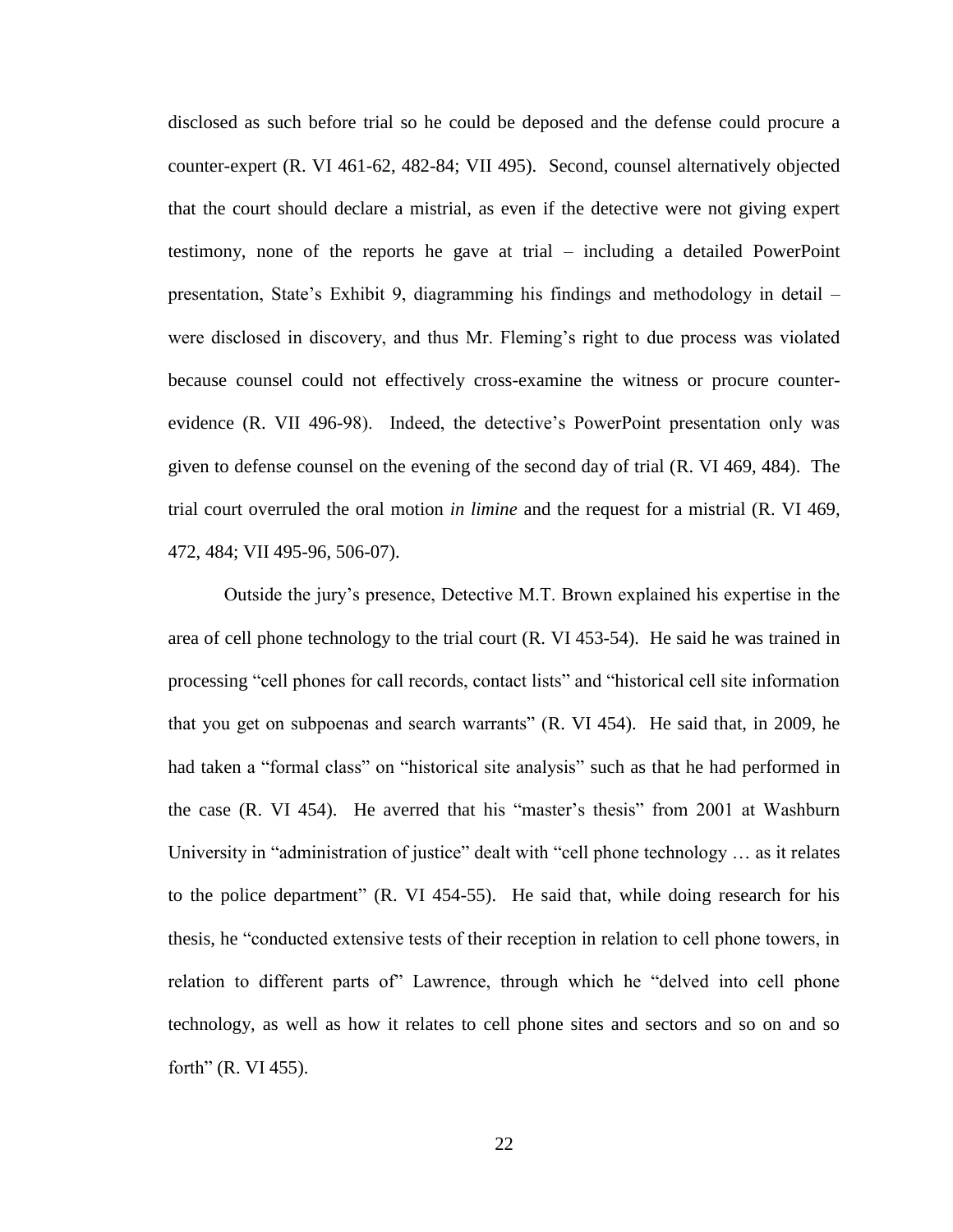Detective M.T. Brown told the court he has a certificate "in cell phone recovery" from taking a four-day course in 2009 on "researching historical records, the different types of cell phone technology, how sectors work, plotting the cell phone data onto a map for court purposes" (R. VI 455-56). He claimed he "plotted cases about ten times," but this was "the first time that I'm testifying to it" (R. VI 456, 459). He said he had looked at Sprint records in the past to identify a specific tower (R. VI 458, 460).

Before the jury, Detective M.T. Brown testified he reviewed the State's Exhibits 7b and 7a (R. VII 509). He said he was asked to see if and how Mr. Flitcraft's phone number appeared in Mr. Fleming's records (R. VII 509-10). He said he found they do (R. VII 510).

Detective M.T. Brown then said he was asked to see if he could determine whether a particular call was associated with a particular cell phone tower in Douglas County, as well as the particular sector of that tower to which it corresponded (R. VII 510). The detective said that he previously had performed that analysis, called a "historical review," during his duties numerous times (R. VII 510-11). He said he was able to identify locations of towers and sectors according to the Sprint records (R. VII 512). He said some of the "phone events" between Mr. Fleming's number and Mr. Flitcraft's number on June 20, 2010, were calls, and some were text messages (R. VII 514). He said the ones with a duration  $-$  a "first cell" and a "last cell" notation  $-$  were calls, whereas the "ones with zeroes" in place of that notation were text messages (R. VII 515).

Detective M.T. Brown testified that the first contact between the two phones on June 20 was at 8:52 p.m. (noted as 20:52 in 24-hour time) and the last was at 11:50 p.m.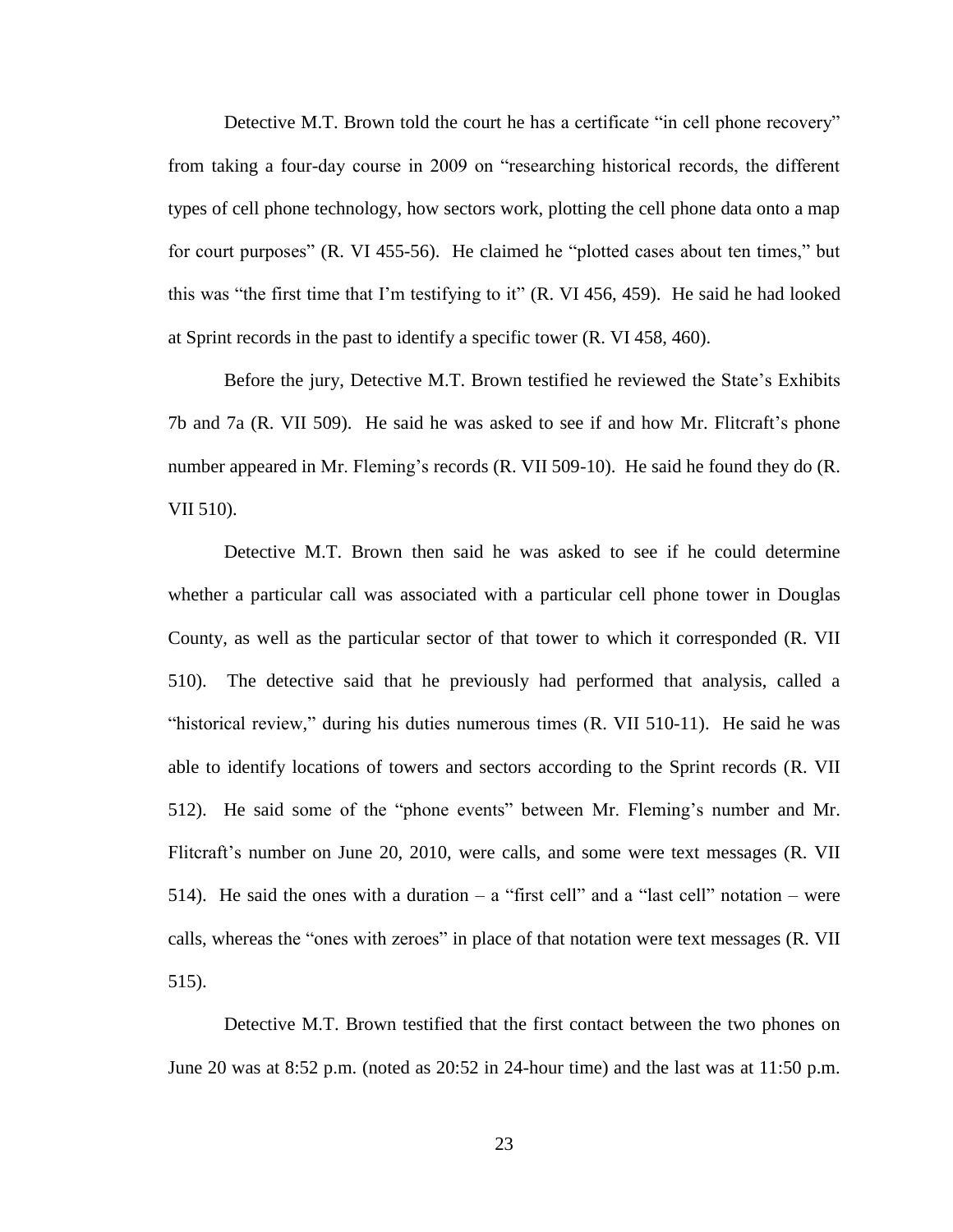(R. VII 515-16). He said the contacts only involve five towers (R. VII 517). He explained that each tower has three sectors – that is, which direction the phone was from the tower (R. VII 519, 521-22). He said he personally verified each tower's existence (R. VII 520). He explained that Exhibit 7a details the latitude and longitude for each tower, too (R. VII 521).

Of the calls "at the time of the robbery," the detective said the first was a call at 10:49 p.m. for 89 seconds, from sector 1 of tower 329 (R. VII 524-25). He said the second was at 10:55 p.m. for 1103 seconds from sector 1 of tower 329 (R. VII 525-26). He said the third was at 11:07 p.m. for 16 seconds from sector 2 of tower 329 (R. VII 527). The detective testified that, between the first and second, there are text-messages between the two numbers; between the second and third, there are not (R. VII 528-29)

Detective M.T. Brown said 930 Tennessee, the location of the robbery of Mr. Beham, was within sector 1 of tower 329 (R. VII 531). In his PowerPoint presentation, the detective drew circles around each tower on a map, including tower 329, and attempted to show graphically that he could determine Mr. Fleming's phone was in the area of the robbery at the time of the robbery from the first two of the three calls he detailed (R. VII 531-35; Exhibit 9; Appx. 21-22). On cross-examination, however, the detective admitted he could not know that for certain, because did not know the range of the towers' coverage or signal strength; in fact, he had no basis whatsoever for the radius of the circles on his map (R. VII 537-42).

#### **D. Proceedings Below**

On July 28, 2010, the State charged Mr. Fleming by information with four felony counts: aggravated robbery, aggravated burglary, kidnapping, and conspiracy to commit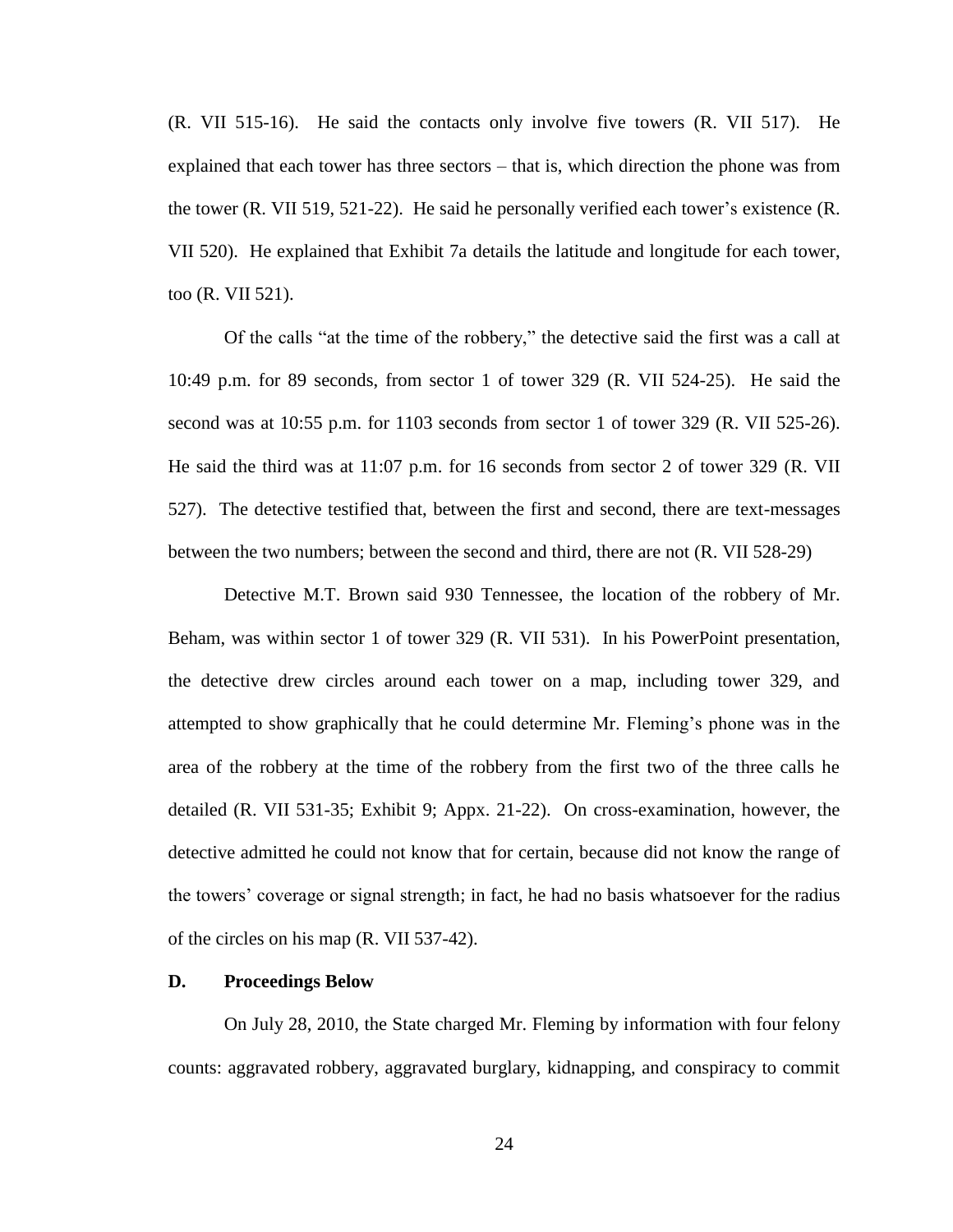aggravated robbery (R. I 9-10). It also charged him with one count of misdemeanor theft, which the State admitted in the instructions conference was merely a lesser-included offense to the charge of aggravated robbery (R. I 10; VII 595). The information was amended on December 27, 2010 to change some details, but all the alleged offenses remained the same (R. I 67-68). Mr. Fleming pleaded not guilty.

The case was tried to a jury in the District Court of Douglas County over three days from January 5 through 7, 2011 (R. V 1, 282; VII 491). After approximately one hour and 45 minutes of deliberations, the jury returned unanimous verdicts of guilty on all counts (R. VII 707-11).

After obtaining an extension of time, Mr. Fleming filed motions for judgment of acquittal and for new trial (R. I 112-37). The trial court denied both (R. II 220).

On April 28, 2011, the court sentenced Mr. Fleming to a total of 88 months imprisonment: 88 months for aggravated robbery; 32 months for aggravated burglary, to be served concurrently; 59 months for kidnapping, to be served concurrently; 32 months for conspiracy to commit aggravated robbery, to be served concurrently; and 1 year in county jail for theft, also to be served concurrently (R. IV 66, 68). The court's journal entry of judgment reflects these active sentences for all five counts (R. II 205-20).

Mr. Fleming timely appealed to this Court (R. II 196-97, 236).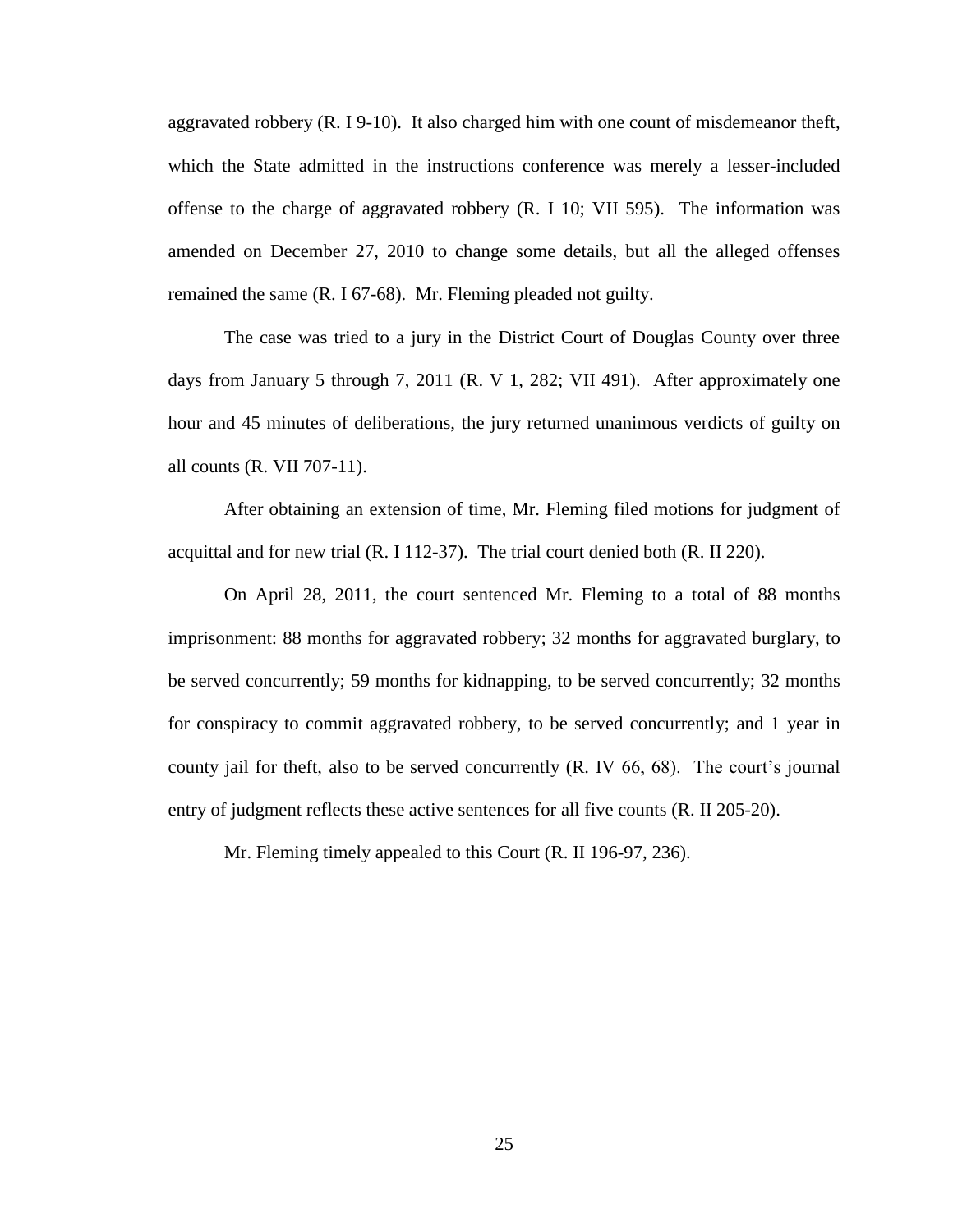#### **Argument and Authorities**

I. The District Court erred in allowing a police detective with specialized expertise to give expert testimony that he could conclude from cellular phone records that the defendant's phone was in the immediate area of the robbery at the time of the offense, because neither the detective's identity nor his investigation or report were disclosed to the defense before trial, in violation of K.S.A.  $\S$ § 22-3212(a)(2), 60-226(b)(6), and 60-237, and depriving the defendant of his right to Due Process under U.S. Const. amend. XIV.

#### Standard of Appellate Review

"The admissibility of expert testimony is within the broad discretion of the trial court. A party claiming an abuse of trial court discretion bears the burden of showing abuse of discretion." *State v. Smallwood*, 264 Kan. 69, 80, 955 P.2d 1209 (1998). A "trial court's denial of a motion seeking to exclude the testimony of a witness who violated a discovery order in a criminal case is reviewed under an abuse of discretion standard if due process rights are not implicated by the violation." *State v. Johnson*, 286 Kan. 824, 832, 190 P.3d 207 (2008). If due process rights are implicated, review is *de novo*. *Id.*

\* \* \*

At least 90 days before trial, the State must disclose to the defense the identity of any expert witness, as well as his expertise and the subject matter and substance of his or her facts or opinions and a summary of the grounds for each. If the State fails to do so and then misleads or surprises the defense with the expert, it is an abuse of discretion for the trial court to allow the expert to testify. In this case, the State failed to disclose a police detective with specialized expertise who testified he concluded from technical cellular phone records that the defendant's cell phone was in the immediate vicinity of the crime. Nonetheless, the trial court admitted his testimony. Was this error?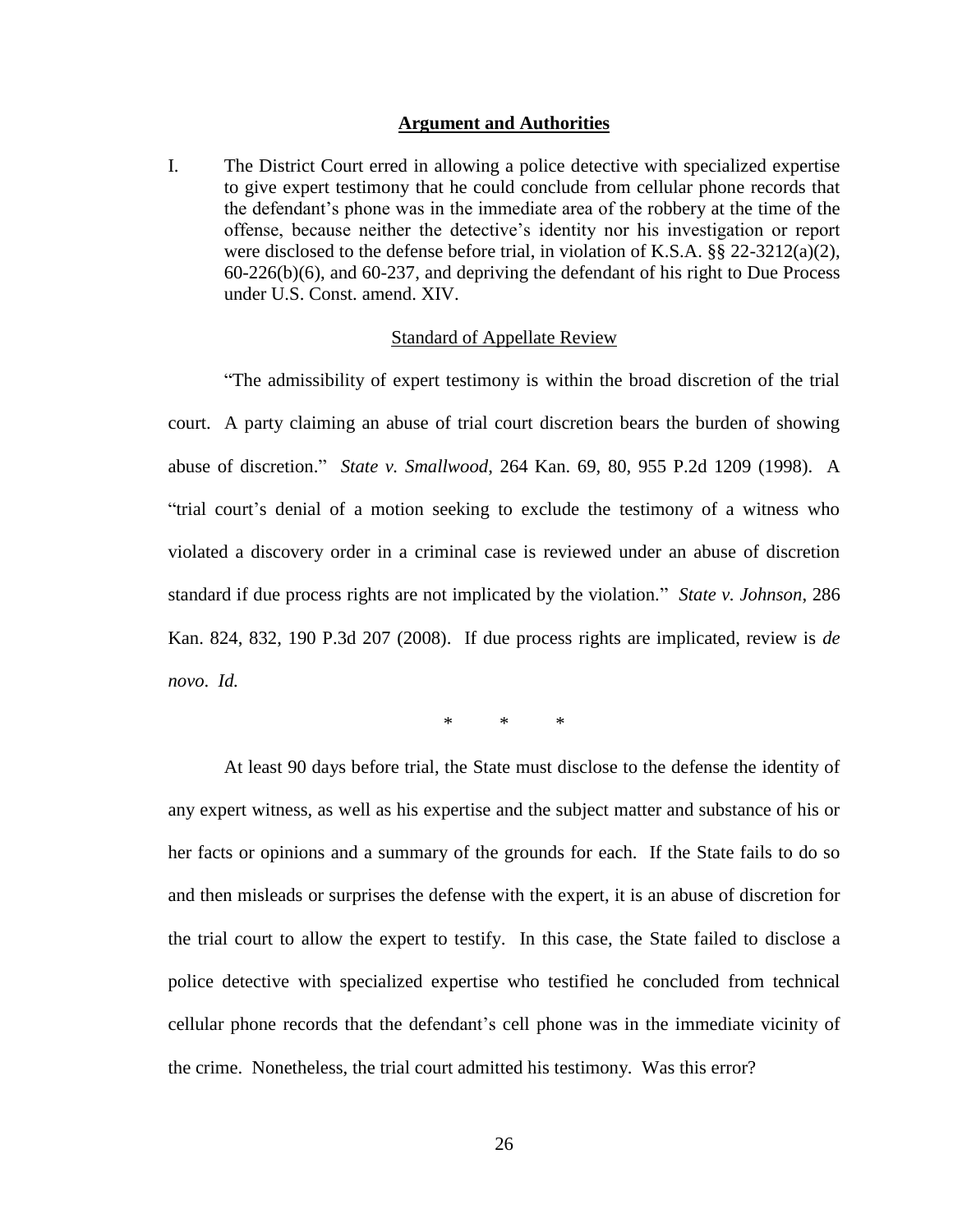The purpose of an expert witness is to offer testimony based on specialized experience and training of opinions and conclusions derived from the evidence that an ordinary lay juror could not draw based on normal life experience and qualifications alone. Essentially, "The basis for the admission of expert testimony is necessity arising out of the particular circumstances of the case. To be admissible, expert testimony must be helpful to the jury." *State v. Smallwood*, 264 Kan. 69, 80, 955 P.2d 1209 (1998). Indeed, if "the normal experience and qualifications of lay persons serving as jurors permit them to draw proper conclusions from given facts and circumstances, expert conclusions or opinions are *inadmissible*." *Id.* (emphasis added).

In both criminal and civil cases, the law of Kansas sets strict requirements for the disclosure of one side's expert witnesses to the other. K.S.A. § 60-226(b)(6) mandates, in relevant part:

A party must disclose to other parties the identity of any witness it may use at trial to present expert testimony. …

Required disclosures. Unless otherwise stipulated or ordered by the court, if the witness is retained or specially employed to provide expert testimony in the case, or is one whose duties as the party's employee regularly involve giving expert testimony, the disclosure must state: (i) The subject matter on which the expert is expected to testify; (ii) the substance of the facts and opinions to which the expert is expected to testify; and (iii) a summary of the grounds for each opinion. …

Time to disclose expert testimony. A party must make these disclosures at the times and in the sequence that the court orders. Absent a stipulation or court order, the disclosures must be made: (i) At least 90 days before the date set for trial or for the case to be ready for trial …

While this statute is in the Code of Civil Procedure, like most of the Code's discovery provisions, it long has been applied in criminal cases, too. See, e.g., *State v. Goodman*, 207 Kan. 155, 161, 483 P.2d 1040 (1971); *State v. Frideaux*, 207 Kan. 790,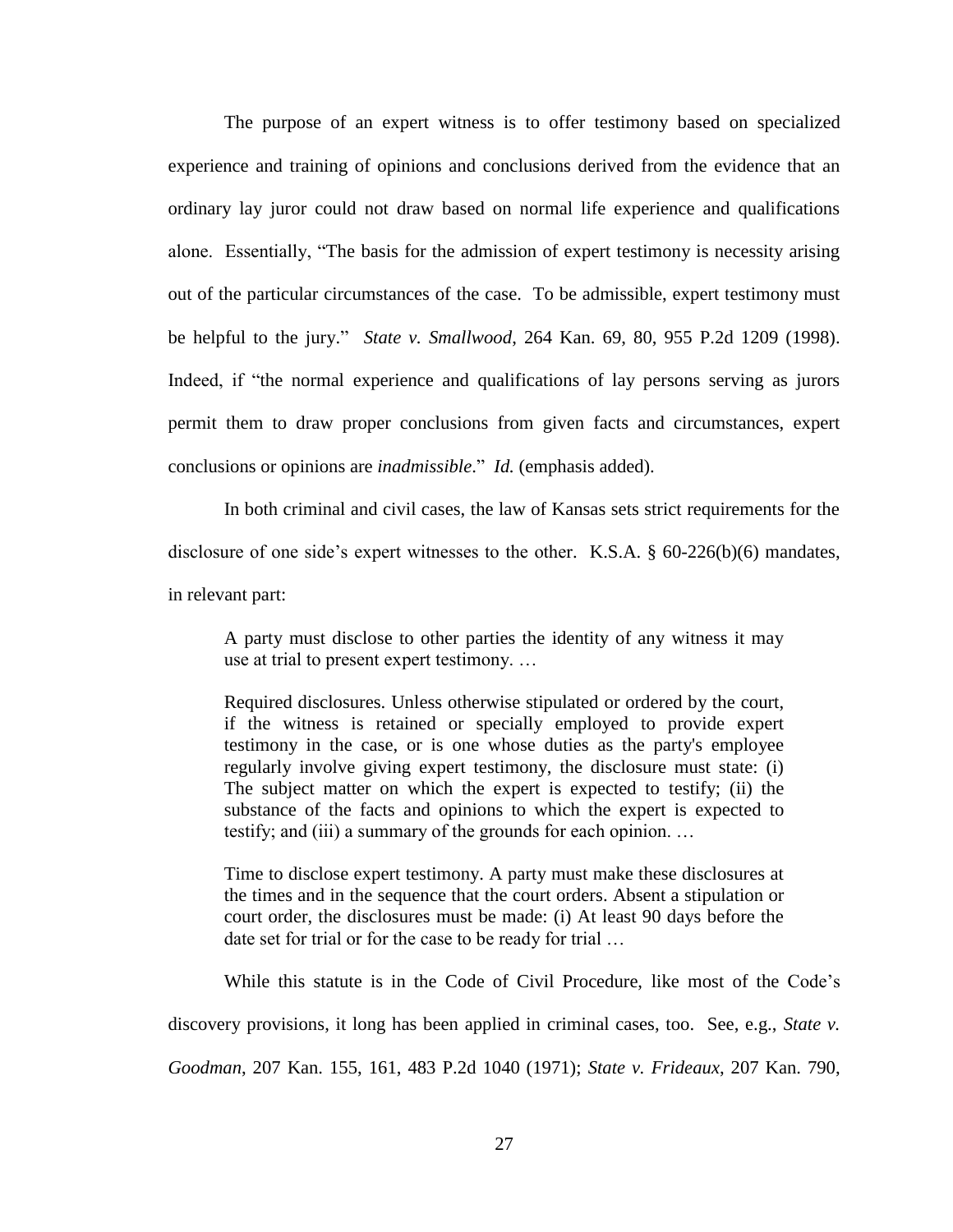792, 487 P.2d 541 (1971). Parties are obliged continuously to supplement this disclosure. K.S.A. §§ 60-226(e) and 60-237. "If a party fails to provide information or identify a witness as required by subsection  $(b)(6)$  ... of K.S.A. 60-226 ..., the party is not allowed to use that information or witness to supply evidence … at a trial, unless the failure was substantially justified or is harmless." K.S.A. § 60-237.

Failure to make this disclosure is deemed "substantially justified" or "harmless" only when doing so neither misled, surprised, nor prejudiced the opposing party. *Thompson v. KFB Ins. Co.*, 252 Kan. 1010, 1028, 850 P.2d 773 (1993).

The criminal discovery rules, too, require that, upon request, the prosecution must disclose to the defense "results or reports of … scientific tests or experiments made in connection with the particular case, or copies thereof, the existence of which is known, or by the exercise of due diligence may become know, to the prosecuting attorney." K.S.A. § 22-3212(a)(2). These include relevant "reports, memoranda, and other internal government documents made by officers in connection with the investigation or prosecution of the case, or of statements made by state witnesses or prospective state witnesses." *Id.* at (b).

As with the general expert rule, if the State fails to disclose this evidence to the defense before trial, the defense has no prior knowledge of this evidence, it is inadmissible if he is "prejudiced in defending against them." *State v. Wacker*, 253 Kan. 664, 674, 861 P.2d 1272 (1993). If the defendant can show "actual prejudice" to his "ability to defend against the charges," the admission of the evidence is reversible error. *Id.*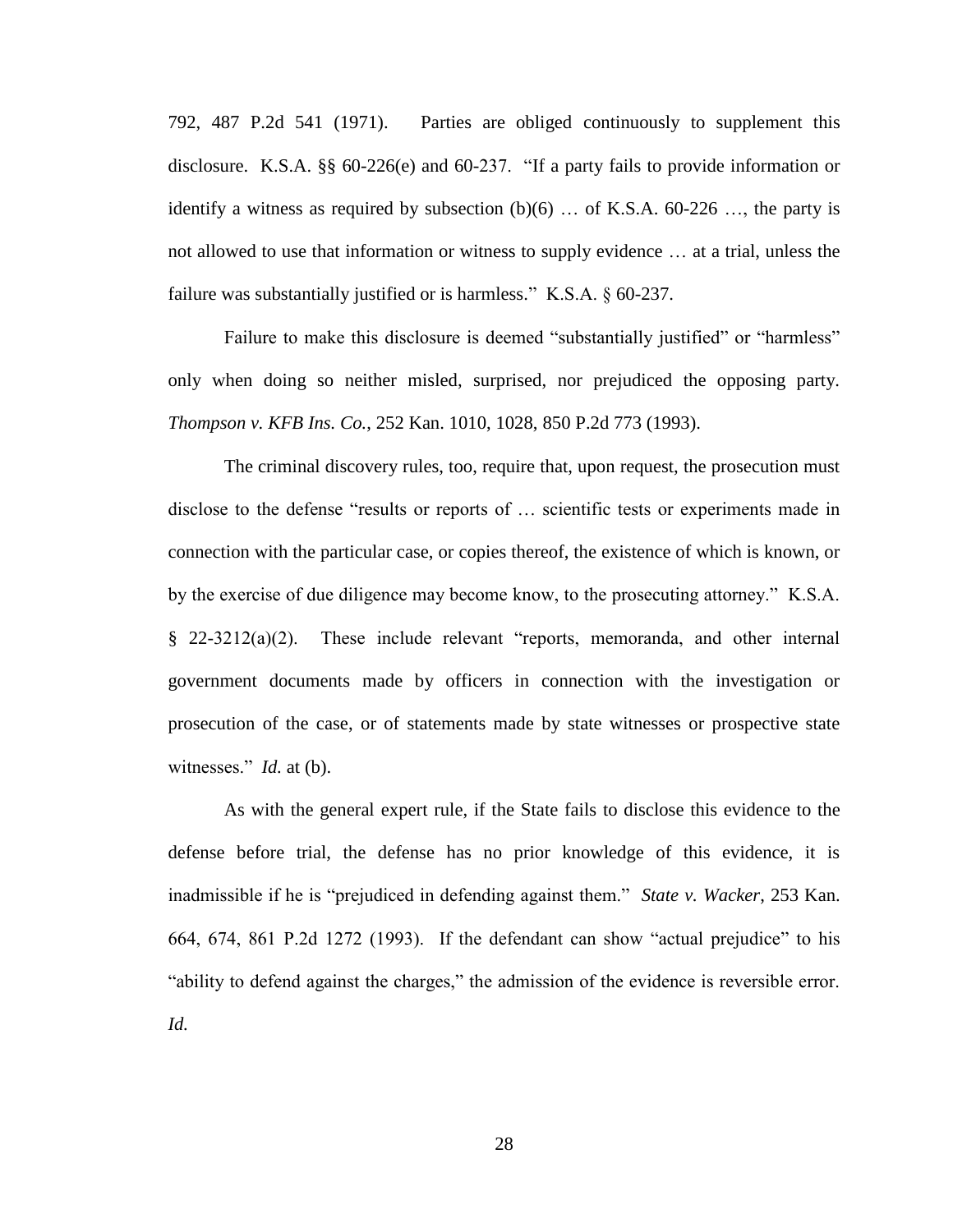In this case, the testimony of Detective M.T. Brown utterly violated these plain and simple guidelines, to Mr. Fleming's extreme surprise and prejudice. Based on his substantial and specialized experience, Detective Brown testified he could determine from technical cellular phone records that Defendant Jermel Fleming's phone was in the immediate vicinity of the crime when it occurred. This was the State's *only* supposed evidence that Mr. Fleming was "at the crime scene" that did not come from confessed criminals testifying in exchange for plea bargains.

The State, however, failed to disclose the identity or expertise of Detective Brown or the subject matter and substance of his testimony or the grounds for it until the afternoon of the second day of trial, in violation of  $\S$  60-226(b)(6). Although Detective Brown had prepared a detailed report, admitted into evidence (and published to the jury) as State's Exhibit 9, which the prosecution admitted it knew existed, it did not disclose this to the defense until the middle of trial, either, in violation of § 22-3212.

As a result of these gross failures, Mr. Fleming was left with the inability adequately to defend against Detective Brown's expert testimony. The defense had no time to produce an expert of its own to rebut his conclusions. Moreover, the defense's circumstantial case based on inconsistent testimony of criminals reaching plea deals in exchange for their testimony suddenly was bolstered by uncontested, seemingly-expert, forensic evidence that Mr. Fleming simply was not given the opportunity to counter. This error could not have been harmless.

Under these circumstances, it was fundamentally unjust and overtly prejudicial for the trial court to admit Detective Brown's testimony. This Court should reverse the judgment of conviction and sentence against Mr. Fleming.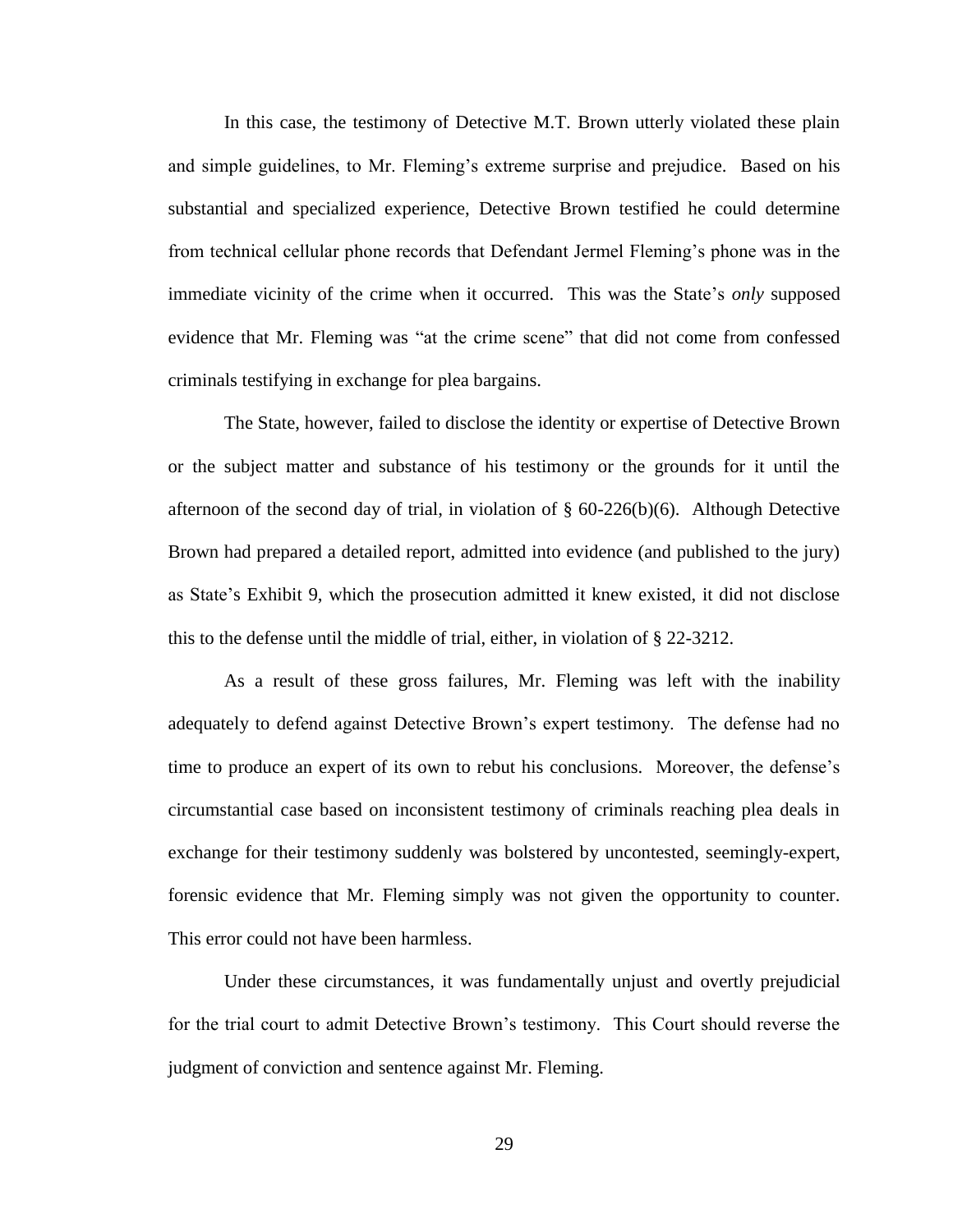#### **A. Detective Brown was an expert witness and gave expert testimony.**

At trial, when the defense objected to Detective Brown's improper, undisclosed, surprise expert testimony and report, the State sought to circumvent the expert discovery rules by claiming he was not an expert (Record Volume VI at 462-64). Initially, the State argued Detective Brown could not be an expert witness because he was merely a police officer testifying to "things within [his] particular training and experience," simply "apply[ing] his special training and knowledge … using his experience and expertise" (R. VI 462). Later, the State changed its tune and suggested "a junior in high school" or "cub scout" could reach the same conclusions as Detective Brown (R. VI 499).

These duplicitous arguments are without merit. Detective Brown plainly was an expert witness giving expert testimony. The State specifically needed his testimony to deduce from the evidence facts that a layperson juror could not possibly know from ordinary life experience.

The law of Kansas does not seem to define specifically who is an expert witness. Generally, however, an "expert" is "A person who, through education or experience, has developed skill or knowledge in a particular subject, so that he or she may form an opinion that will assist the fact-finder." BLACK'S LAW DICTIONARY 619 (8th ed. 2004). Similarly, "expert evidence" or "expert testimony" is "Evidence about a scientific, technical, professional, or other specialized issue given by a person qualified to testify because of familiarity with the subject or special training in the field." BLACK'S LAW DICTIONARY 597 (8th ed. 2004).

Essentially, based on its rules of admissibility and inadmissibility, the law of Kansas agrees with these traditional definitions. "To be admissible, expert testimony

30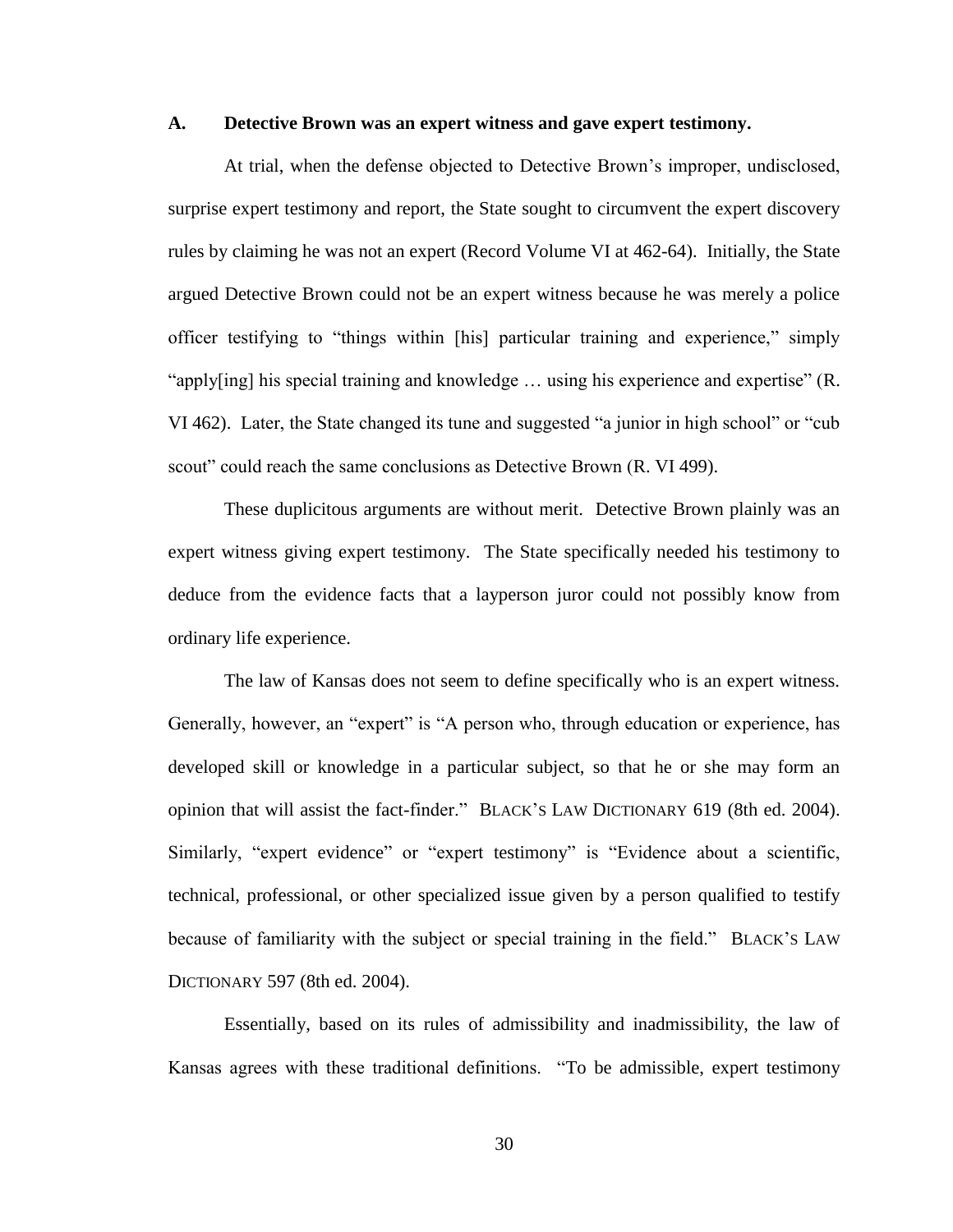must be helpful to the jury …. [If] the normal experience and qualifications of lay persons serving as jurors permit them to draw proper conclusions from given facts and circumstances, expert conclusions or opinions are *inadmissible*." *Smallwood*, 264 Kan. at 80 (emphasis added). Thus, expert testimony is that which the normal experience and qualifications of layperson jurors would not permit them to draw from given evidence.

Contrary to the State's protestations, Detective Brown's opinion was most certainly not something a layperson juror could draw from State's Exhibits 7a and 7b based on normal life experience. Indeed, Detective Brown only was able to derive his conclusions from these exhibits after extensive training and education. To perform the sort of "historical site analysis" he purported to do in this case, he had taken a four-day "formal class" several years earlier and, concomitantly, received a specialized certification (R. VI 454-56). The class included instruction on "researching historical records, the different types of cell phone technology, how sectors work, plotting the cell phone data onto a map for court purposes" (R. VI 455-56).

In fact, Detective Brown purported to base much of his ability to make his report in Exhibit 9 on his Washburn University "master's thesis" in "administration of justice" concerning "cell phone technology" (R. VI 454-55). As Detective Brown recounted, his expertise in "test[ing] … reception in relation to cell phone towers, in relation to different parts of" Lawrence, Kansas, derived from research on his thesis, especially "relat[ing] to cell phone sites and sectors" (R. VI 455). He claimed that, since then, he had "plotted cases about ten times," but this was "the first time that I'm testifying to it" (R. VI 456, 459). He said he had looked at Sprint records in the past to identify a specific tower (R. VI 458, 460).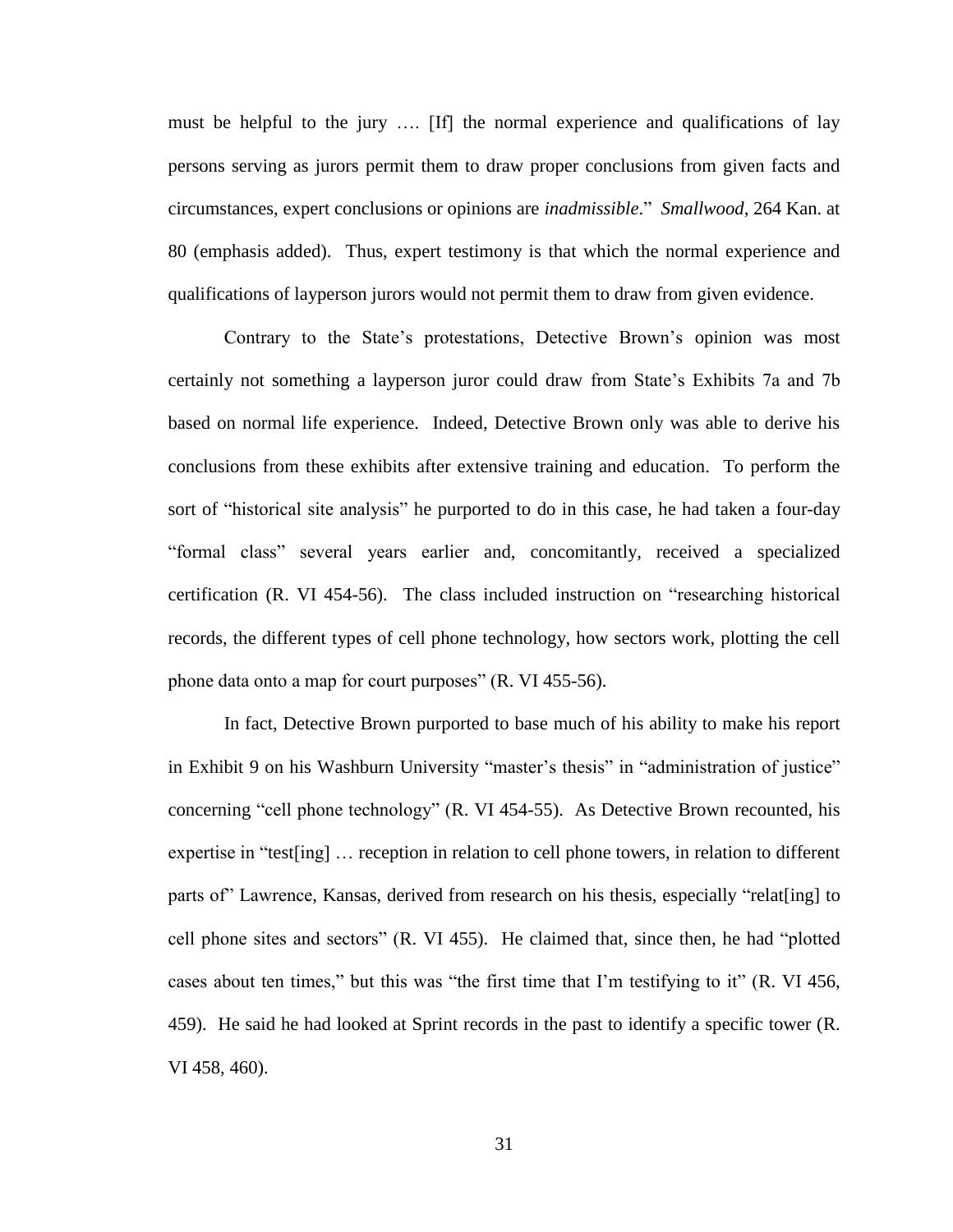The notion that Detective Brown was not an expert in cellular phone historical site analysis simply because he is a police officer is ludicrous and laughable. Police officers and other law enforcement officials who are experts in a particular scientific field regularly are held to the same standards as all other expert witnesses. *Kleibrink v. Mo.- Kan.-Tex. R.R. Co., Inc.*, 224 Kan. 437, 440, 581 P.2d 372 (1978); *Lollis v. Superior Sales Co.*, 224 Kan. 251, 263, 580 P.2d 423 (1978). Were it otherwise, the prosecution could avoid all expert disclosure rules simply by slapping a police badge on anyone it desired. Physician medical examiners regularly are employed by police departments. Does that mean they no longer should be considered expert witnesses in their field?

Indeed, Detective Brown's need to justify his opinions based on a master's degree and a technical certification in precisely the subject matter to which he was testifying belie any notion that he was not acting as an expert giving expert testimony. If this was something the jury could intuit naturally, why the need for a witness with a master's degree in that topic? Unsurprisingly, for these reasons, cell tower historical site analysis in criminal cases usually is made by an expert witness. See, e.g., *Francis v. State*, 781 N.W.2d 892, 897-98 (Minn. 2010); *Wilder v. State*, 991 A.2d 172, 197-98 (Md. App. 2010); *State v. Manzella*, 128 S.W.3d 602, 608-09 (Mo. App. 2004); *State v. Robinson*, 724 N.W.2d 35, 61-69 (Neb. 2006); *Wilson v. State*, 195 S.W.3d 193, 200-02 (Tex. App. 2006).

The Maryland Court of Special Appeals, the Missouri Court of Appeals, and the Texas Court of Appeals reached the same result in *Wilder, Manzella*, and *Wilson*, *supra* – that is, that in order to testify to whether and how a cellular phone attaches to a specific sector of a cellular tower, the witness must be qualified and disclosed as an expert. As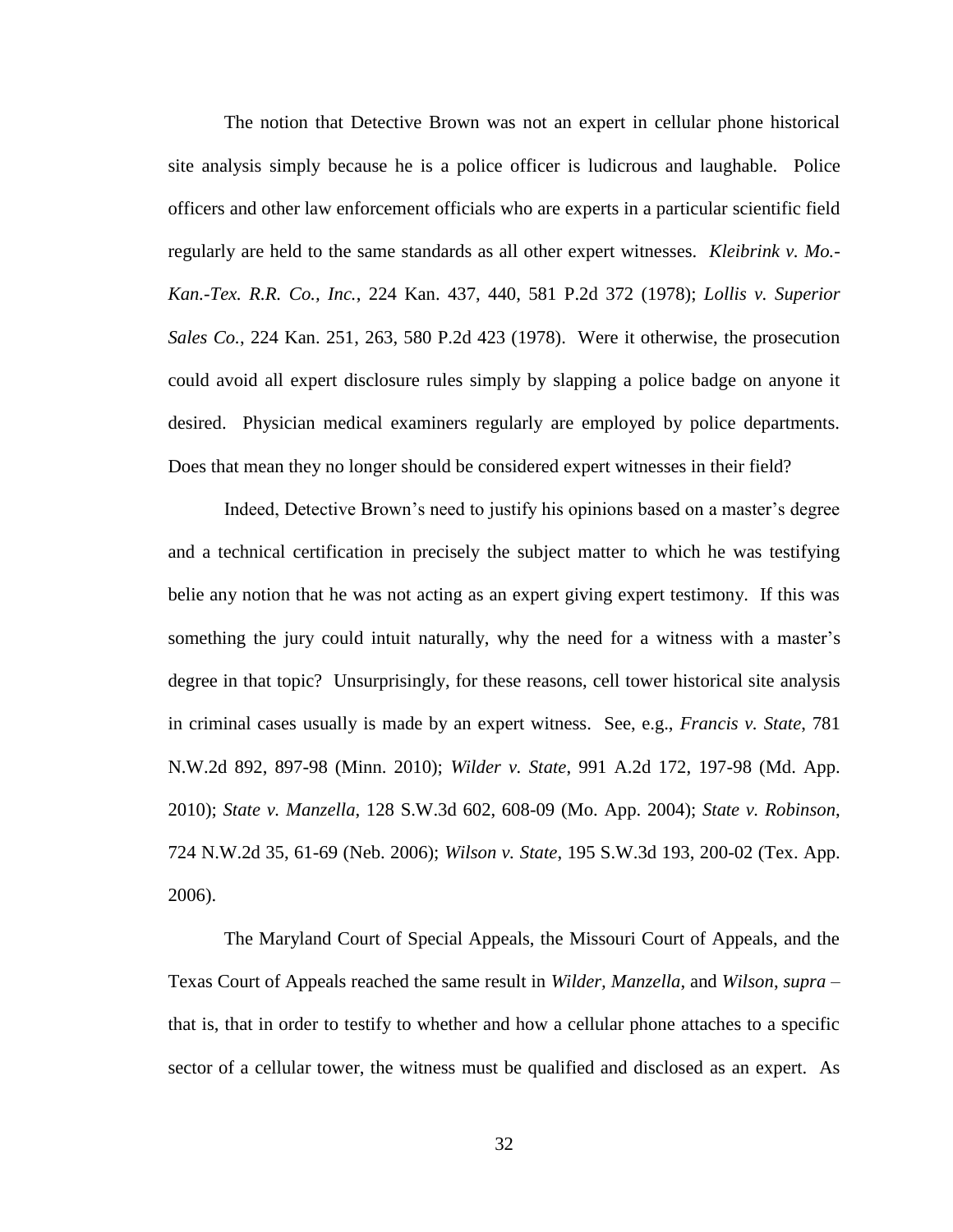the Maryland court stated, "the better approach is to require the prosecution to offer expert testimony to explain the functions of cell phone towers, derivative tracking, and the techniques of locating and/or plotting the origins of cell phone calls using cell phone records. Other jurisdictions have adopted that procedure." *Wilder*, 991 A.2d at 198-99 (citing and discussing *Wilson*, 195 S.W.3d at 200-202; *Manzella*, 128 S.W.3d at 608-09). All three courts reversed trial courts for admitting expert testimony in the manner the trial court did in this case.

Plainly, Detective M.T. Brown's evidence was nothing less than the stuff of highly-specialized expert testimony, potentially challengeable by a defense expert if the defense were given the opportunity. He testified he reviewed the State's Exhibits 7b and 7a to see if and whether calls between Mr. Fleming and Dylan Flitcraft corresponded with a particular cell phone tower and particular sector location of that tower (R. VII 509- 10). Noting that two of the calls corresponded to tower 329, Detective Brown testified that, based on his extensive training and specialized expertise, the location of the robbery was within sector 1 of tower 329 (R. VII 531).

In his report published to the jury as Exhibit 9, Detective Brown drew a concentric circle around the tower on a map, attempting to show the jury graphically that he could determine Mr. Fleming's phone was in the exact vicinity of the robbery at the exact time of the robbery (R. VII 531-35; Exhibit 9; Appendix 21-22). Later, though, he admitted he could not know that for certain, because did not know the range of the towers' coverage or signal strength; in fact, he had no basis whatsoever for the radius of the circles on his map (R. VII 537-42).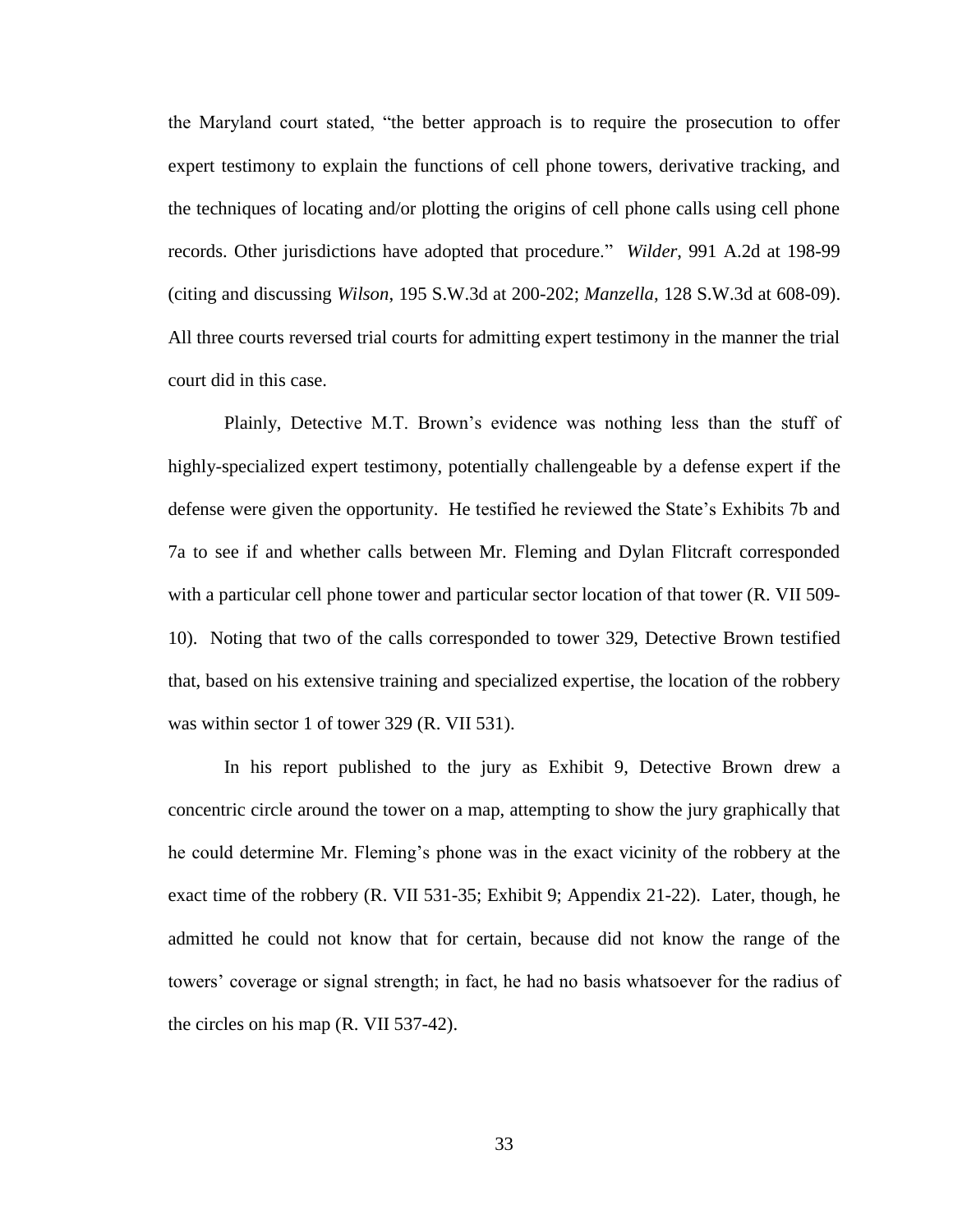Unequivocally, Detective Brown was an expert witness offering expert testimony. His testimony is no different than that in the only cases on point in in *Wilder, Manzella*, and *Wilson*, *supra*, which held that such evidence plainly is expert evidence, not lay evidence.

This makes sense. Detective Brown was an expert: a "person who, through education or experience, ha[d] developed skill or knowledge in a particular subject, so that he or she may form an opinion that w[ould] assist the" fact-finder." His testimony was "expert evidence:" it concerned "a scientific, technical, professional, or other specialized issue given by a person qualified to testify because of familiarity with the subject or special training in the field." Under the State's theory, it was "helpful to the jury," specifically because it was not something that would permit the "normal experience and qualifications of lay persons serving as jurors … to draw proper conclusions from given facts and circumstances." *Smallwood*, 264 Kan. at 80.

As such, Detective Brown's testimony is subject to the same requirements as all other expert testimony. If its nondisclosure pursuant to law prejudiced Mr. Fleming and its admission was not harmless error, its admission constitutes a reversible abuse of discretion.

# **B. The State's failure to disclose Detective Brown's identity, opinions, and report prejudiced Mr. Fleming.**

As Detective Brown was an expert witness giving expert testimony, K.S.A. § 60- 226(b)(6) required the state to disclose to the defense his "identity," "[t]he subject matter on which [he was] expected to testify[,] the substance of the facts and opinions to which [he was] expected to testify[, and] a summary of the grounds for each opinion. …" at least 90 days before trial. As well, it required the State to disclose to the defense "results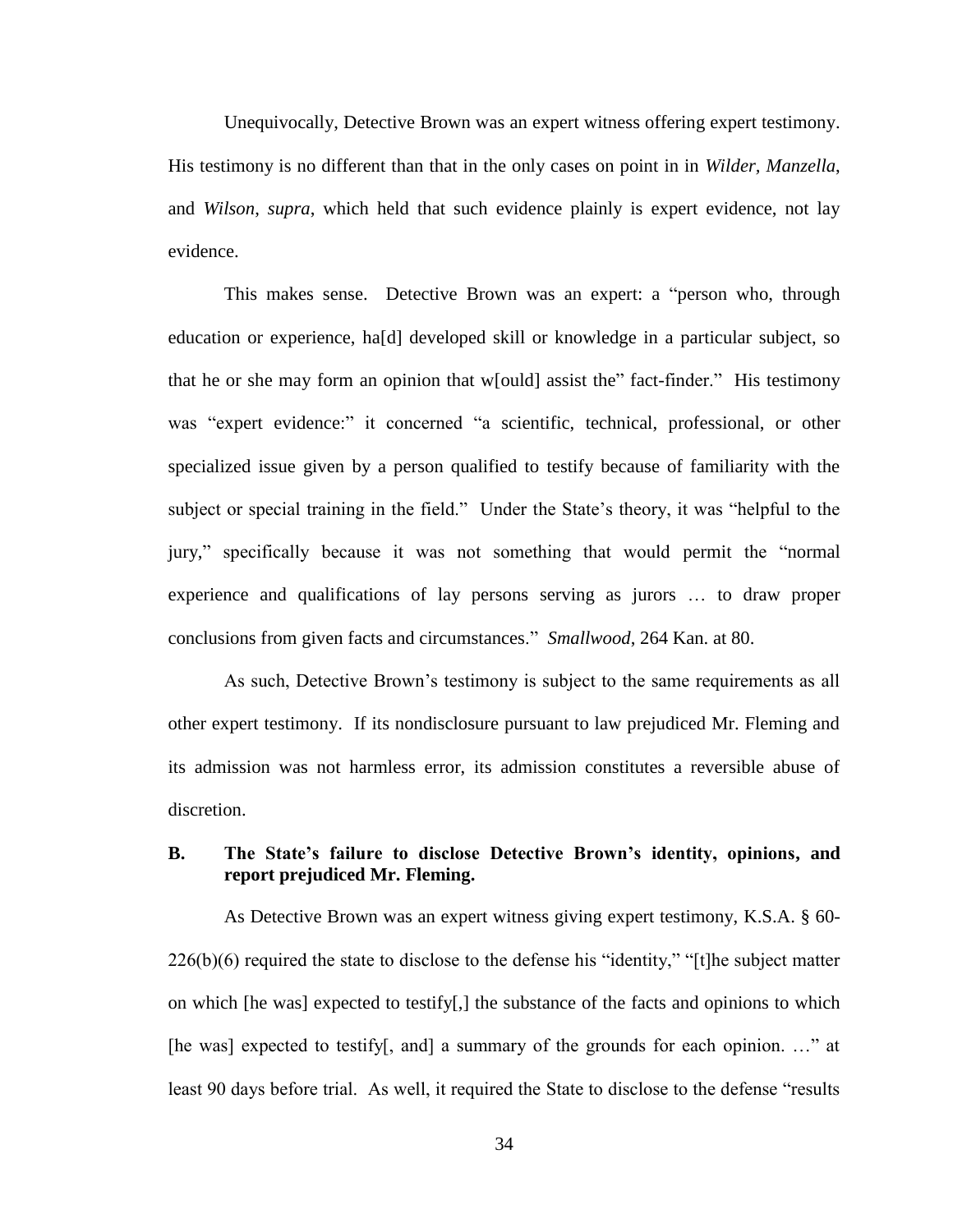or reports of … scientific tests or experiments made in connection with the particular case, or copies thereof, the existence of which is known, or by the exercise of due diligence may become known, to the prosecuting attorney." K.S.A.  $\S$  22-3212(a)(2).

The State's failure to do this only could be excusable if it neither misled, surprised, nor prejudiced the opposing party. *Thompson*, 252 Kan. at 1028. Since Mr. Fleming's defense had no prior knowledge of Detective Brown's expert opinions, it would be inadmissible if Mr. Fleming were "prejudiced in defending against them." *Wacker*, 253 Kan. at 674. If Mr. Fleming suffered "actual prejudice" to his "ability to defend against the charges," the admission of Detective Brown's evidence is reversible error. *Id.*

Plainly, the State's failure to disclose this evidence before the afternoon of the second day of trial prejudiced Mr. Fleming's ability to defend himself. While the defense certainly knew that State's Exhibits 7b and 7a – the list of cellular towers and Mr. Fleming's call record – existed, they did not know until that time at the middle of trial that the State purported to have an expert who could determine from those exhibits that Mr. Fleming's phone was physically at the scene of the crime when it occurred.

Had the State made its required disclosure of its expert and his report, Exhibit 9, the defense would have sought its own expert to rebut the State's expert testimony (R. VI 437). As it stood, however, it could not (R. VI 437). Detective Brown ultimately admitted that the range of the towers in his report was entirely speculative and was without any actual basis whatsoever (R. VII 537-42). The defense's expert would have been able to show that, in fact, as in in *Wilder, Manzella*, and *Wilson*, *supra*, the radius of coverage around a cellular tower is up to *three miles*. Thus, even taking the rest of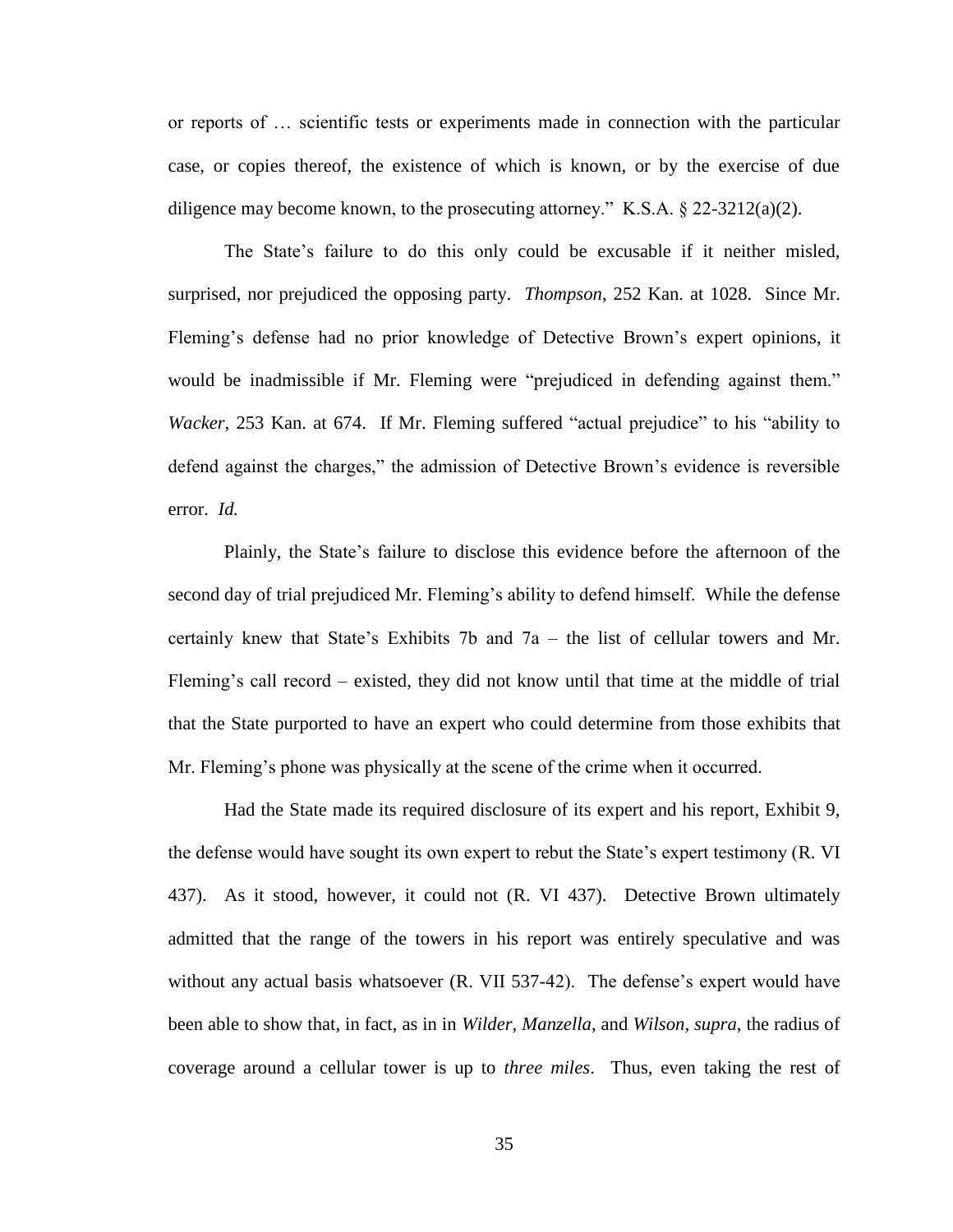Detective Brown's testimony as true, Mr. Fleming's phone could have been as much as three miles away from the scene of the crime and *still* be associated to the tower that Sprint's records said it was. As Detective Brown's own diagram showed, Lawrence is not a terribly huge city, and Mr. Fleming's own residence was within that distance of the tower (Ex. 9; Appx. A20).

Because of the State's willful non-disclosure, however, Mr. Fleming entirely was denied the opportunity to show this with his own expert. As in *Wilder*, *Manzella*, and *Wilson*, *supra*, the admission of the State's expert testimony as if it were not expert testimony prejudiced Mr. Fleming.

The few cases where the non-disclosure of expert testimony was found not to be prejudicial are inapposite. In *Wacker*, *supra*, on the sixth day of trial, the defense was given the report of a physician expert for the prosecution purportedly showing the defense was not mentally incompetent. 253 Kan. at 673-74. The Supreme Court held this was a violation of the expert discovery rules, but held it was not prejudicial because the State, too, had not received the report until then, the defendant already had the results of the physician expert's other tests, and the defendant himself had personal knowledge of the reports – having been examined for them. *Id.* Thus, he could not show actual prejudice to his ability to defend himself against the charges. *Id.*

Conversely, in this case, the State admitted it knew long before trial that Detective Brown would give the report he did. Mr. Fleming and his defense were caught entirely unawares. The defense had no opportunity whatsoever to bring in an outside expert to rebut the State's evidence.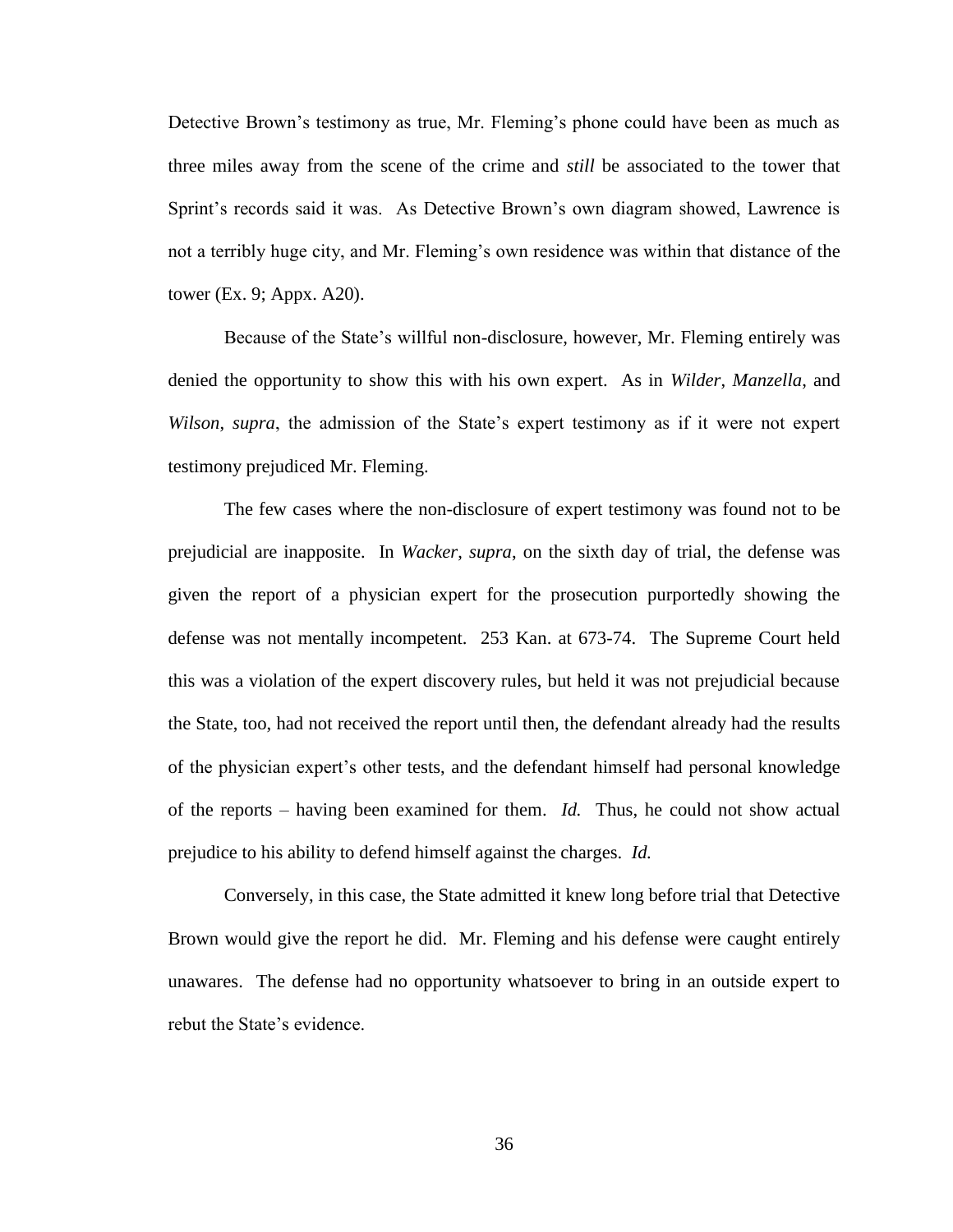In *Thompson*, the Supreme Court agreed that admission of the plaintiff's treating physicians' evaluation and testimony in the middle of trial without prior disclosure violated the expert discovery rules. 252 Kan. at 1025-26. The Court held, however, this was not an abuse of discretion, as the defense was not misled or surprised: it had deposed the physicians during discovery, and their testimony was presented to the jury in form of videotaped depositions from that discovery. *Id.*

Here again, however, Mr. Fleming had no opportunity to know that the State had Detective Brown waiting in the wings to give his report at trial until the second day of trial. Mr. Fleming and his defense had no warning otherwise of any kind. He had no opportunity of any kind to have an outside expert reevaluate and rebut the State's evidence and testify to that reevaluation.

The State willfully failed to disclose to the defense Detective Brown's specialized expertise in cellular tower historical site review, the substance of his expert testimony, or any summary of his grounds therefor. Mr. Fleming had no opportunity to rebut any of the State's expert evidence with his own. Just as in *Wilder, Manzella*, and *Wilson*, *supra*, the admission of the State's expert testimony prejudiced Mr. Fleming.

The trial court abused its discretion in admitting Detective Brown's expert testimony in unmitigated contravention of the rules the Legislature has set forth governing disclosure and admission of expert testimony. Its judgment should be reversed and Mr. Fleming discharged. Its holding otherwise perverted the law of Kansas and violated Mr. Fleming's right to Due Process of law under U.S. Const. amend. XIV.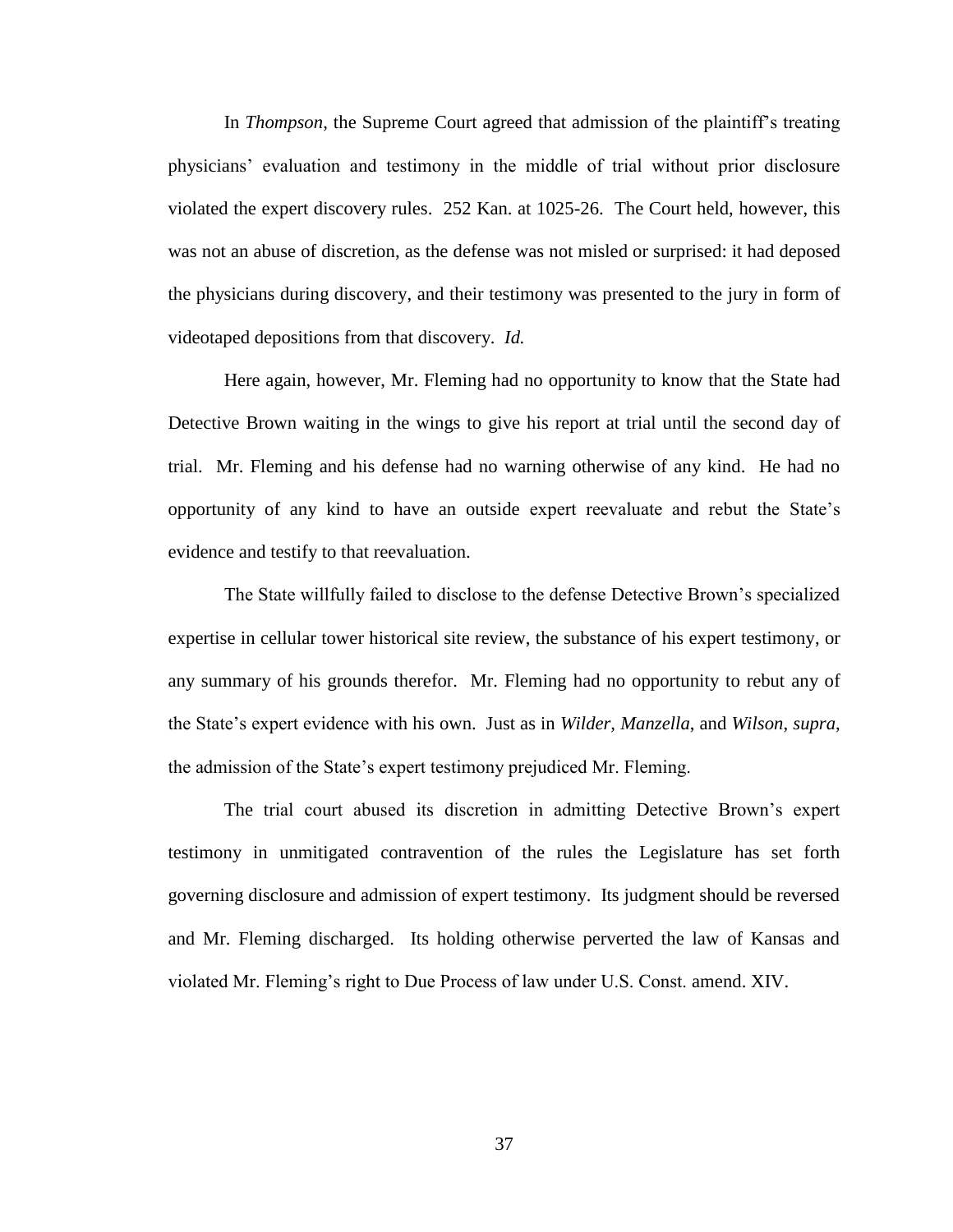# **C. The trial court's erroneous admission of Detective Brown's testimony was not harmless.**

This Court's "review of the trial court's admission of evidence is a two-step process. First, it must determine whether the evidence was admissible or inadmissible. Then, if the evidence was improperly admitted, it must determine whether to apply the harmless error rule of review or the federal constitutional error rule to the erroneous admission of that evidence." *Smallwood*, 264 Kan. at 80-81. "Under the federal constitutional error rule, an error of constitutional magnitude is serious and may not be held to be harmless unless the appellate court is willing to declare a belief that it was harmless beyond a reasonable doubt." *Id.* at 81. Under the harmless error rule, the Court "must be able to declare beyond a reasonable doubt that the error had little, if any, likelihood of having changed the result of the trial." *State v. Hebert*, 277 Kan. 61, 96, 82 P.3d 470 (2004). Thus, the two rules are very similar.

The error in this case was far from harmless. Here, outside the improper expert evidence detailed herein, the State's case that Mr. Fleming was not only at the scene of the robbery but, in fact, masterminded it, depended entirely on the testimony of four confessed criminals testifying against him in exchange for plea deals. Indeed, besides Detective Brown's undisclosed expert testimony, there was no forensic, scientific evidence of any kind, such as fingerprints, DNA, or recovered stolen goods (R. VI 415, 417-20).

The stories of the victim (an armed drug dealer) and the four admitted assailants (all prior criminals testifying in exchange for plea deals) were wildly inconsistent. The victim testified and told police there were four assailants. Within five days after the robbery, the police had those four assailants. To save themselves, the assailants fingered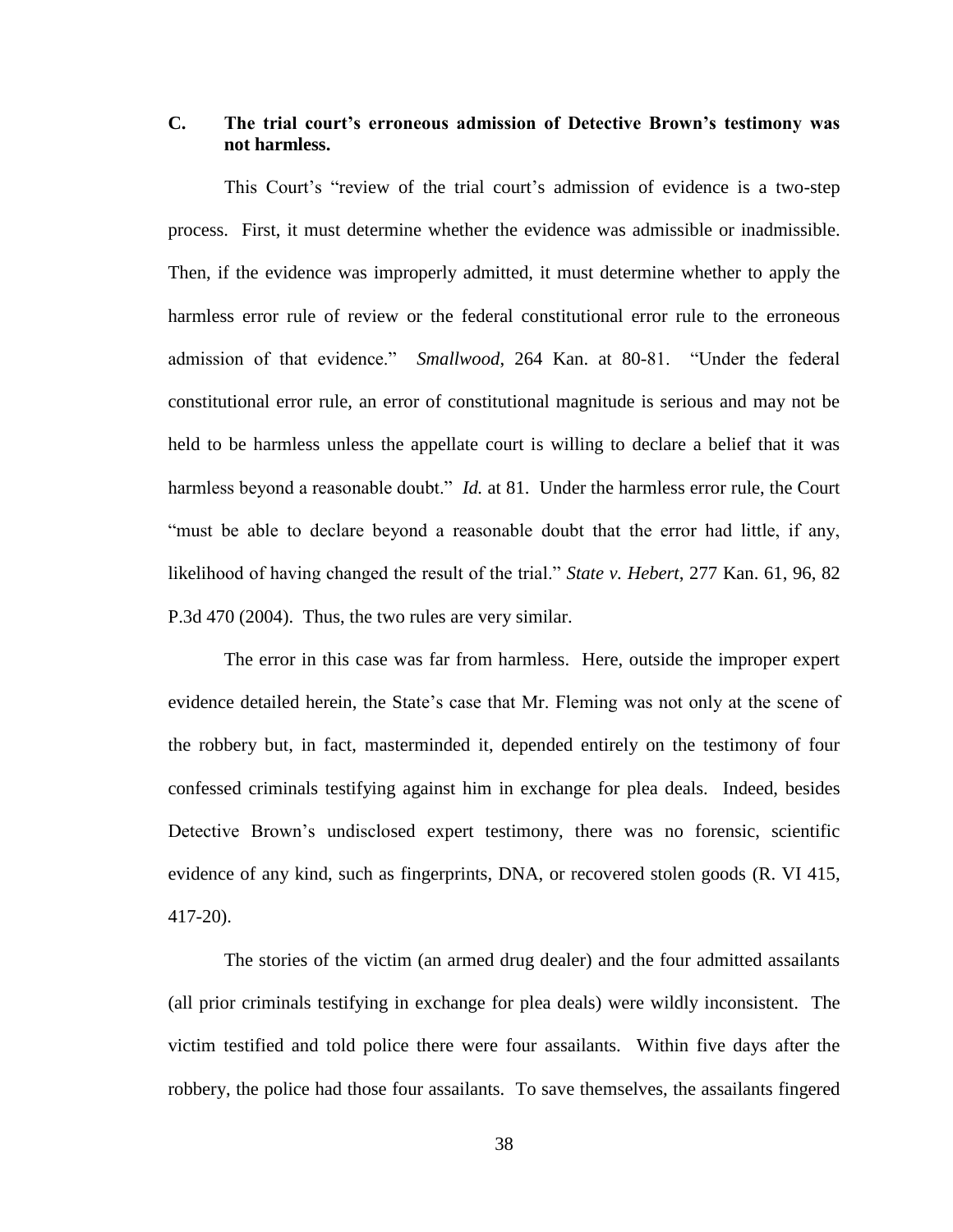Mr. Fleming – a fifth assailant, totally out of step with the victim's testimony and reports to police. Some of the four testified Mr. Fleming had a gun, some testified he did not. Some testified Donta Tanner was the first to approach Joshua Beham's apartment, some did not. Some said they went to Mr. Beham's apartment to buy marijuana, some said they went there to rob him. Some said they took cash, some did not.

All four admitted criminals' stories have one common vein: they were all trying their best to state what they were told by someone was Mr. Fleming's role in the robbery. Indeed, it was Tyler Jefferson who came up with the notion to suggest Mr. Fleming had some part in the robbery (R. V 271; VI 294, 304). Dejuan Franklin echoed this after prompting by police (R. VI 311-12, 343-44). The other two – with much different stories – followed suit, all after lucrative plea deals (R. VI 352-53, 366-67).

This evidence was not such that this Court can "declare beyond a reasonable doubt that the" trial court's error in admitting Detective Brown's evidence as to Mr. Fleming's purported location "had little, if any, likelihood of having changed the result of the trial." *Hebert*, 277 Kan. at 96. Had the jury not heard Detective Brown's testimony, the prosecution's case against Mr. Fleming entirely would have been from these confessed criminals.

As a result, the Court should reverse the judgment of conviction and sentence against Mr. Fleming and discharge him without remand. Absent Detective Brown's improper testimony, the State did not present sufficient evidence to prove Mr. Fleming guilty beyond a reasonable doubt. But if the Court has any doubt whether this testimony would have changed the result, at the very least it should remand this case for a new trial.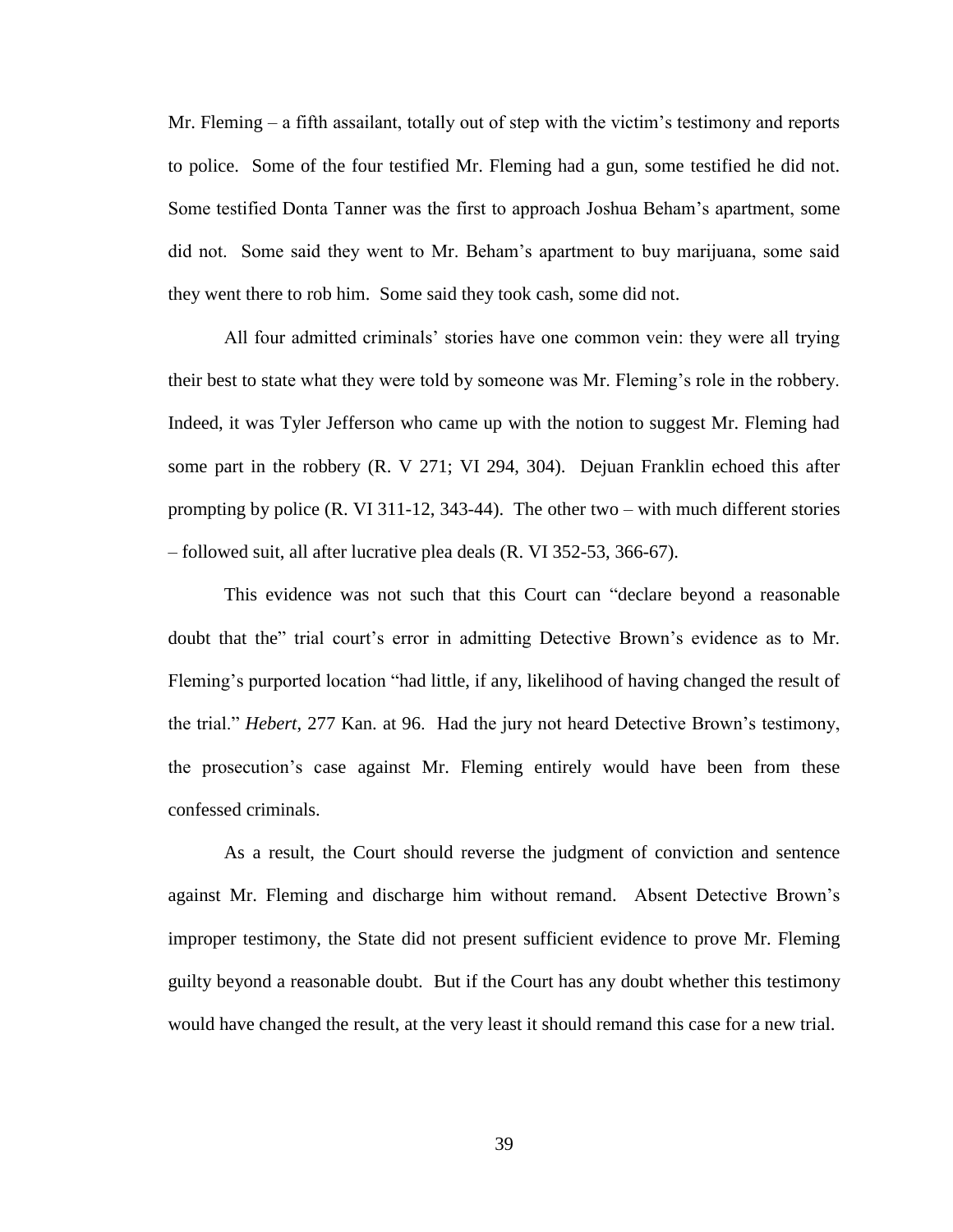II. The District Court erred in convicting and sentencing the defendant for the class A misdemeanor of theft, because this was multiplicitous with his conviction and sentence for aggravated robbery, in violation of his right to be free from double jeopardy under U.S. Const. amend. V and XIV. As the prosecution admitted at trial, theft is a lesser-included offense of aggravated robbery.

#### Standard of Appellate Review

Whether convictions are multiplicitous is a question of law subject to unlimited review. *State v. Robbins*, 272 Kan. 158, 171, 32 P.3d 171 (2001). A claim of multiplicity may be raised for the first time on appeal when necessary to serve the ends of justice and prevent a denial of fundamental rights. *State v. Groves*, 278 Kan. 302, 303- 04, 95 P.3d 95 (2004).

\* \* \*

The Double Jeopardy Clause of the Fifth Amendment prohibits a defendant from being convicted and sentenced for both a primary offense and a lesser-included offense. It is reversible error to convict and sentence a defendant for both offenses, even if the defendant did not raise the issue before the trial court. In this case, as the State admitted at trial, misdemeanor theft is a lesser-included offense of felony aggravated robbery. Nonetheless, the District Court convicted and sentenced Mr. Fleming for both aggravated robbery and theft. Should his conviction and sentence for theft be reversed?

"Multiplicity is the charging of a single offense in several counts of a complaint or information." *State v. Schoonover*, 281 Kan. 453, 475, 133 P.3d 48 (2006). It "creates the potential for multiple punishments for a single offense in violation of the Double Jeopardy Clause of the Fifth Amendment of the United States Constitution and section 10 of the Kansas Constitution Bill of Rights." *Id.* (citations omitted).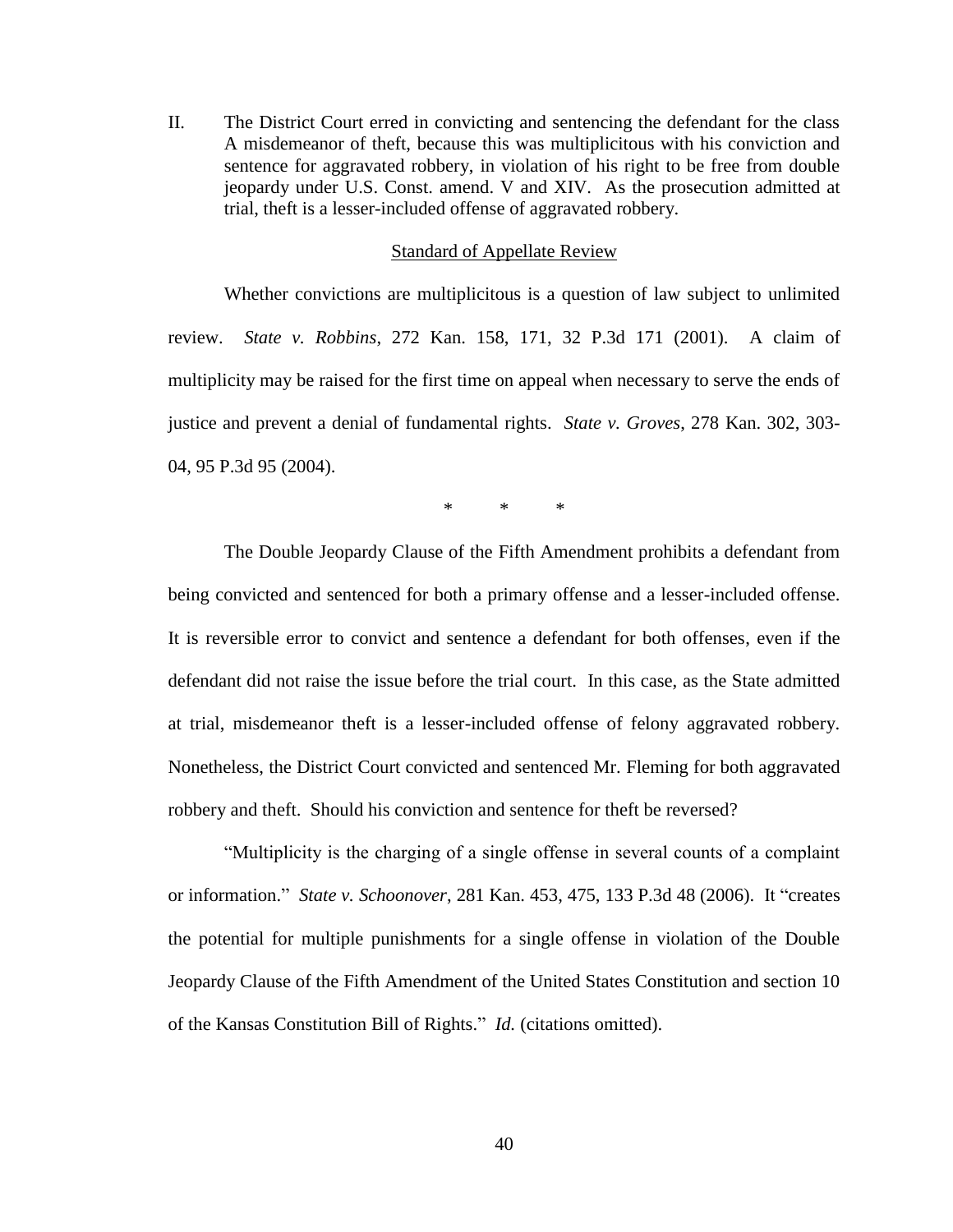Ordinarily, an objection that a prosecution or conviction was multiplicitous must be raised before the trial court to be preserved for appellate review. *State v. Groves*, 278 Kan. 302, 303, 95 P.3d 95 (2004). It is well-established, however, that the issue of multiplicity may be raised "for first time on appeal in order to serve the ends of justice and prevent a denial of the fundamental right," and this Court and the Supreme Court regularly hear it raised as such. *Id.* at 303-04 (citing *State v. Taylor,* 25 Kan.App.2d 407, 409–10, 965 P.2d 834, *rev. denied* 266 Kan. 1115 (1998); *State v. Dubish,* 234 Kan. 708, 718, 675 P.2d 877 (1984)). This is especially true where a multiplicitous conviction and sentence is readily apparent from the face of the record. See *id.*; *State v. Moody*, 35 Kan.App.2d 547, 567, 132 P.3d 985 (2006).

In "analyzing whether sentences relating to two convictions that arise from unitary conduct result in a double jeopardy violation, the test to be applied depends on whether the convictions arose from one or two statutes. … If the … issue arises from multiple convictions of different statutes, ... the strict-elements test is applied." *State v. Appleby*, 289 Kan. 1017, 1027, 221 P.3d 525 (2009).

In this case, Mr. Fleming was multiplicitously convicted and sentenced for both aggravated robbery under K.S.A. § 21-3427 and theft under K.S.A. § 21-3701. Thus, because his argument "aris[es] from his convictions under two different statutes, the strict-elements test applies" in analyzing it. *Appleby*, 289 Kan. at 1027. The strict elements test asks "whether each offense requires proof of an element not necessary to prove the other offense. If so, the charges stemming from a single act are not multiplicitous." *State v. Patten*, 280 Kan. 385, 389, 122 P.3d 350 (2005).

41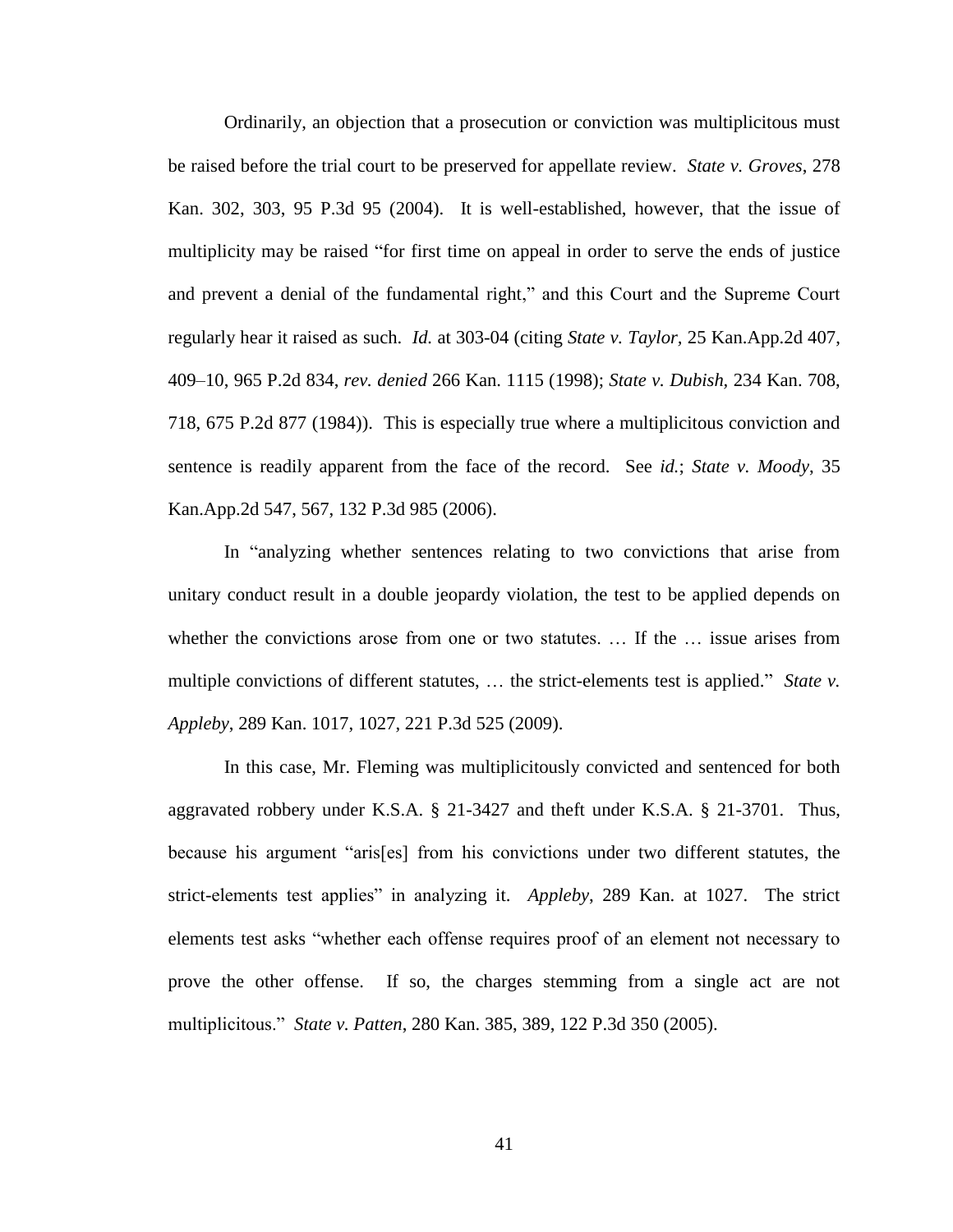For lesser-included offenses, this inquiry is governed by K.S.A. § 21-3107, which provides in relevant part:

(1) When the same conduct of a defendant may establish the commission of more than one crime under the laws of this state, the defendant may be prosecuted for each of such crimes. Each of such crimes may be alleged as a separate count in a single complaint, information or indictment.

(2) Upon prosecution for a crime, the defendant may be convicted of either the crime charged or a lesser included crime, *but not both*. A lesser included crime is:

(b) *a crime where all elements of the lesser crime are identical to some of the elements of the crime charged*; ….

(Emphasis added).

…

It is well-established that, in Kansas, theft is a lesser-included offense of robbery. *State v. Plummer*, 45 Kan.App.2d 700, 703-07, 251 P.3d 102 (2011) (discussing the history of this concept in detail). In this case, the State admitted this to the trial court during the jury instruction conference (Record Volume VII at 595-96). Simply put, "a criminal who starts out intending to be a thief may become a robber. If the thief's effort to obtain control of the property is immediately challenged or contested and he or she brandishes a weapon or resorts to the use of force to complete the taking, the crime becomes robbery or aggravated robbery." *Plummer*, 45 Kan.App.2d at 705-06.

This is reflected in the statutes governing these offenses. Theft is an act "done with intent to deprive the owner permanently of the possession, use or benefit of the owner's property," including "(1) Obtaining or exerting unauthorized control over property; (2) obtaining by deception control over property; (3) obtaining by threat control over property; or (4) obtaining control over stolen property knowing the property to have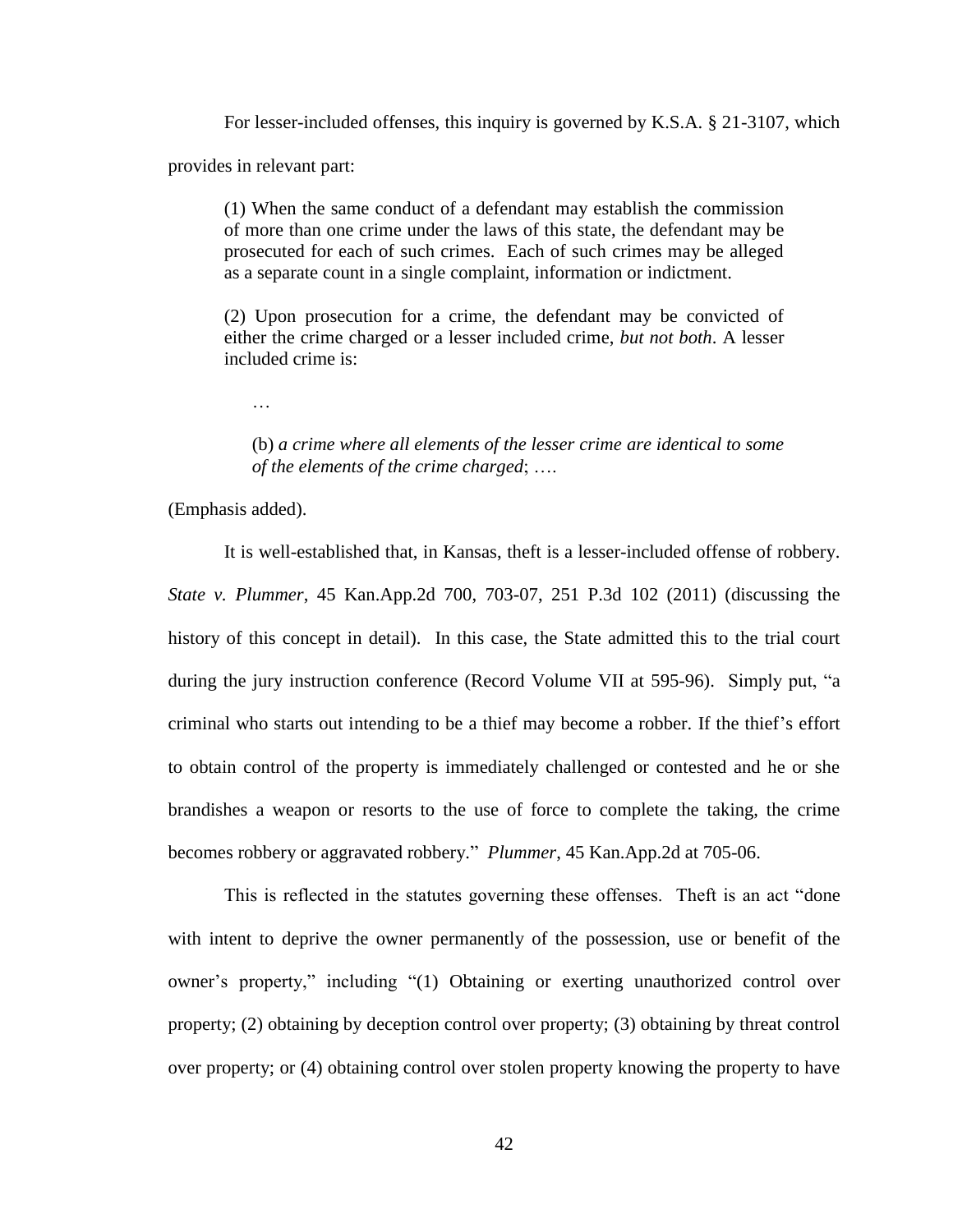been stolen by another." K.S.A. § 21-3701. "Robbery is the taking of property from the person or presence of another by force or by threat of bodily harm to any person." K.S.A. § 21-3426. Aggravated robbery "is a robbery … committed by a person who is armed with a dangerous weapon or who inflicts bodily harm upon any person in the course of such robbery." K.S.A. § 21-3427.

Thus, the one element of theft – obtaining control over the property of another with intent to deprive the owner permanently of the possession of his property  $-$  is also a necessary element of robbery and, thus, aggravated robbery. Robbery simply adds that the obtaining of the control is by force or threat of bodily harm, and aggravated robbery simply adds that person obtaining the control be armed with a dangerous weapon or inflict bodily harm. See *Plummer*, 45 Kan.App.2d at 703-07.

Thus, theft is a "lesser crime" "where all elements" "are identical to some elements of the" greater crime – aggravated robbery. K.S.A.  $\S$  21-3107(2)(b). As a result, Mr. Fleming can be convicted of either aggravated robbery or theft, "but not both." *Id.* at (2). Under the strict elements test, his conviction and sentence for both offenses is unconstitutionally multiplicitous.

As a result, the plain and unmistakable law of Kansas is that Mr. Fleming's conviction and sentence for theft, the lesser-included offense of aggravated robbery, "must be vacated." *Appleby*, 289 Kan. at 1033.

If the Court does not reverse Mr. Fleming's conviction and sentence as prayed for in Issue I, above, it still should vacate his conviction and sentence for theft.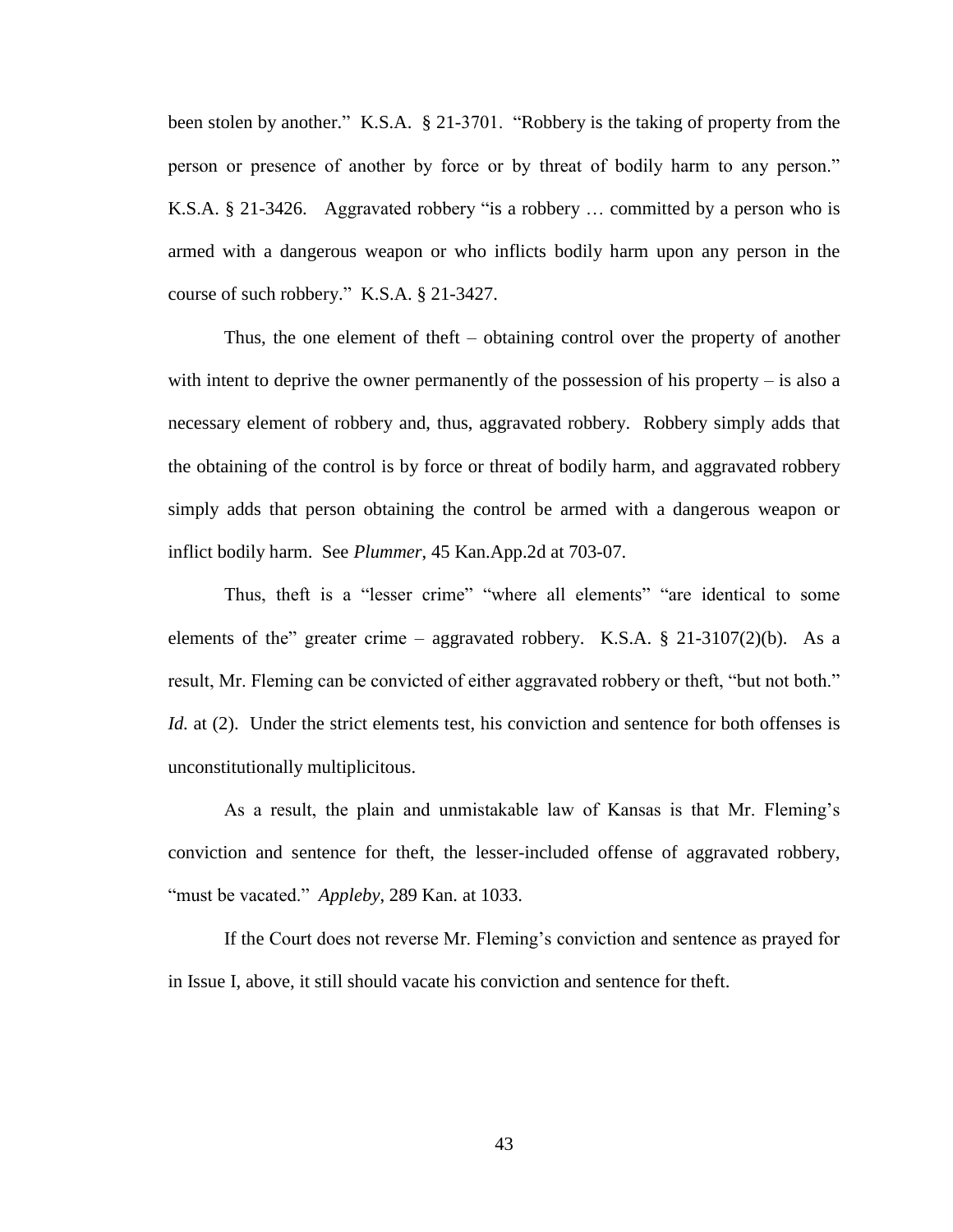## **Conclusion**

This Court should reverse the trial court's judgment and discharge the appellant. Alternatively, the Court should reverse the trial court's judgment and remand this case for a new trial. And either way, the Court should vacate the trial court's judgment of conviction and sentence for theft.

Respectfully submitted,

KIDWELL & CONKRIGHT

by

JEREMIAH KIDWELL Kansas Supreme Court No. 21540 1111 Main Street 7th Floor, Harzfeld's Building Kansas City, Missouri 64105 Telephone: (816) 474-3000 Facsimile: (816) 474-5533

*Jonathan Sternberg, Attorney, P.C.*

by

JONATHAN STERNBERG, Mo. # 59533 1111 Main Street 7th Floor, Harzfeld's Building Kansas City, Missouri 64105 Telephone: (816) 474-3000 Facsimile: (816) 474-5533 E-mail: jonathan@sternberg-law.com

COUNSEL FOR APPELLANT JERMEL FLEMING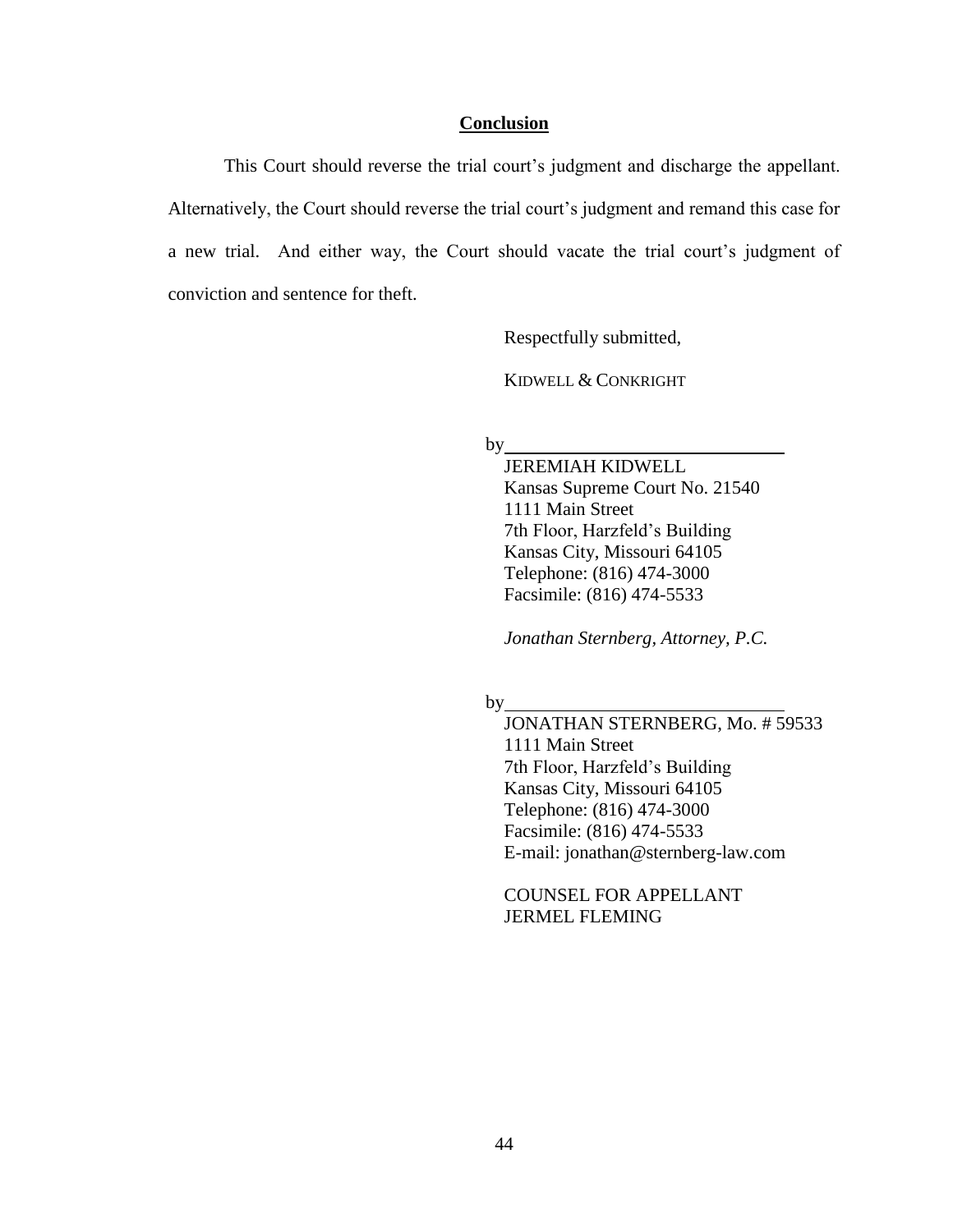## **Certificate of Service**

I hereby certify that, on March 20, 2012, I mailed two true and accurate copies of

this Corrected Brief of the Appellant to each of the following:

Mr. Mark Simpson, Assistant District Attorney 1111 East 11th Street Lawrence, Kansas, 66044 Telephone: (785) 841-0211 Facsimile: (785) 832-8202

Counsel for Appellee State of Kansas

The Hon. Derek Schmidt, Kansas Attorney General Memorial Hall, 2nd Floor 120 SW 10th Street Topeka, Kansas 66612 Telephone: (785) 296-2215 Facsimile: (785) 296-6296

Counsel for Appellee State of Kansas

Attorney